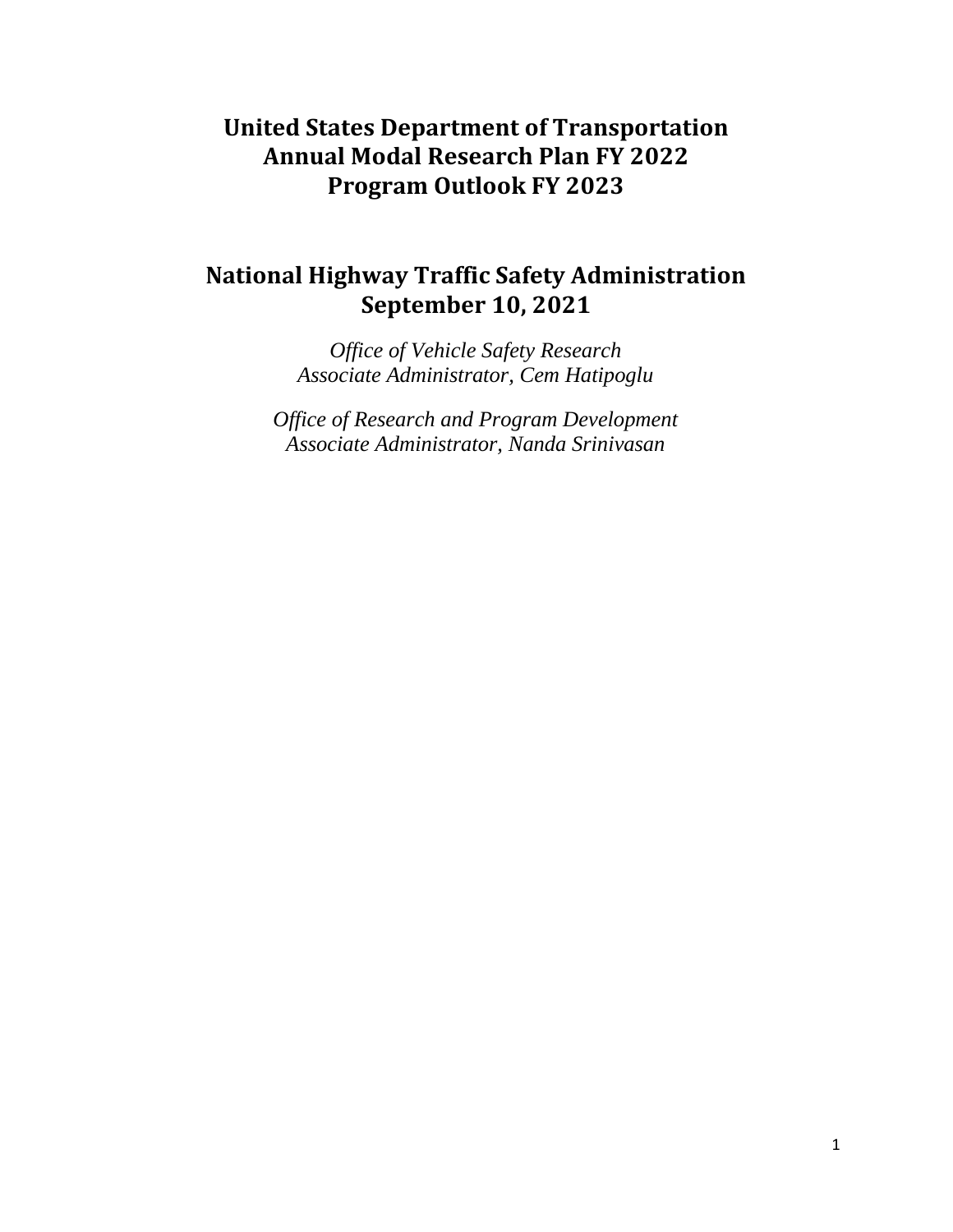### **Executive Summary**

#### **Introduction**

The National Highway Traffic Safety Administration (NHTSA) was established by the Highway Safety Act of 1970, as the successor to the National Highway Safety Bureau, to carry out safety programs under the National Traffic and Motor Vehicle Safety Act of 1966 and the Highway Safety Act of 1966. NHTSA works every day to help Americans drive, ride, and walk safely. The Agency does this by promoting vehicle safety innovations, identifying vehicle safety defects, setting safety standards for cars, trucks, buses, and motorcycles, establishing guidance, and educating Americans to help them make safer choices. Throughout its more than 50-year history, NHTSA has remained grounded in data, scientific research, and sound engineering to fulfill its mission to save lives, prevent injuries, and reduce economic costs due to road traffic crashes. Research is a critical component that performs a wide array of studies, producing scientific findings and data that inform the Agency's safety programs and allows identification of countermeasures that have led to hundreds of thousands of lives saved on our Nation's roadways throughout its existence.<sup>1</sup> Increasingly, and reflected in this fiscal year (FY) 2022 AMRP, research efforts are mindful of the need to address the increasing numbers of vulnerable road user fatalities, the need to focus on diversity considerations in our research studies (e.g., gender, racial equity, etc.), and meet the needs of underserved populations more broadly in our programs.

NHTSA contains two main safety research offices: The Office of Vehicle Safety Research (VSR) and the Office of Behavioral Safety Research (BSR).<sup>2</sup> NHTSA's research programs support the United States Department of Transportation's (USDOT's) goals of safety, transportation equity, climate change, transformational investment, as well as the Agency's safety mission to save lives, prevent injuries and reduce economic costs due to road traffic crashes, through education, research, safety standards and enforcement activity. NHTSA accomplishes its mission by continuously assessing alternative approaches and technologies that could expedite life-saving improvements in vehicles. As new vehicle designs and technologies are under development and introduced into the market, the VSR research program evaluates whether they would enhance safety. Likewise, when a potential real-world safety need is identified for a new Federal motor vehicle safety standard (FMVSS), NHTSA conducts research to understand the safety need in detail, develops and/or evaluates safety countermeasures, and establishes objective, repeatable, and reproducible performance tests that aim to address the safety need.

NHTSA also continuously reviews all ongoing research projects and examines the pandemic's effects on the ability to perform research.  Specifically, for projects involving researcher interactions with human subjects, delays may result from research organizations' Institutional

<sup>1</sup><http://www-nrd.nhtsa.dot.gov/Pubs/812069.pdf>

<sup>2</sup> BSR is within NHTSA's Office of Research and Program Development.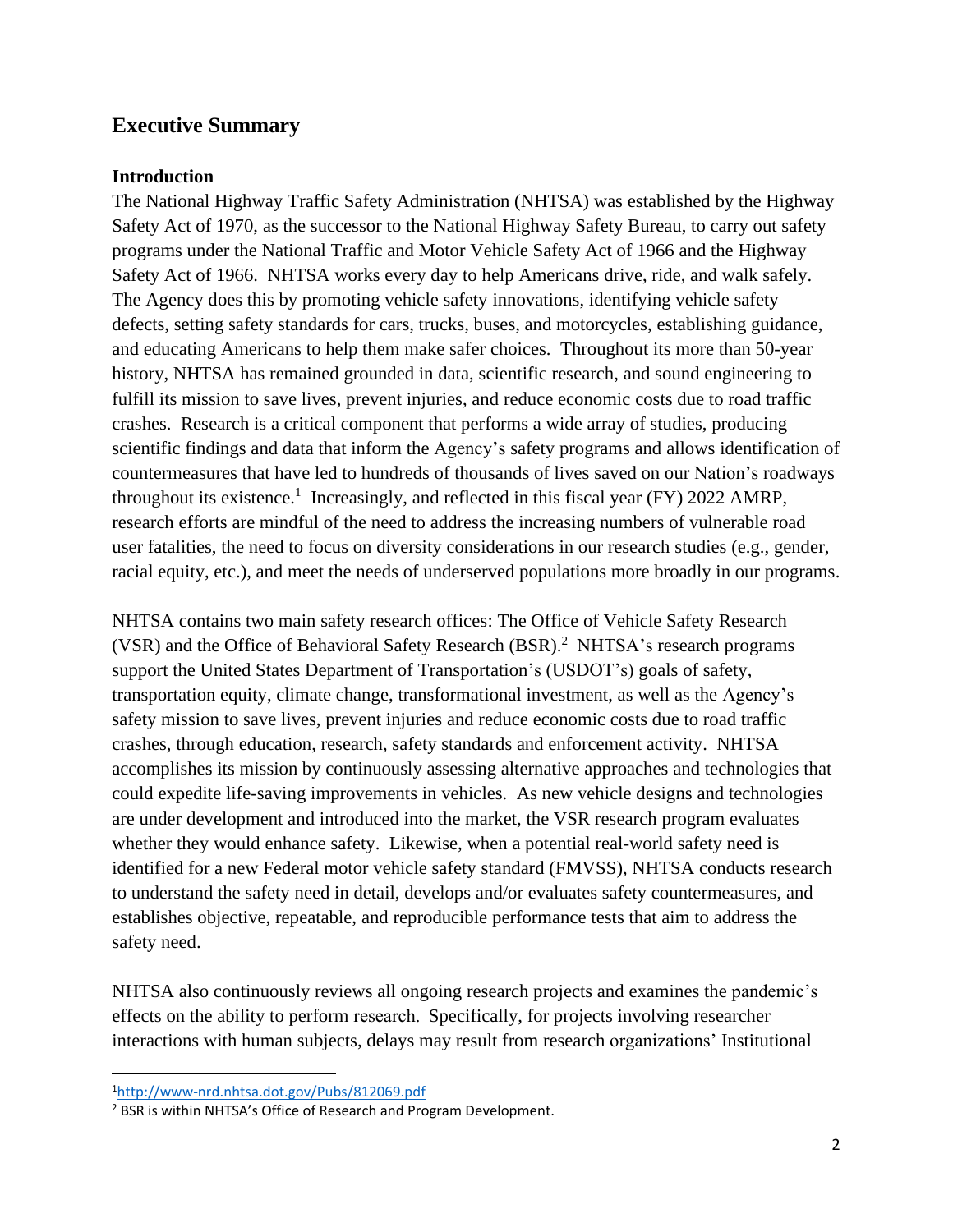Review Boards amending protocols to protect participants and staff from additional health/safety risks.  To accommodate these delays, NHTSA is exploring all appropriate measures, including no-cost time extensions to research contracts and refinements to data collection protocols. 

### **VSR and BSR Research Activities**

VSR and BSR share the mission to provide national leadership in planning, implementing, and communicating research programs to continually further NHTSA's goals in the reduction of crashes, fatalities, and injuries. NHTSA's research targets all motor vehicle classes, including heavy and light trucks, light passenger vehicles, buses, multi-purpose passenger vehicles, lowspeed vehicles, and motorcycles, as well as alternative fuels vehicle platforms (e.g., electric vehicles).

Consistent with the USDOT's strategic goals, NHTSA's FY 2022 research plans prioritize vulnerable road user safety, including pedestrians, bicyclists, and persons with disabilities. Equity considerations are also an important priority in our research planning, including considerations for representative test tools including crash test dummies and the composition of research focus groups. The broad scope of research activities under VSR supports USDOT safety goals, which include researching all levels of emerging technology, as well as conventional safety systems including: driver controls, tires, lighting, and occupant and nonoccupant (e.g., pedestrian) crash protection systems. The Agency's work spans the full crash timeline, including crash avoidance, crash energy mitigation and injury reduction, and post-crash safety. NHTSA conducts crash data analyses, monitors market trends, evaluates countermeasures, develops test procedures, and engages in extensive stakeholder outreach and feedback to identify priority safety areas and potential emerging safety risks and opportunities related to motor vehicles and motor vehicle equipment.

VSR's Vehicle Research and Test Center (VRTC), located in East Liberty, Ohio, conducts applied research in support of NHTSA and USDOT programs and goals to reduce crashes, fatalities, and injuries on the nation's roadways. This is accomplished by supporting the Agency's policy decisions and regulatory agenda, safety defect investigations, developing performance test metrics and methods for existing and new vehicle technologies, providing quick engineering assessments of urgent concerns, such as newly reported cyber vulnerabilities, and conducting other applied research.

In FY 2022, major VSR research areas will focus around: vehicle electronics and cybersecurity, Automated Driving Systems (ADS) (SAE International (SAE) driving automation Levels 3-5);<sup>3</sup> Advanced Safety Technologies (SAE driving automation Levels 0-2 Advanced Driver

<sup>&</sup>lt;sup>3</sup> These are systems still under testing and development, and at maturity, would perform the full driving task without an attentive human driver.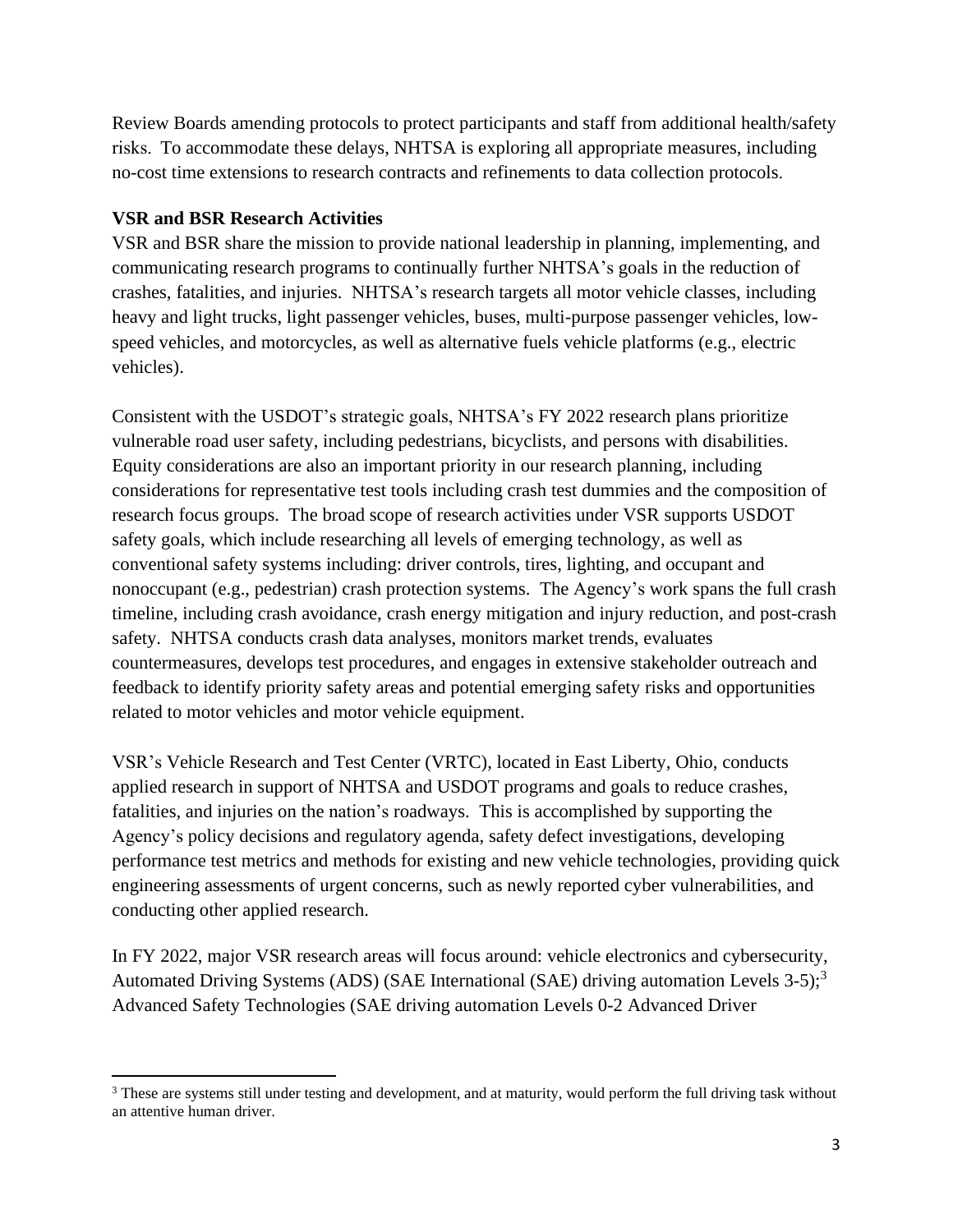Assistance Systems (ADAS) and heavy vehicle technologies); 4 human injury mechanisms; crashworthiness research to improve crash survivability; and alternative fuel safety.

FY 2022 research will focus on a variety of areas pertaining to ADAS systems' performance characterization that have potential to reduce light and heavy vehicle crashes with other vehicles, as well as injuries and fatalities involving vulnerable road users such as pedestrians, pedalcyclists, and motorcyclists. ADAS efforts will involve exploring critical studies to understand human interactions with vehicle technologies, identify accessibility considerations, conduct system performance studies, and conduct test track research to develop test procedures and performance criteria. Research will also support functional safety of vehicle electronics, investigate new methods and tools to assess vehicle cybersecurity, address ADS research needs by researching ADS safety assessment methods and metrics as well as developing tools and simulation models to support ADS alternative seating design safety.

Crashworthiness research will, further, include enhancing occupant protection for current and future vehicle designs, crash testing to support Agency regulatory efforts, crash test dummy development and testing, studies to quantify and address female injury risk, and safety considerations for alternative fuel technologies. Funding will also allow NHTSA to enhance and expand its testing capabilities for electric vehicles and vehicles equipped with advanced technologies at VRTC.

For FY 2023, VSR's major research areas will continue with increased emphasis on electrification, transportation equity considerations in the development of research projects (e.g., safety evaluation studies, focus groups, test procedures and crash test dummies) and vulnerable road user safety. New projects will continue to address open safety research questions, emerging trends, and support the execution of Agency priorities.

Behavioral research provides an evidence-based foundation for State and community traffic safety programs. One objective of BSR is to improve State-based safety programs carried out under the Highway Safety Grant (23 U.S.C. 402) and the National Priority Safety Grant (23 U.S.C. 405) programs. The research program is designed to find effective ways to influence the behavior of drivers and other roadway users to increase safe behavior (seat belt use, child seat use, protective gear use by motorcycle riders, etc.), as well as reduce unsafe behavior (alcoholand drug-impaired driving, texting, speeding, etc.) that are critical to prevent motor vehicle crashes, deaths, and injuries.

BSR focuses on unsafe driving behaviors that contribute significantly to death and injury from crashes on the Nation's roadways, thus supporting Department and Agency safety goals. BSR

<sup>4</sup> These represent systems most available to consumers today and support the drivers but require their full and continuous attention to remain engaged in the driving task.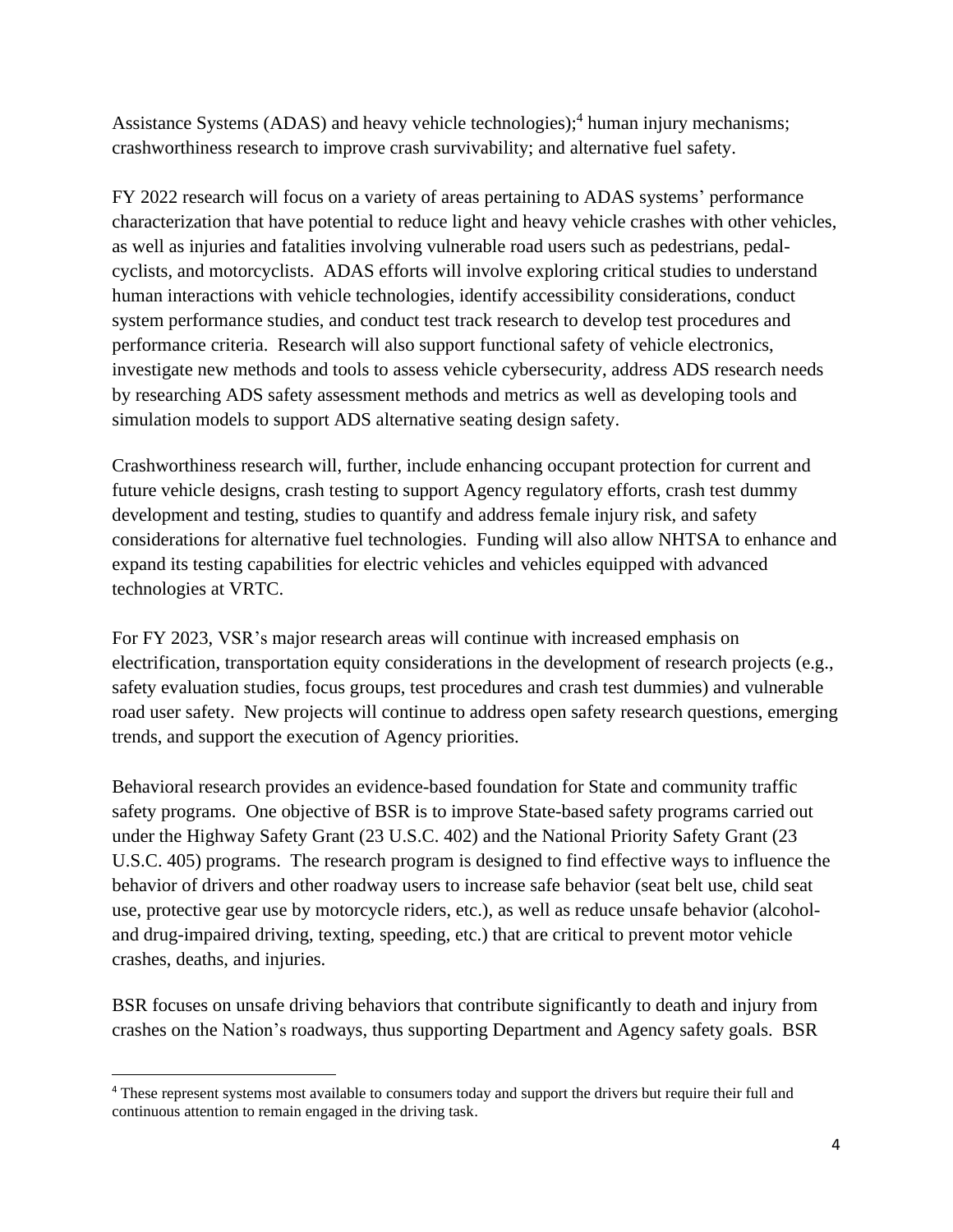assesses existing and emerging highway safety problems and conducts evaluation research to document the relative effectiveness of programs to reduce motor vehicle fatalities and injuries. Results are distributed to the States to use in identifying effective traffic safety countermeasures for implementation under various grant programs.

In FY 2022, BSR plans to focus on four priority areas: preventing alcohol- and drug-impaired driving, improving pedestrian safety, preventing distracted driving, and improving novice driver safety. Planned projects to improve pedestrian and novice driver safety will address human factors issues related to ADAS and ADS technologies. BSR will also continue to collaborate with VSR's Automated Driving Systems and Advanced Safety Technologies research programs to address human factor issues including behavioral adaptation and child-specific safety considerations related to vehicle technologies. Examples of these issues include the use of child restraint systems in shared mobility situations and human factors concerns involving unattended children in ADS-equipped vehicles.

Likewise, BSR will further its efforts to identify more effective and efficient countermeasures for existing traffic risks such as speeding, nonuse of seat belts, nonuse and misuse of child restraint systems, and to develop new solutions for emerging and resurgent problems.

In FY 2023, BSR will decide on several emphasis areas based upon problem identification and research needs, although continued efforts are expected in preventing drug-impaired driving and addressing the effects of new technologies on behavioral safety. In these emphasis areas, BSR plans to conduct foundational research to understand the nature or scope of the problem, developmental research that helps refine the delivery of solutions, and a hybrid that combines research into big ideas and potential ways to develop those ideas into safety programs.

### **Collaboration Efforts**

NHTSA's VSR programs primarily produce technical reports, data, information, and tools for use by the Agency, motor vehicle equipment suppliers, motor vehicle manufacturers, the technology industry, test facility operators, test equipment developers, academia, consumer organizations, State and local governments, and other Federal government agencies. With electrification and driving automation at the forefront of the automotive industry, battery and technology companies have become increasingly prominent stakeholders. The role of safety on top of the technical complexities of vehicle integration may present unfamiliar challenges for some of the new entrants.

NHTSA works closely with stakeholders in academia, which use the Agency's information to conduct complementary research or develop new materials, test methods, or test devices. Consumer organizations incorporate the Agency's research into their own programs in order to deliver safety messages, improve information to the public, and incorporate NHTSA research outcomes into strong strategic programs. State and local governments may use information to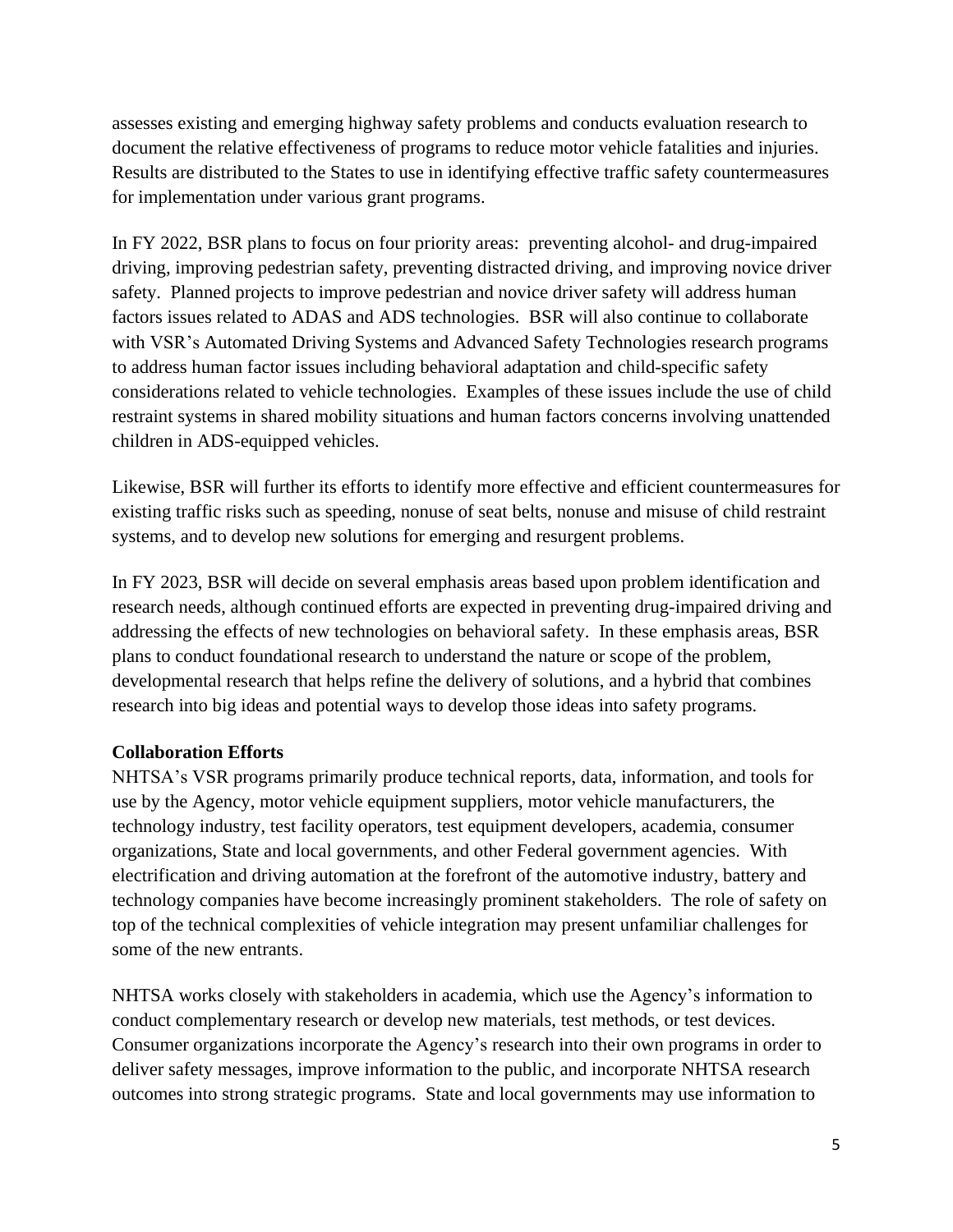make decisions, such as whether or how to allow for testing of vehicles equipped with ADS on their roadways.

VSR products are also used within NHTSA to support continued efforts in rulemaking and consumer information programs, to support data-driven policy decisions, to deliver equitable safety benefits to the public, and in effective safety program development. They are similarly used within other agencies for supporting research and implementing policies, practices, and standards development.

VSR activities often result in the development of test procedures, test devices and injury criteria used industry-wide for crash testing, as well as standardized performance tests and technology evaluations that either lead to improved safety and performance or provide the means to further encourage promising safety advancements. VSR research activities have also resulted in voluntary guidance and best practices for industry to utilize, as well as research to inform Agency policy decisions for nascent innovation and futuristic technological safety advancements.

BSR primarily produces information and programs for use by States, communities, and nongovernmental organizations that have a direct role in implementing traffic safety programs. It provides information to these users on emerging highway safety problems and effective and promising traffic safety countermeasures for implementation through the Highway Safety Grant (23 U.S.C. 402) and National Priority Safety Grant (23 U.S.C. 405) programs. BSR has contributed significantly to the widespread adoption of numerous programs proven to reduce crashes. Examples include the national Click It or Ticket (CIOT) high-visibility enforcement program, the adoption of Standardized Field Sobriety Tests (SFST) by law enforcement officers investigating impaired driving cases, enactment of primary seat belt and distracted-driving laws, the national .08 Blood Alcohol Concentration (BAC) limit, advancement of Graduated Driver Licensing (GDL) laws, greater understanding of older-driver issues, and development and testing of effective pedestrian and bicyclist safety programs.

BSR's research often results in the development of training programs for use by a variety of state and local governments and nongovernmental safety organizations. One example is the Drug Recognition Expert (DRE) program for identifying drug-impaired drivers now in use by law enforcement agencies in every State and pedestrian and bicyclist crash typing in use by many state and local governments. Another example is the child safety seat inspection station program developed by BSR, which is currently managed by Safe Kids International. BSR staff are expected to remain active participants in the Department's Human Factors Research Working Group. They will continue sharing their research results as well as learning about new literature and methodologies to inform new and existing projects.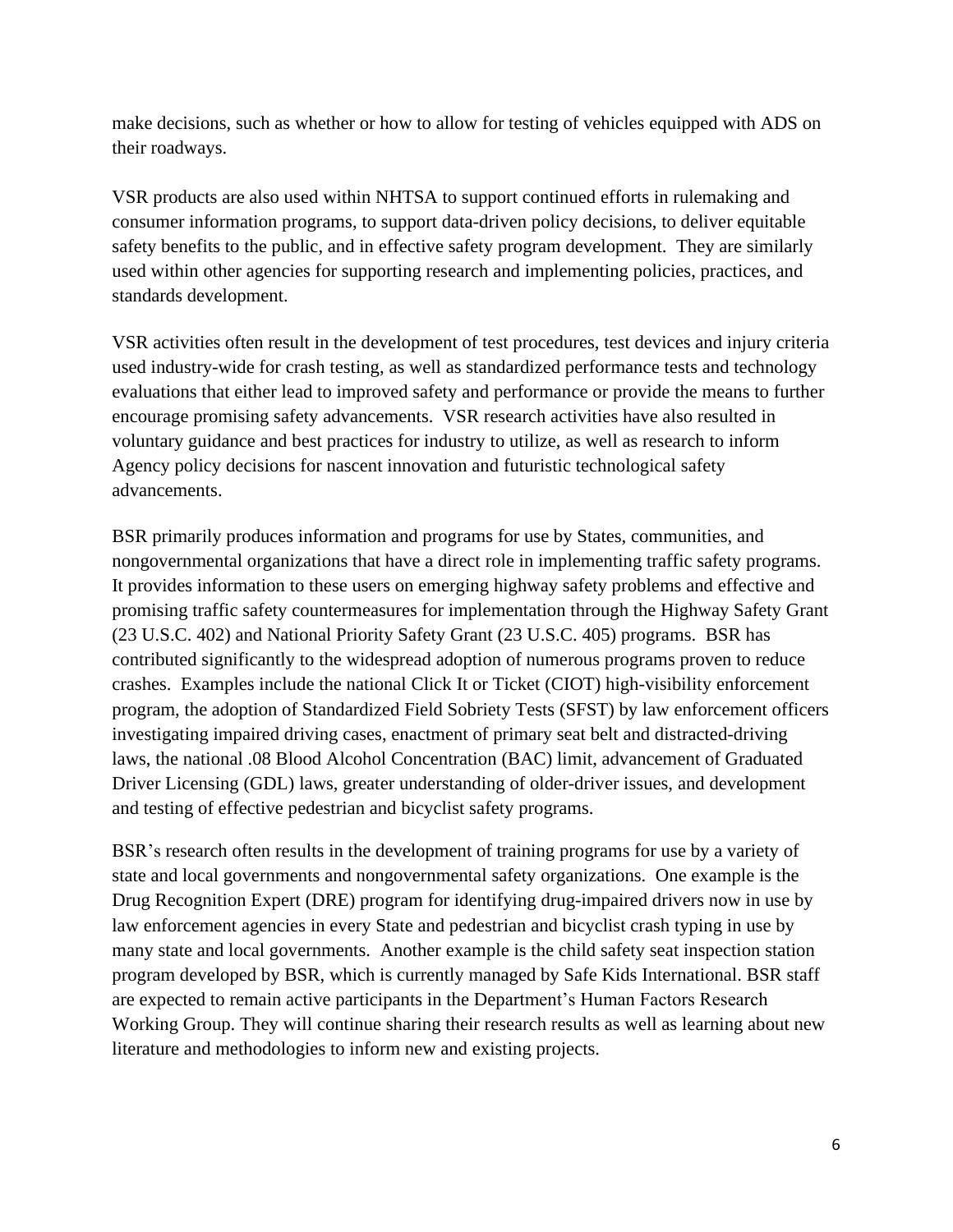NHTSA also partners with other USDOT modal agencies, such as the Federal Highway Administration (FHWA), the Federal Motor Carrier Safety Administration (FMCSA), and the Federal Transit Administration (FTA), on research activities that have multimodal applications. NHTSA makes use of the Office of the Secretary's (OST) Highly Automated Systems Safety Center of Excellence (HASS COE) and various Topical Research Working Groups as relevant and highlighted throughout this document to assist with coordination across the Department, including those specifically focused on implementing the Administration's Executive Orders. Additionally, to ensure no research duplication occurs with known prior or current projects within the USDOT, NHTSA cooperates with OST's Research Review Working Group, which reviews Agencies' Annual Modal Research Plans (AMRPs) and project spend plans. Other specific collaboration efforts are detailed under individual program areas.

NHTSA has reviewed all ongoing research to determine the effects of the pandemic on the ability to perform research. For projects with researcher interactions with human subjects, there are delays as research organizations' Institutional Review Boards amend protocols to protect participants and staff from additional risks. To accommodate these delays, NHTSA is exploring all appropriate measures, including no-cost time extensions to research contracts and refinements to data collection protocols. NHTSA is also closely monitoring proposed practices for protection of human subjects that are under development at the Departmental level and will implement any new process when it is finalized.

NHTSA's mission and research programs are primarily safety-related and are not economic growth programs. The Agency does not require or issue transportation project permits. As NHTSA has always done, when evaluating new automotive technologies, it will be guided by its statutory mission, the laws it enforces, and the safety benefits of the technology.

#### **Evaluation and Performance Measurement**

Performance measures are set for each specific project and are reviewed throughout the lifecycle of the project.  NHTSA's research offices work with the Agency's Offices of Government Affairs and Strategic Planning and Budget to set performance goals and indicators that align with the Government Performance and Results Modernization Act of 2010 (GPRA Modernization Act).  These are living documents that are updated annually, and targets are usually set for the next 3-5 years and revisited and revised as necessary based on performance data and trends, with documentation to explain any changes.  These are then reflected in all Agency planning and reporting documents (e.g., budget submissions, strategic and performance plans, etc.).  Longer term (5-10 years) performance measures are usually set as Department/Agency visionary goals. 

The Agency also actively participates in the Departmental Evaluation/Performance Measurement Working group to monitor and evaluate the contribution of research, development and technology activities toward the achievement of USDOT strategic goals and objectives, such as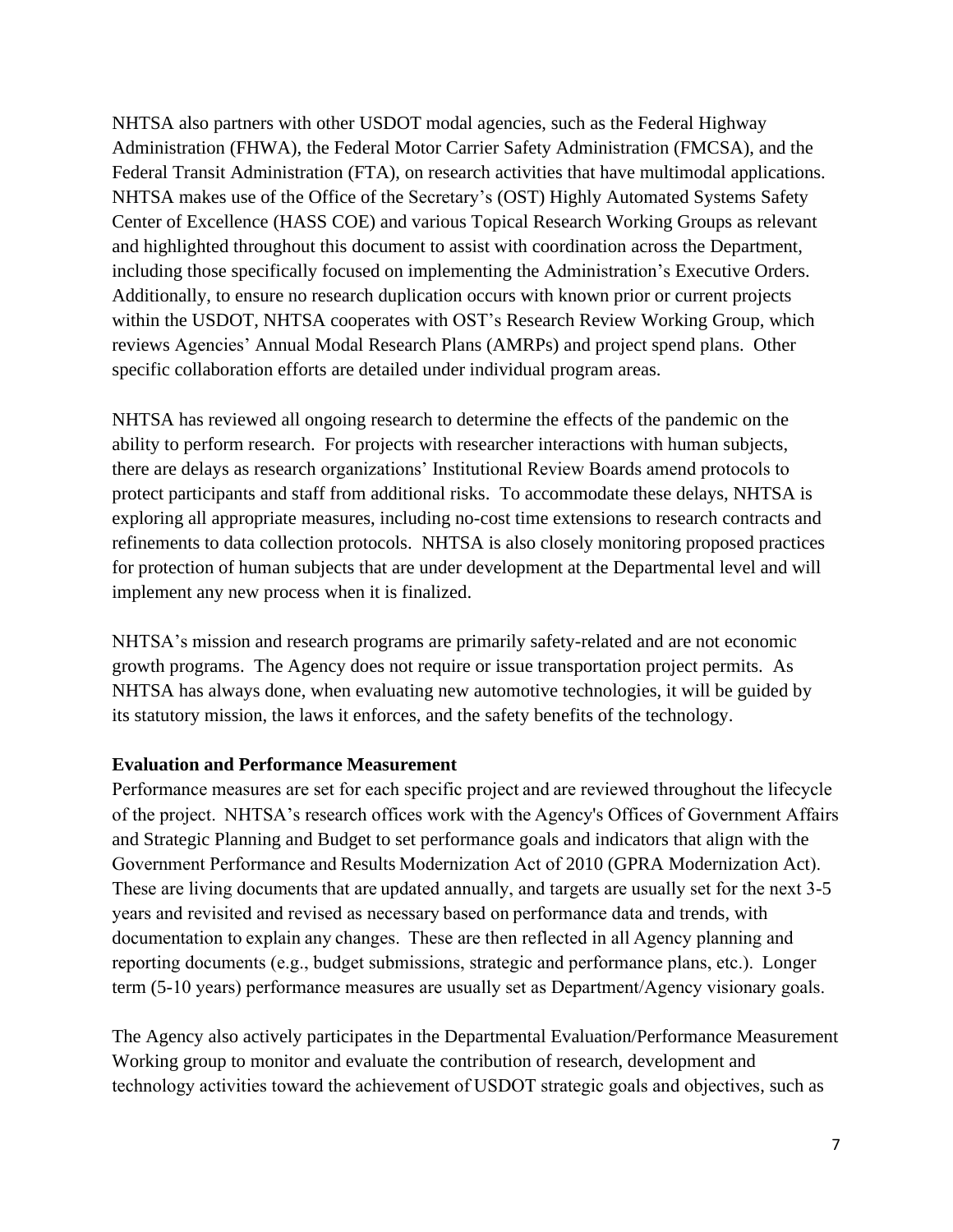equity and climate solutions.  Likewise, its Data Working Group ensures access to high-quality data to support data-driven technologies, operations, and decision making. 

When new vehicle safety countermeasures are developed by the Agency through regulation, NHTSA's National Center for Statistics and Analysis (NCSA) typically does a retrospective review of Agency regulatory actions after implementation to determine the real world effectiveness in reducing injuries/fatalities due to motor vehicle crashes, which are part of USDOT's and NHTSA's short- and long-term performance metrics.  These have traditionally been national-level assessments of the programs.

Similarly, for traffic safety countermeasures, NHTSA continuously monitors whether States and communities adopt programs it has identified as successful and through program evaluations further reviews the programs to verify that safety increases are achieved.  These program evaluations, as well as evaluations conducted by others, inform the effectiveness ratings in *[Countermeasures That Work: A Highway Safety Countermeasure Guide for State Highway](https://www.nhtsa.gov/sites/nhtsa.dot.gov/files/documents/812478_countermeasures-that-work-a-highway-safety-countermeasures-guide-.pdf)  [Safety Offices.](https://www.nhtsa.gov/sites/nhtsa.dot.gov/files/documents/812478_countermeasures-that-work-a-highway-safety-countermeasures-guide-.pdf) Countermeasures That Work*is a basic reference guide to assist State Highway Safety offices in selecting effective, evidence-based, behavioral strategies for traffic safety problem areas.  Likewise, the Agency continually monitors traffic safety for emerging issues, including seeking input from NHTSA regional offices, State highway safety offices, nongovernmental stakeholder organizations, and Transportation Research Board (TRB) standing committees.  This information is used by the Agency to develop new programs or to modify current programs and practices to increase efficiency and effectiveness, as well as to address emerging trends. 

Additionally, in assessing behavioral changes, including seat belt use, correct child safety seat use, speeding, hand-held cell phone use, and other changes, the Agency often conducts observations to measure behaviors before and after program implementation.  In other cases, the Agency measures the change in the number of crashes that occur after a program is implemented.  On a routine basis, OST also meets with each modal administration to review its progress toward meeting performance targets and indicators under its internal Performance Management Review process.  The Agency uses this channel to discuss trends that may impact meeting strategic goals and planned approaches.  NHTSA completes near-term estimates for the effectiveness of new programs in reducing injuries and fatalities for the associated crash/road user types.  Long-term, NHTSA also completes retrospective regulatory analyses to evaluate the actual effectiveness of programs (generally about 10 years after introduction to allow for fleet penetration and for the collection of sufficient field data to support analysis). 

NHTSA's research programs are participating in new evaluations that are underway across the Department, including equity assessments in our programs, policies, guidelines, and activities.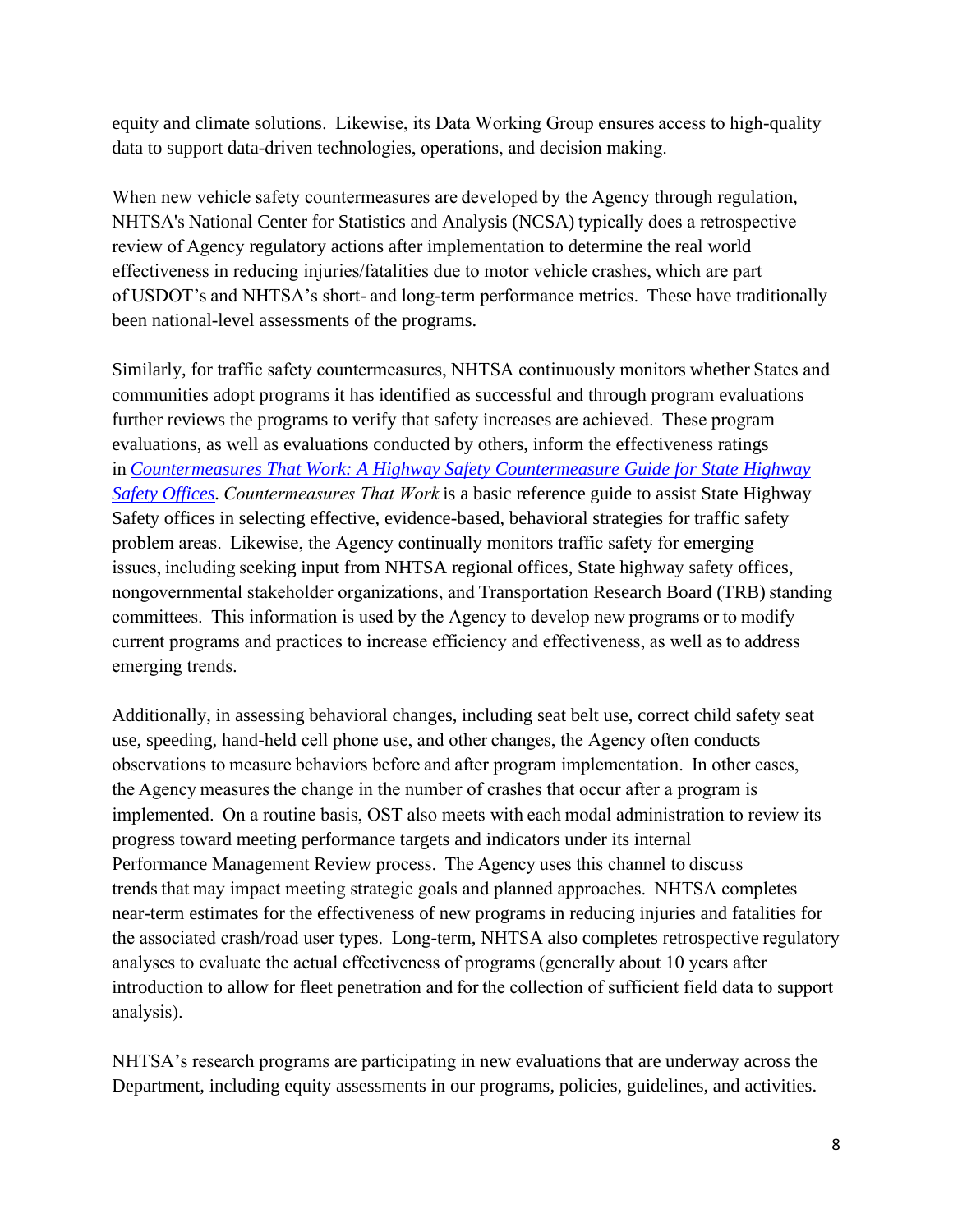NHTSA is aware that equal is not the same as equitable and although the goal of safety is to provide equal protection for all individuals inside and outside of the vehicle, the Agency is assessing potential changes in that delivery and means by which to reform programs. One particular example for VSR is the efforts into gathering data to assess female crash safety and performing essential research to determine if the Agency has done enough to protect humans of varying sizes.

The work conducted under NHTSA's research programs support USDOT's and NHTSA's top priority and performance goal of safety, while also considering the Departmental priorities of equity for all road users, climate solutions, economic growth and transformation.  At the Departmental level, surface transportation safety is measured through its annual overall outcome performance measures of reducing the fatality rates of passenger vehicle occupants, non-occupants (pedestrians and bicyclists), motorcycle riders, and large truck and bus occupants.  NHTSA tracks and reports on these outcome measures through data collected by the NCSA.  NHTSA's research offices do not individually track such performance measures.  Tracking and reporting are conducted in coordination with OST. 

Likewise, NHTSA's contract research includes specific deliverables and dates that must be met for the successful performance of the research task.  These deliverable items are carefully monitored, and contractor performance is recorded in the Contractor Performance Assessment Reporting System (CPARS).  Project long-term goals align with all Departmental and Agency Strategic Planning and Performance Management initiatives under the GPRA Modernization Act toward achievement of NHTSA's mission.  NHTSA reviews and updates its goals annually. 

### **Technology Transfer (T2)/Deployment Activities**

Technology Transfer (T2) refers to handing off and sharing research information and results to stakeholders. Outcomes from VSR's research include publicly accessible information that allows external stakeholders to perform test procedures, manufacture test devices, and develop evaluation tools. BSR works to develop sound data by which to develop and verify countermeasures to affect or change driver behaviors and provide local communities with information and tools to initiate and administer safety programs.

NHTSA research outcomes are often in the form of written documentation of research results and packages of materials designed for public consumption rather than tangible devices or materials intended for market. T2 and deployment activities are focused on opportunities and methods for providing materials in public forums: document databases (National Transportation Library (NTL) and USDOT Research Hub), internet (NHTSA website, Github), NHTSA public meetings, NHTSA rulemaking dockets, national conferences (e.g., Lifesavers, SAE International Government/Industry), international conferences (International Technical Conference on the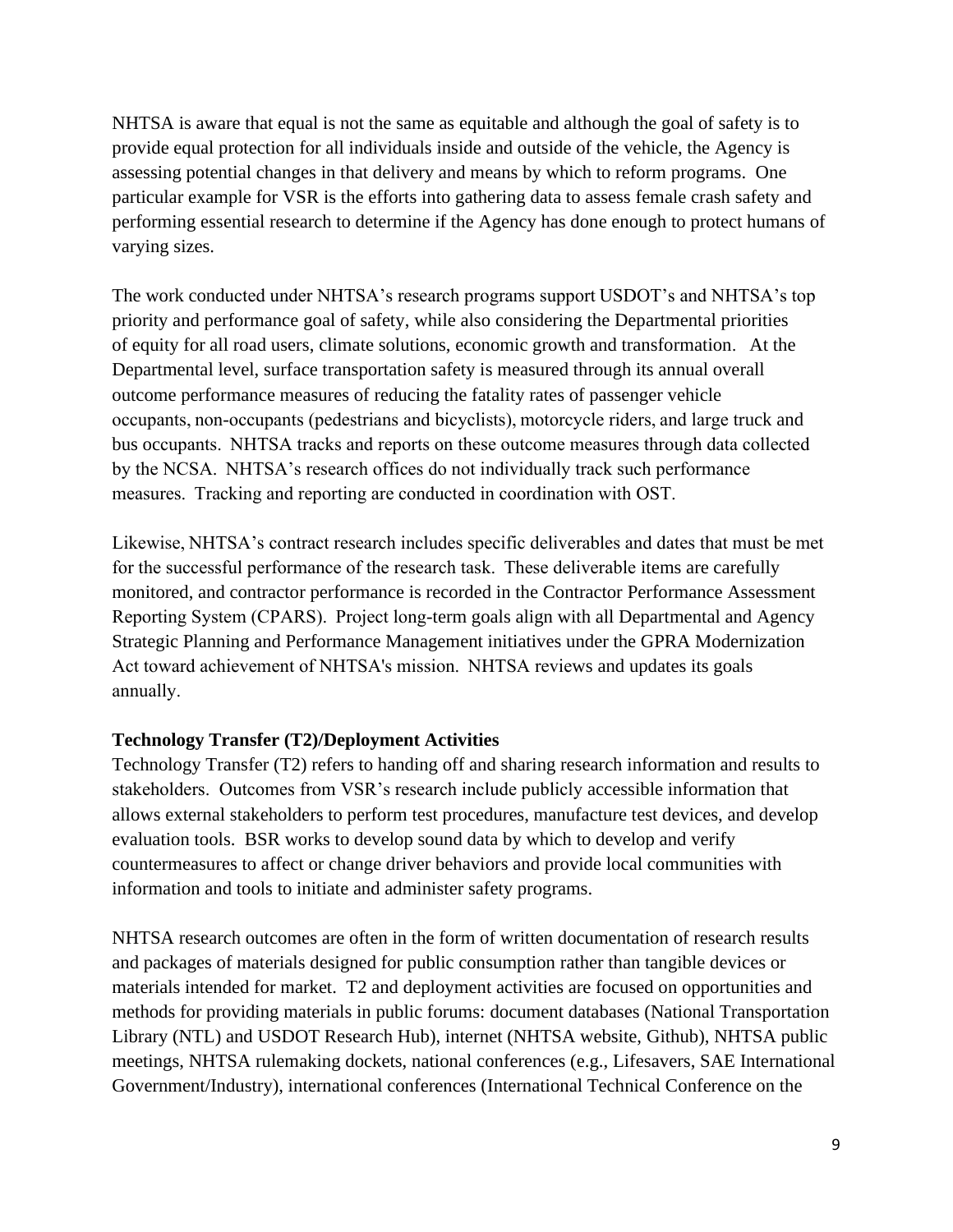Enhanced Safety of Vehicles (ESV)), journal publications, public speaking engagements, and presentations.

For BSR, all recent projects are listed in the USDOT Research Hub as imported from the TRB Research in Progress [\(RiP\)](https://rip.trb.org/) database. Records are updated at the end of each fiscal year to reflect new reports, including new contracts awards and modifications. As research projects produce deliverables, reports and other materials approved by the Agency are provided to the NTL Digital Library to be added to the **[Behavioral Safety Research](https://rosap.ntl.bts.gov/cbrowse?pid=dot%3A242&parentId=dot%3A242) collection**, and links to the documents are added to the Research Hub record.

VSR also provides published reports directly to the NTL Digital Library and adds to the Vehicle Safety Research web page through coordination with NHTSA's Office of Communication and Consumer Information. Documents published to the NTL must meet a level of accessibility stipulated across the Federal Government. Additional research products from VSR are available in the Docket for public viewing, and NHTSA has updated materials on the Crash Simulation Vehicle Models page of the NHTSA website to assist industry in assessment of vehicle crash dynamics and human injury responses.

NHTSA also actively participates in both the Departmental T2 Working Group (T2WG) and the Public Access Implementation Working Group (PAIWG). The efforts of the T2WG are aimed at improving existing information sharing efforts, developing more efficient processes, and identifying new methods of technology transfer. The T2WG provides an opportunity to share and gather information across USDOT operating administrations for successful and effective T2 transfer strategies. NHTSA Research continues to work with the PAIWG to provide greater continuity and coordination of information across sites and databases as these efforts directly feed into T2.

|                    | <b>FY 2021</b> | <b>FY 2022</b> | FY 2022 Bipartisan        |
|--------------------|----------------|----------------|---------------------------|
|                    | <b>Enacted</b> | Pres. Budget   | <b>Infrastructure Law</b> |
|                    | (5000)         | (5000)         | $(5000)*$                 |
|                    |                |                |                           |
| R&DT Program Total | 49.954         | 65,968         | 60,763                    |

\*The recently enacted Bipartisan Infrastructure Law (BIL) authorized R&DT totals greater than funding discussed in detail in this AMRP. The total funding amounts are shared in this table while a continued effort is underway to assess and implement use of these funds.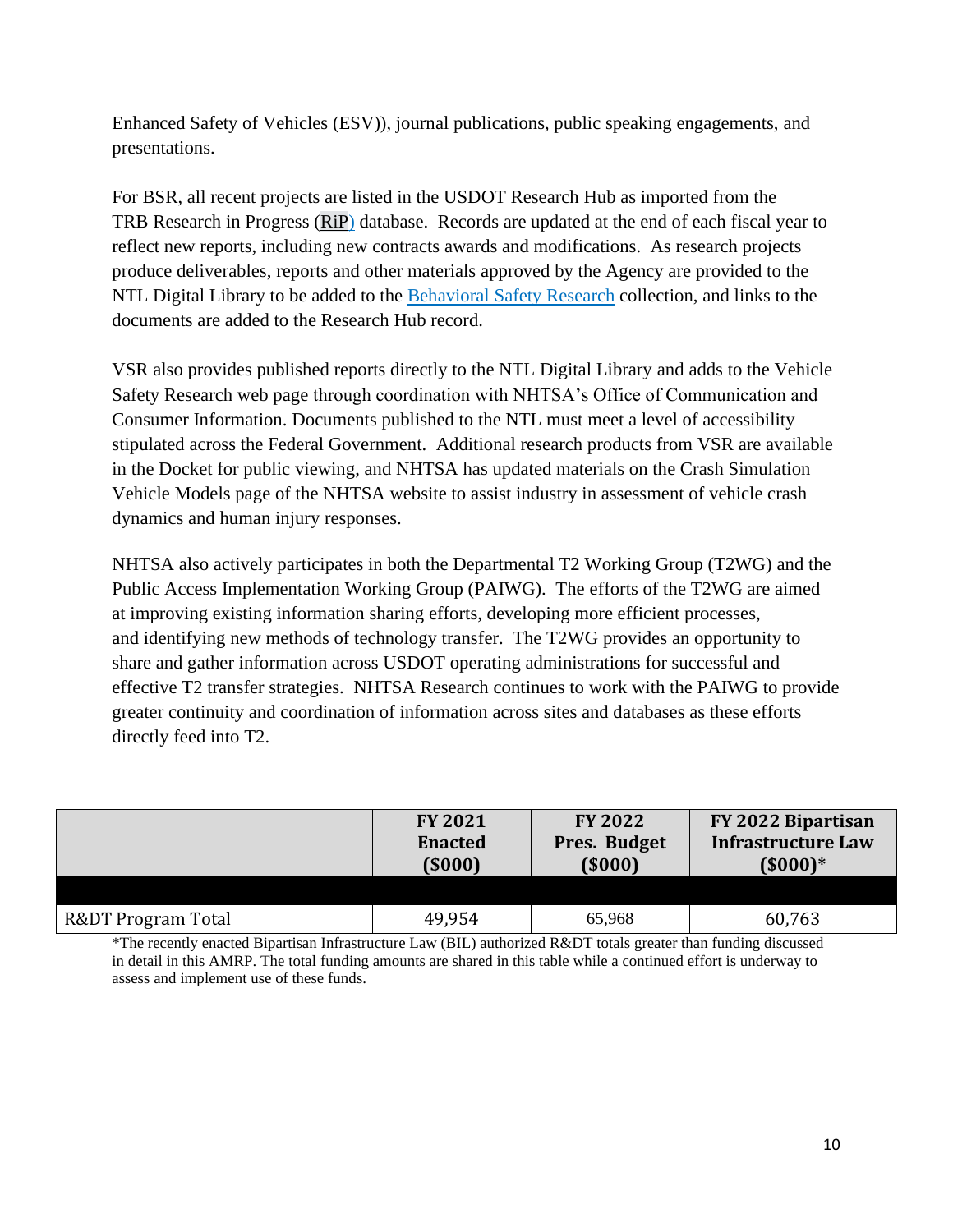| RD&T Program<br>Name                            | FY 2022<br>Pres. Budget<br>$(\$000)$ | Applied<br>$(\$000)$ | Technology<br>Transfer<br>$(\$000)$ | Facilities<br>$(\$000)$ | Experimental<br>Development<br>$(\$000)$ | Major<br>Equipment<br>R&D<br>Equipment |
|-------------------------------------------------|--------------------------------------|----------------------|-------------------------------------|-------------------------|------------------------------------------|----------------------------------------|
| <b>Vehicle Electronics</b><br>and Cybersecurity | \$4,464                              | \$4,464              |                                     |                         |                                          |                                        |
| Automated<br>Driving<br>Systems                 | \$10,000                             | \$10,000             |                                     |                         |                                          |                                        |
| Advanced<br>Safety<br>Technologies              | \$18,120                             | \$18,120             |                                     |                         |                                          |                                        |
| Crashworthiness                                 | \$12,927                             | \$12,927             |                                     |                         |                                          |                                        |
| <b>Alternative Fuels</b><br>Vehicle Safety      | \$2,100                              | \$2,100              |                                     |                         |                                          |                                        |
| Vehicle Research &<br><b>Test Center</b>        | \$500                                |                      |                                     | \$500                   |                                          |                                        |
| Program<br>Execution<br>Expenses                | \$3,501                              | \$3,501              |                                     |                         |                                          |                                        |
| Highway<br>Safety<br>Research                   | \$14,356                             | \$14,356             |                                     |                         |                                          |                                        |
| <b>Totals</b>                                   | \$65,968                             | \$65,468             |                                     | \$500                   |                                          |                                        |

#### **Table 1 - 2022 RD&T Program Funding Details \$65,967,689**

**Alignment:** NHTSA's research programs are in alignment with the USDOT's strategic goals of safety, economic growth, equity, climate solutions and transformation, as well as the Agency's safety mission to save lives, prevent injuries and reduce economic costs due to road traffic crashes, through education, research, safety standards and enforcement activity. NHTSA's research focuses heavily on safety -- prioritizing the reduction of death and injuries in our nation's transportation systems. One of NHTSA's top focus areas for safety is protecting and avoiding vehicle crashes with vulnerable road users. The Agency is researching new warning/braking technologies and vehicle front end designs that reduce crashes and improve safety for people both inside and outside the vehicle. NHTSA is also conducting research to support electric vehicle and alternative fuel vehicle safety to reduce greenhouse gas emissions and work towards net-zero emissions by 2050. At the Departmental level, surface transportation safety is measured through annual overall outcome on performance measures with the goal of reducing the fatality rates of passenger vehicle occupants, vulnerable road users (pedestrians and bicyclists), motorcycle riders, and large/medium-duty truck and bus occupants. NHTSA also has agency-specific strategic goals with specific performance indicators it tracks, monitors, and reports on surrounding safety.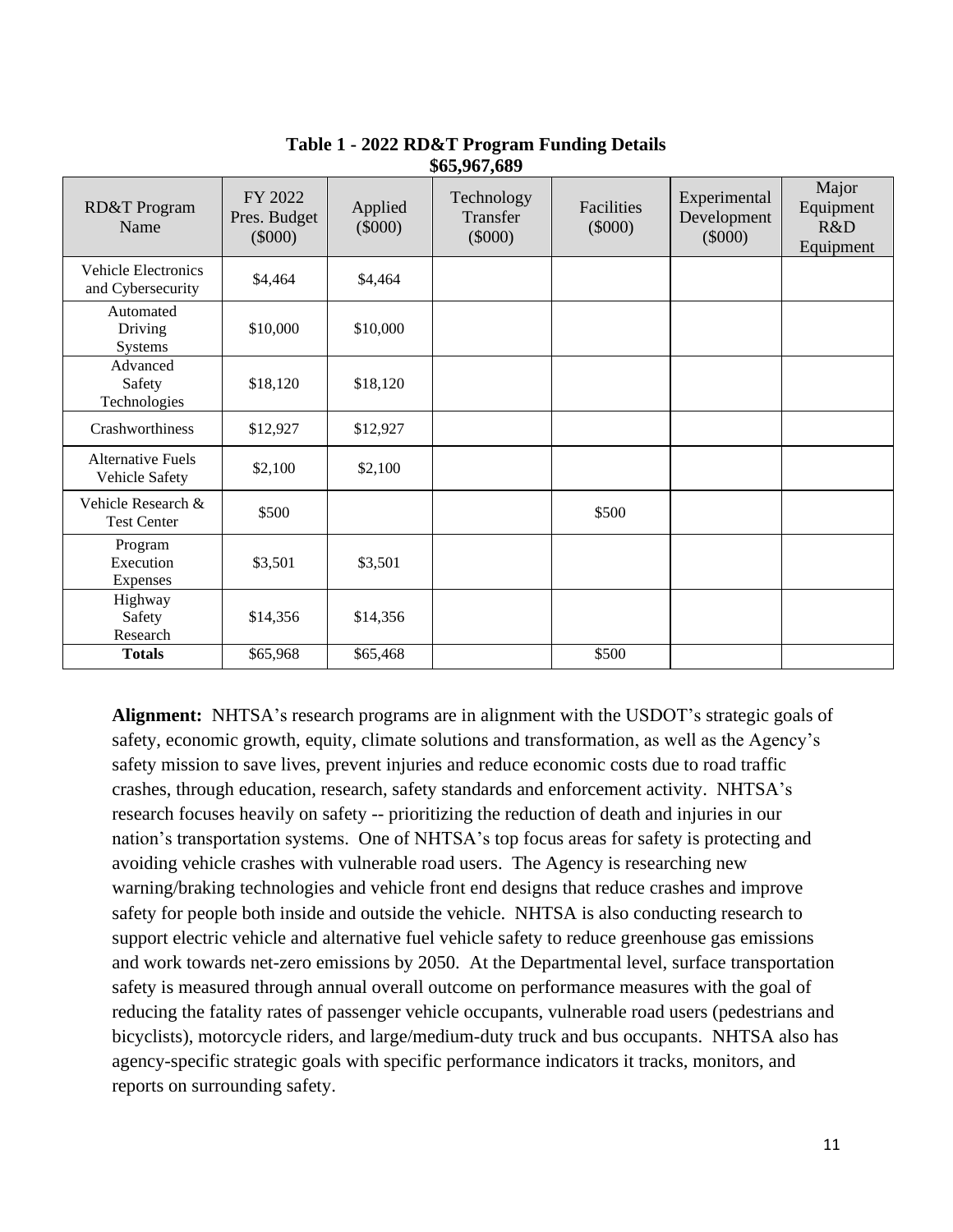|                                               |                                      |                     |                                                        |                  |                                            | r i 2022 KDWT TT0gram Dauget Kequest by DOT Strategie Goan |                           |
|-----------------------------------------------|--------------------------------------|---------------------|--------------------------------------------------------|------------------|--------------------------------------------|------------------------------------------------------------|---------------------------|
| RD&T Program<br>Name                          | FY 2022<br>Pres. Budget<br>$(\$000)$ | Safety<br>$(\$000)$ | Economic<br>Strength and<br>Modernization<br>$(\$000)$ | Equity<br>(5000) | Climate and<br>Sustainability<br>$(\$000)$ | Transformation<br>$(\$000)$                                | Organizational Excellence |
| Vehicle<br>Electronics and<br>Cybersecurity   | \$4,464                              | \$4,464             |                                                        |                  |                                            |                                                            |                           |
| Automated<br>Driving<br>Systems               | \$10,000                             | \$10,000            |                                                        |                  |                                            |                                                            |                           |
| Advanced<br>Safety<br>Technologies            | \$18,120                             | \$18,120            |                                                        |                  |                                            |                                                            |                           |
| Crashworthiness                               | \$12,927                             | \$12,927            |                                                        |                  |                                            |                                                            |                           |
| Alternative<br><b>Fuels Vehicle</b><br>Safety | \$2,100                              | \$2,100             |                                                        |                  |                                            |                                                            |                           |
| Vehicle<br>Research & Test<br>Center          | \$500                                | \$500               |                                                        |                  |                                            |                                                            |                           |
| Program<br>Execution<br>Expenses              | \$3,501                              | \$3,501             |                                                        |                  |                                            |                                                            |                           |
| <b>Highway Safety</b><br>Research             | \$14,355                             | \$8,000             |                                                        | \$2,356          |                                            | \$4,000                                                    |                           |
| <b>Totals</b>                                 | \$65,967                             | \$59,612            |                                                        | \$2,356          |                                            | \$4,000                                                    |                           |

## **FY 2022 RD&T Program Budget Request by DOT Strategic Goal**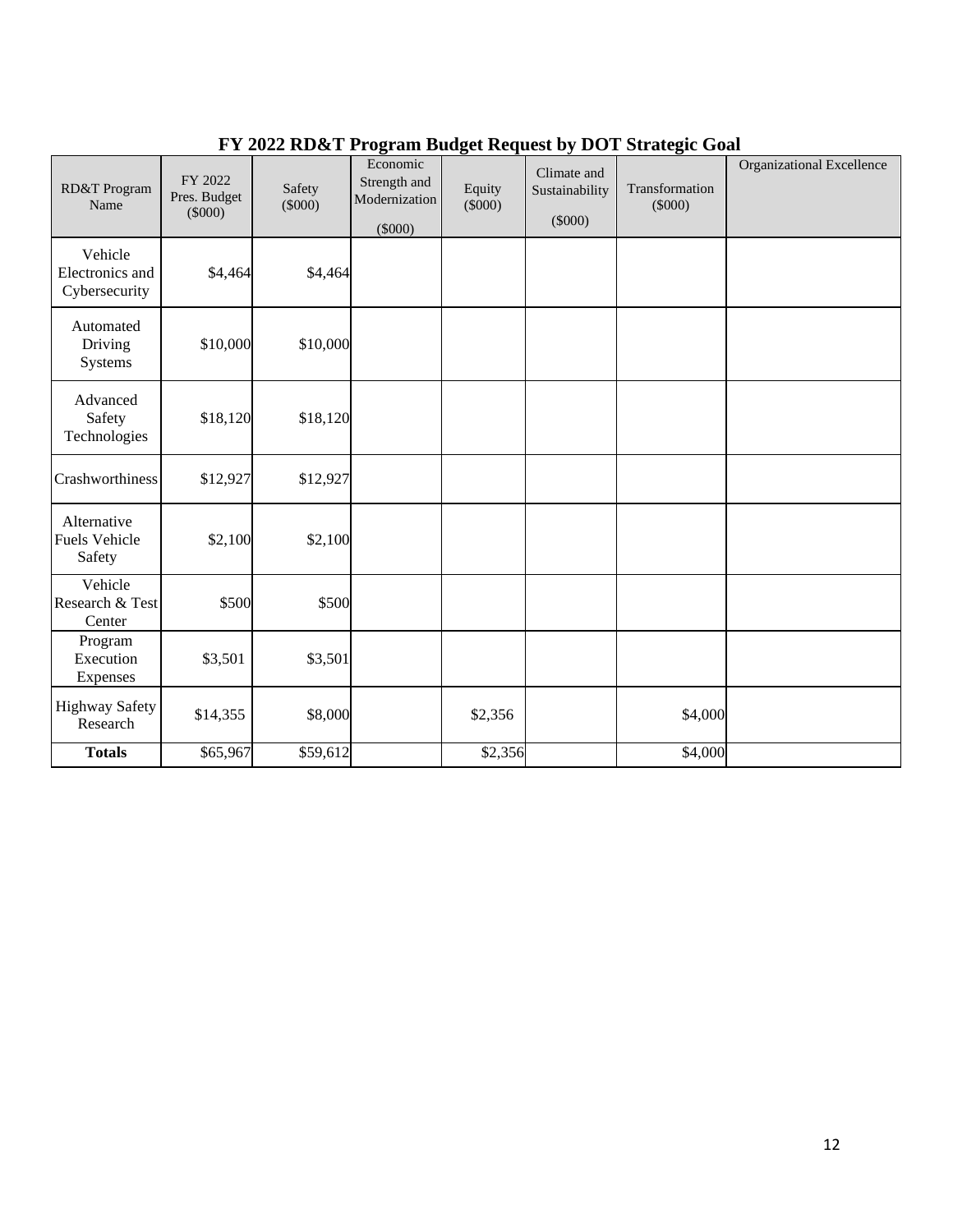## **Chapter 1 - FY 2022 RD&T Programs**

### **Office of Vehicle Safety Research (VSR)**

## **Program Name: Vehicle Electronics and Cybersecurity \$4,464,000**

**Program Description:** The evolution of automotive technology has included the expanded use of electronic systems, software, and wireless connectivity. This process started in the late 1970s and the pace of technological evolution has increased significantly over the past decade with vehicles becoming one of the most complex computerized consumer products. Enhanced wireless connectivity and continued innovations in electronic control systems introduce substantial benefits to highway transportation safety, mobility, and efficiency. However, with the increasing proliferation of computer-based control systems, software, connectivity, and onboard data communication networks, modern vehicles need to consider additional failure modes, vulnerabilities, and threats that could jeopardize benefits if new safety risks are not appropriately addressed. Connectivity and safety technologies that can intervene to assist drivers with control of their vehicle (e.g., automatic emergency braking) could also raise the cybersecurity stakes, and without proactive measures taken across the vehicle lifecycle, risks could rise accordingly. Methodical identification of potential issues and proactive management of increased risks related to advanced electronic and software-controlled systems are essential to designing vehicle architectures that will respond safely even when there are electronic system failures, software errors, or malicious software attacks.

The Vehicle Electronics and Cybersecurity research program broadly covers two major research areas: *Electronics Functional Safety* and *Vehicle Cybersecurity*. Electronics Functional Safety is an important part of overall systems safety that analyzes safety risks associated with potential failures in sensors, components, systems, and software implementation, as well as risks associated with predictable operator errors and/or infrequently occurring operational circumstances (the latter is referred to as the "Safety of the Intended Functionality," or SOTIF). Vehicle Cybersecurity research deals with safety risk management associated with intentional manipulation of software, hardware, sensors, and/or communication networks on-board the vehicle by malicious actors.

**Program Objectives:** The goal of the Vehicle Electronics and Cybersecurity research program area is to support enhanced reliability and resiliency of vehicle electronics, software, and related vehicle control systems to both mitigate safety risks associated with failure and/or cybersecurity compromise of such systems, but also so that such concerns do not pose public acceptance barriers for proven safety technologies and emerging ADS. The program seeks to support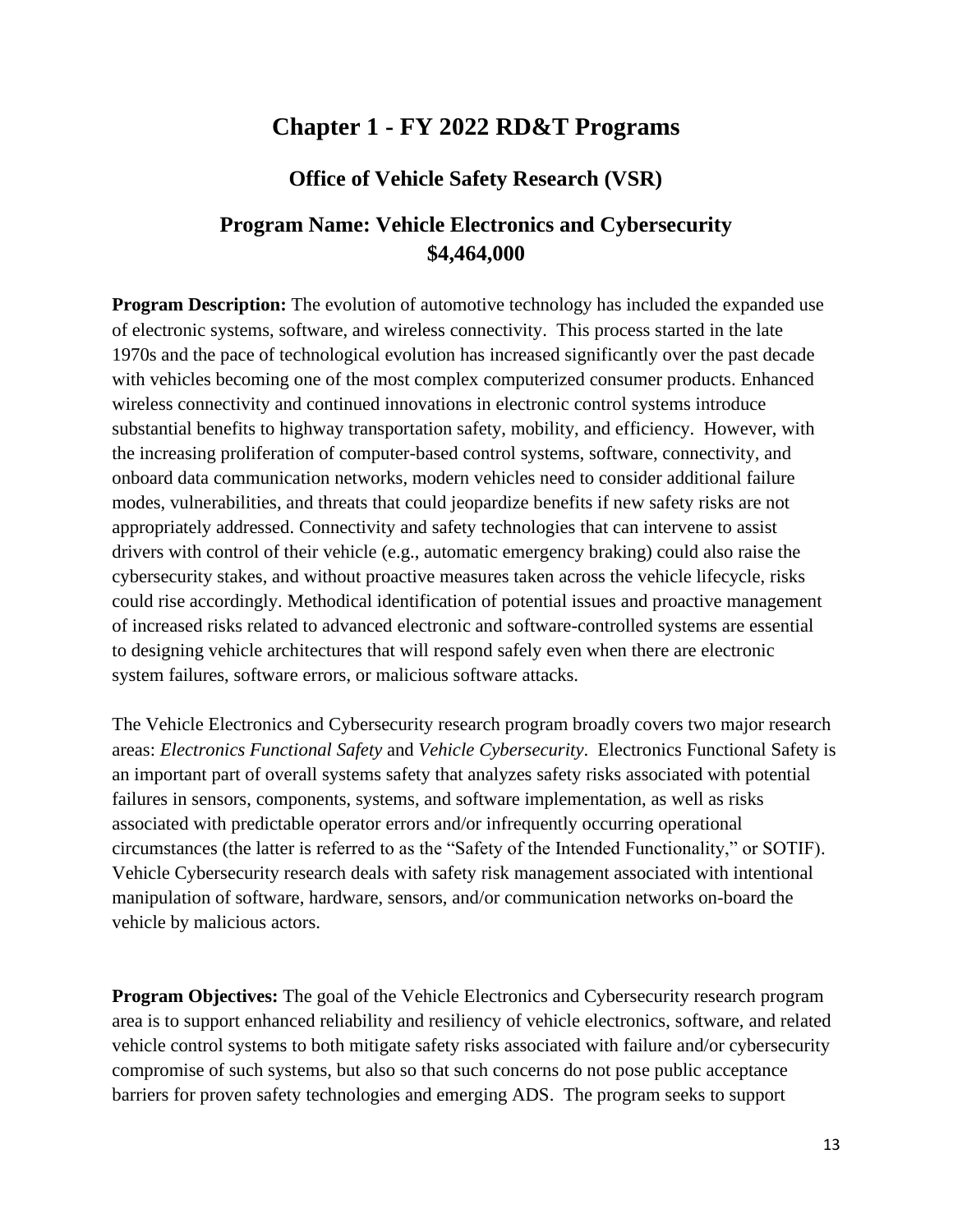improvements in the cybersecurity posture of motor vehicles, and understand and promote contemporary methods in software development, testing practices, and requirements management to address underlying hazards and risks across the vehicle life cycle. These activities include close collaboration with industry to promote a strong cybersecurity risk management culture and associated organizational and systems engineering processes.

#### **Anticipated Program Activities:**

#### *Functional Safety*

Research will focus on methods for assessing the functional safety of safety-critical subsystems including, but not limited to steering, braking, propulsion, perception, prediction, and decisionmaking systems. Failures of individual functional components are inevitable, and lacking a human operator as a fallback mechanism, ADAS- and ADS-equipped vehicles will be expected to have sufficient redundancy to sustain system operations for a period necessary to support failsafe or fail-operational strategies. Research will include application of functional safety methodologies to electronic controls, software, processors, and electro-mechanical actuation systems employed by both ADAS and ADS-equipped vehicles. For FY 2022, the research scope extends to new capabilities ADS developers are introducing including using wireless communications to facilitate remote manual operation (or intervention) of the vehicle (i.e., teleoperations). Research will be initiated to characterize functional safety requirements for key heavy vehicle support systems, such as electronic controlled braking and electronic power steering systems for heavy vehicles, and to analyze the functional safety of a reference SAE International driving automation Level 4 vehicle implementation.

In executing functional safety analyses, NHTSA will leverage evolving industry process standards (such as ISO 26262, "Road vehicles – Functional safety") as well as traditional hazard assessment techniques, such as failure modes effects analysis (FMEA) and fault tree analysis (FTA) for the electronic systems and software of various types of driving automation systems. NHTSA will also conduct analyses related to the SOTIF using industry standards (such as ISO 21448, "Road vehicles – Safety of the intended functionality") for assessing reliability, safety and potential unintended consequences associated with electronic control software, and electromechanical systems due to misuse and/or misapplication beyond their intended functionality and operating domain. We will also explore contemporary methods in automated tools and approaches in software development, testing, and deployment, such as formal methods, and their potential applicability to automotive applications.

### *Vehicle Cybersecurity*

NHTSA will continue research to advance the automotive industry's adoption and implementation of the National Institute of Standards and Technology (NIST) Cybersecurity Framework across their organizations and products. This will include targeted research on how the auto industry addresses the full lifecycle of cybersecurity risks including identifying,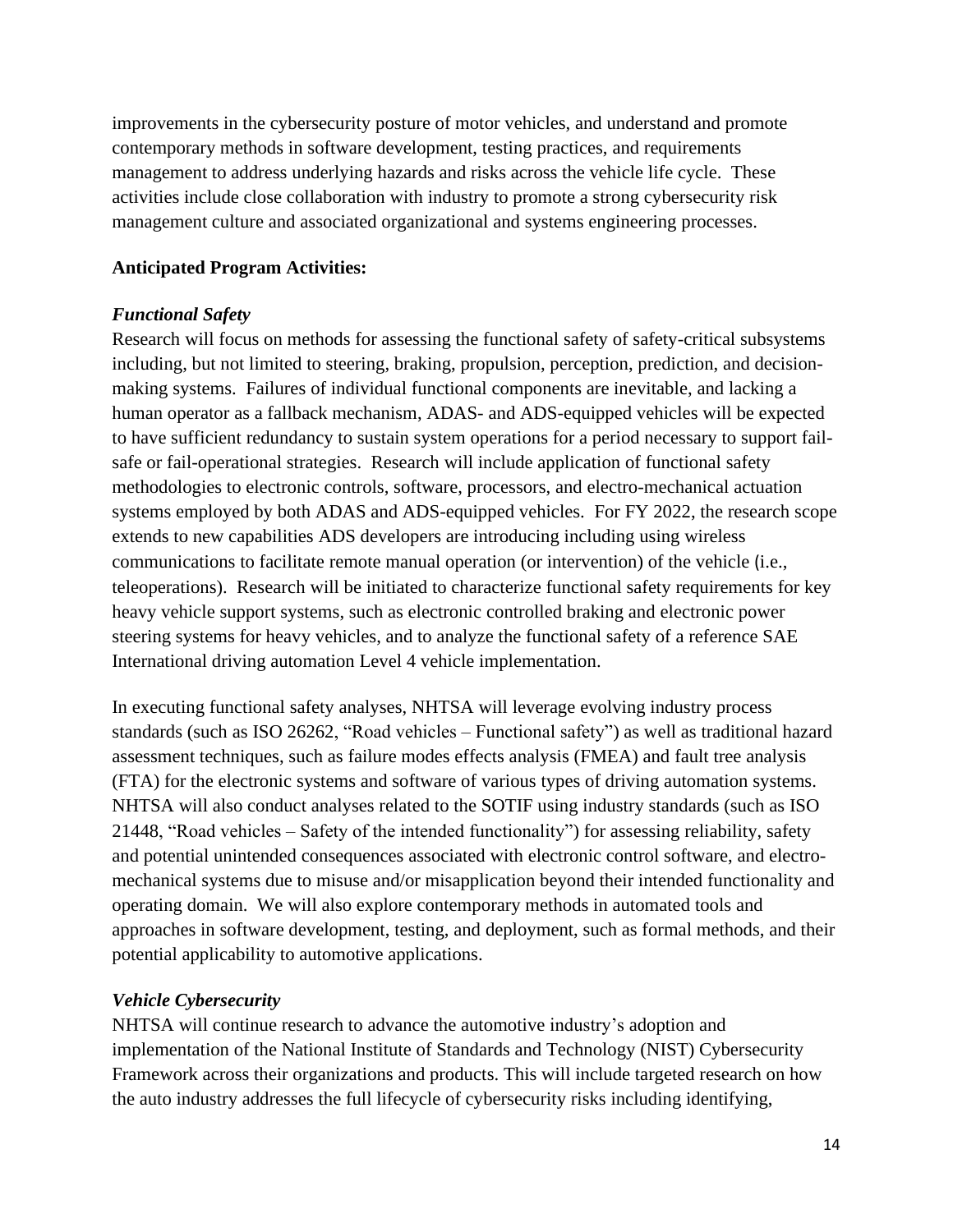protecting, detecting, responding, and recovering from cybersecurity threats. Further, NHTSA's research will support the interpretation and application of automotive-focused cybersecurity standards by vehicle manufacturers and suppliers. In FY 2021, this research helped support the development of NHTSA's "Cybersecurity Best Practices for the Safety of Modern Vehicles." VSR's research to support potential refinements, expansions, and updates to this document will continue in FY 2022.

NHTSA's cybersecurity research program is cross-cutting in that results will generally be applicable to conventional vehicles as well as those equipped with ADAS and ADS technologies. Research programs will include:

- Research in support of industry cybersecurity self-reporting and monitoring activities. This research will include on-going monitoring of industry standards activities, and support and representation for international cybersecurity standards development efforts.
- Research in support of developing vehicle cybersecurity training materials and their pilot testing to foster cybersecurity best practices element in workforce development and facilitate better cybersecurity related knowledge sharing among the members of the industry.
- Research on cybersecurity assessment and testing methods that explores the development of cybersecurity assessment methods that may be applied to a motor vehicle and its associated information sources and access paths (e.g., telematic services, repair and warranty activities, connectivity (cellular) providers, etc.). This research also includes investigating cybersecurity assessment approaches used in other industries involving cyber-physical systems and adapting them as appropriate for the automotive sector. Development of potential cybersecurity and resiliency metrics are also within VSR's research interests.
- Research to enhance cybersecurity response readiness will explore and support industry's and NHTSA's abilities to continually improve and assess organizational readiness to respond to potentially critical and large-scale cybersecurity incidents. This would include exercises engaging industry stakeholders, all relevant departmental organizations, and other Government agencies to practice and refine internal processes. This activity will include additional investments in NHTSA's applied cybersecurity capabilities to maintain technical expertise, assess emerging issues independently and expeditiously, and facilitate informed decision-making related to cybersecurity incidents.
- Research related to cybersecurity data analytics includes exploring relevant cybersecurity data and analyses techniques that can be applied by a vehicle manufacturer (as well as suppliers and/or telematic service providers) to help with early identification of potential cybersecurity threats; preparation of response plans, and support of post-exploit forensic analysis to help improve future system designs and response mechanisms.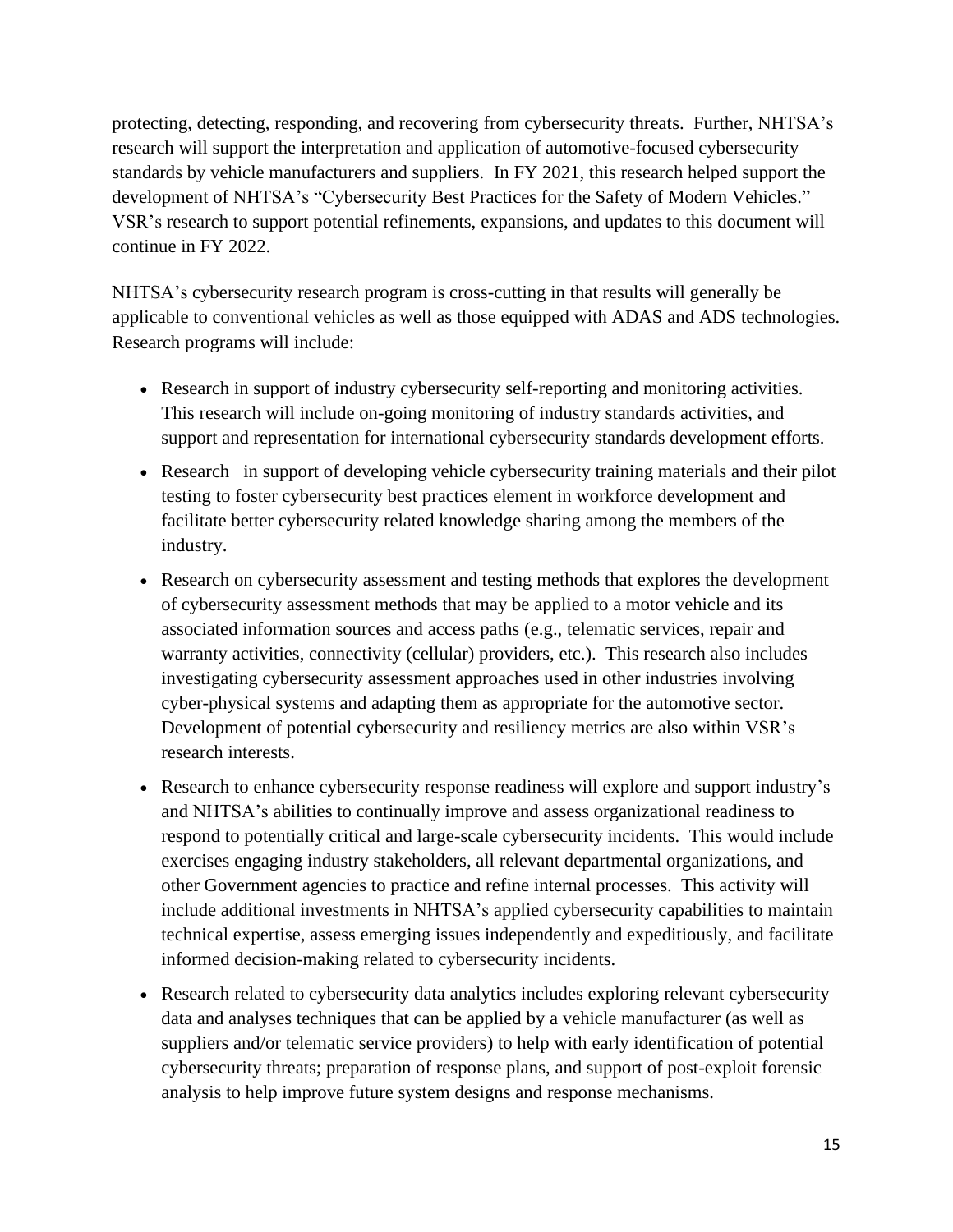- Research related to assessing the cybersecurity and resilience of electric vehicle battery management systems will focus on identifying potential battery management systems' cybersecurity considerations, as well as examining the resiliency concepts of for deployed systems in the face of a cybersecurity attack.
- Research to help understand how motor vehicle cybersecurity resiliency and threat surfaces have evolved over the past decade as vehicles have expanded their connectivity pathways with infrastructure-based systems and other devices, but also designed-in protections in new electrical architectures.

**Expected Program Outcomes**: While no crashes or fatalities have been directly attributed to a real-world vehicle cybersecurity incident, the potential for large scale cyberattacks on vehicles is well-recognized, and as such, this risk warrants pre-emptive and proactive attention. Further, cybersecurity vulnerabilities may also influence public confidence in our Nation's transportation system and could create a roadblock for the adoption of proven safety technologies as well as future ADS-equipped vehicles. If not appropriately addressed through design and lifecycle risk management processes, a successful cyberattack on automotive computer systems and their associated networks may not only lead to the loss of information and data but may also adversely impact vehicle control systems such as steering, braking, and throttle, potentially resulting in crashes and injuries. Therefore, electronic systems' safety and cybersecurity will play an important role in public acceptance of emerging technologies, such as ADAS and ADS technologies, that have the potential to significantly reduce motor vehicle crashes.

**Collaboration Partners:** Collaborate and leverage research with key stakeholders, the automotive industry, standards setting organizations, and government agencies to include Automotive Information Sharing and Analysis Center (Auto-ISAC), Original Equipment Manufacturers (OEMs), automotive suppliers, ADS technology companies, Department of Homeland Security (DHS), ISO, NIST, Department of Defense (DOD), and SAE International.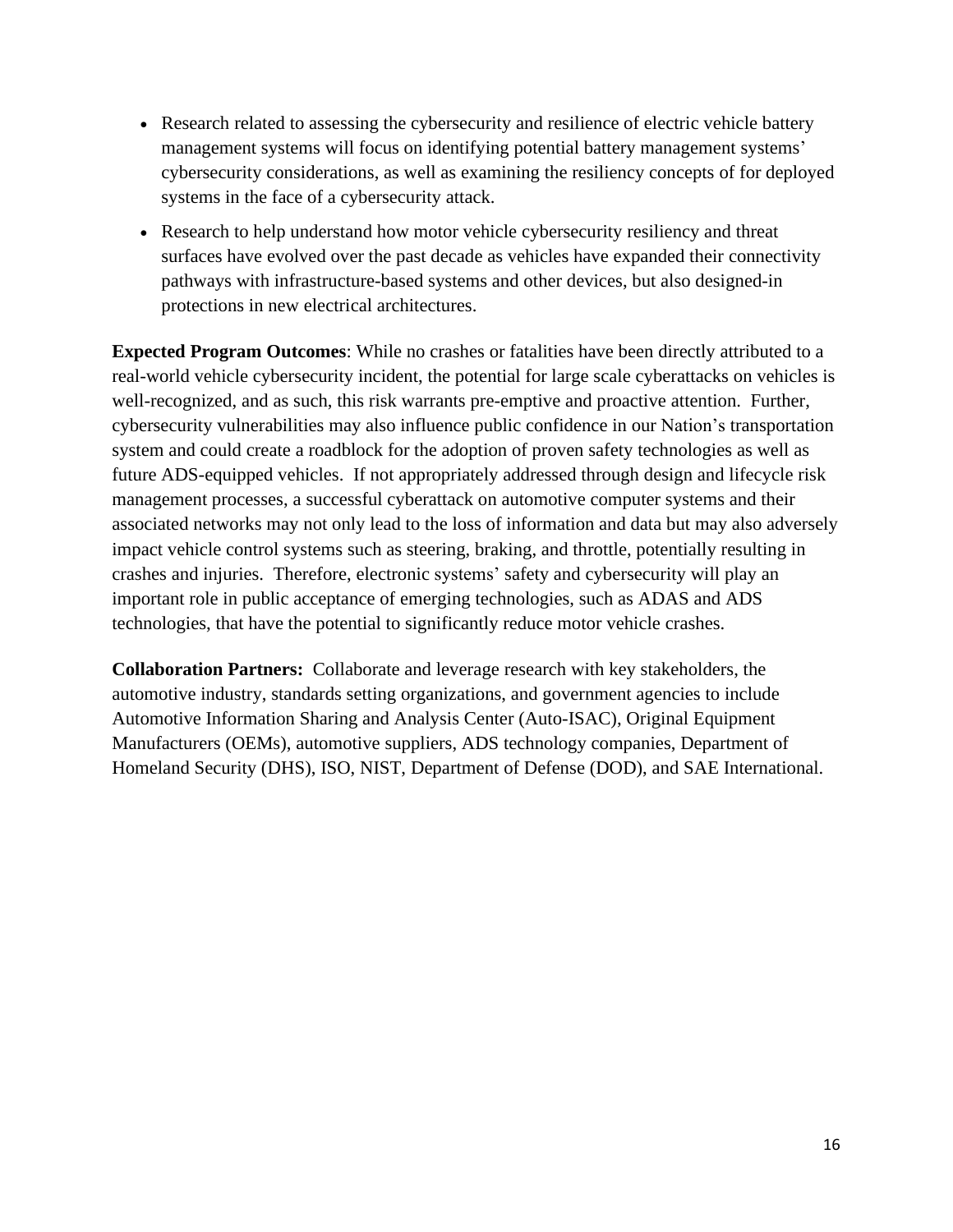### **Program Name: Automated Driving Systems (ADS)**

#### **\$10,000,000**

**Program Description:** While limited ride-hailing and product delivery demonstrations or deployments are beginning to emerge and may be opened to the public, vehicles equipped with ADS remain primarily in the development and testing phases. A vehicle equipped with an ADS, when engaged, can perform the full driving task within its operational design domain without an expectation of an engaged driver. ADS-equipped vehicles, at maturity, hold the potential to improve safety beyond levels achievable with ADAS alone. As a result, ADS research continues to be an important area for NHTSA.

**Program Objectives:** This program objectives of the ADS research area include NHTSA's efforts in the following tracks and are primarily focused on supporting the safe deployment of ADS-equipped vehicles:

- Compatibility research of ADS-equipped vehicle designs with respect to existing FMVSSs.
- Tools and methods to assess the safety performance of ADS-equipped vehicles.
- Crashworthiness research to address new seating arrangements and other novel design elements anticipated with ADS-equipped vehicles.
- Human factors research to support safe and effective communications between ADSequipped vehicles, passengers, and other road users.

**Anticipated Program Activities:** In FY 2022, the ADS research program will support work in the following areas:

*FMVSS compatibility of (ADS) vehicle designs:* With ADS, vehicle manufacturers are presented with opportunities to re-imagine and redesign new vehicle platforms without conventional driver controls such as a steering wheel, accelerator pedal, or brake pedal—and with very unconventional seating arrangements. However, such changes may create compatibility challenges with existing FMVSSs and research is needed to understand if and how those conflicts may relate to safety performance.

In ADS-equipped vehicles without conventional driver controls, occupants will have more freedom to choose seats other than the front left (traditional driver's seat). Increased occupancy in the rear row, as well as seating preference in vehicles with unconventional seating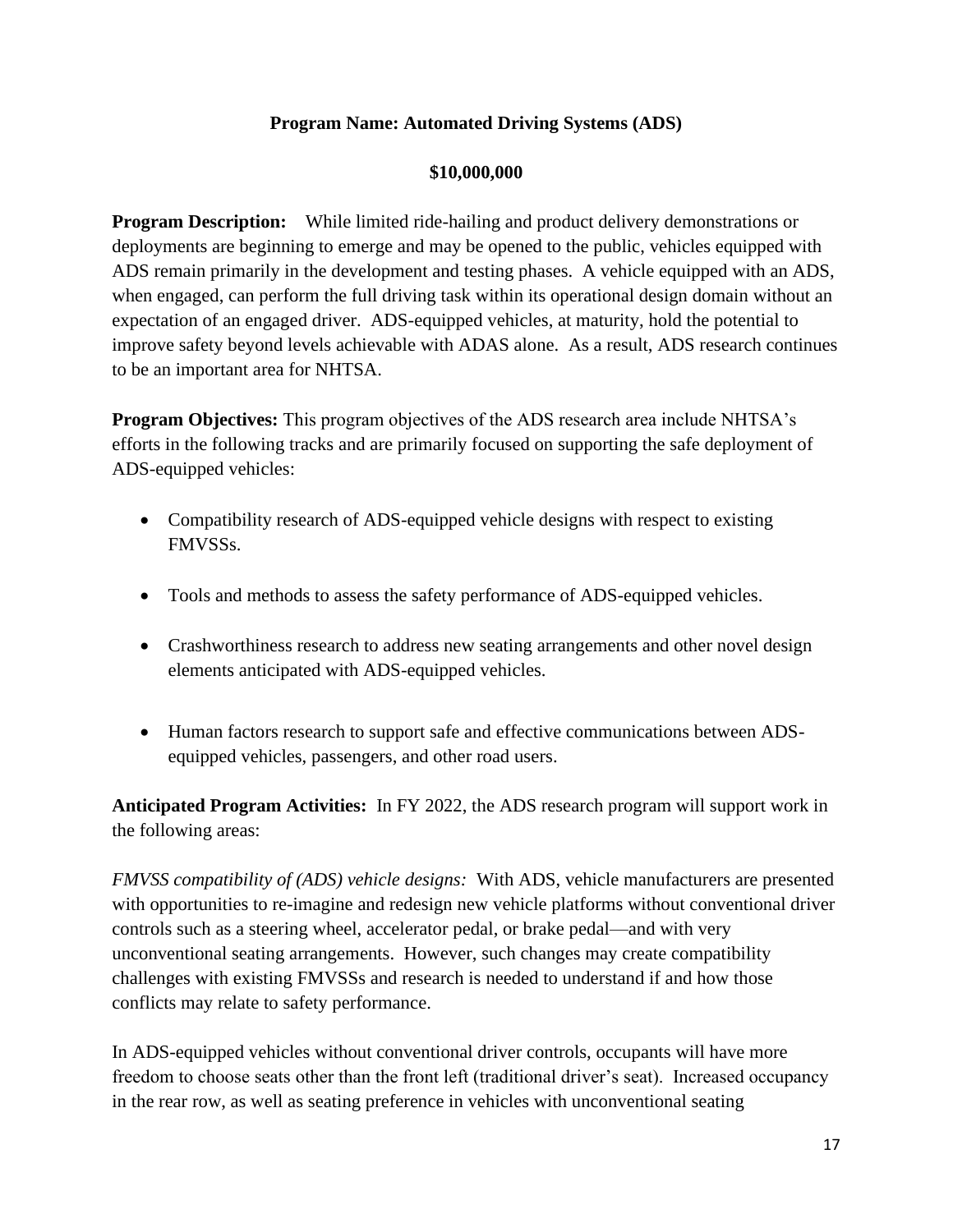arrangements, will impact occupant protection and how information is communicated to occupants. Research on occupant seating preferences began in FY 2021 and will continue in FY 2022. This will include a test track study with volunteers riding in various ADS-equipped vehicles. Seating and interaction with the ADS-equipped vehicle will be monitored and analyzed.

*Research on ADS safety performance:* This research will explore methods, metrics, and tools for assessing the safety of ADS-equipped vehicles. Research will focus on advancing multiple assessment methods, including modeling and simulation, closed course testing, and on-road naturalistic testing. The research will also include working with industry standards organizations in developing a common language for describing ADS test scenarios, and methods for selecting specific test scenarios to efficiently test ADS capabilities or attributes of interest. Additional research will focus on evaluating the application of community proposed analytical methods that leverage operational data (or results) from various testing venues to develop safety performance metrics.

For 2022, NHTSA will advance our research related to ADS-equipped vehicle subsystems, including methods for examining performance of ADS sensors and perception systems. This will include methods to assess pedestrian recognition performance across a diverse population of road users to encourage equity and inclusiveness during the design process. In FY 2022 we will also initiate development of methods for evaluating performance of maneuver execution subsystems and the ability of the vehicle to accurately follow path-planning instructions from the ADS's decision support system.

We will expand our development of on-road ADS testing methods to include a focus on heavy vehicles, and we will advance our capabilities for executing multi-agent test scenarios in controlled (test track) environments.

NHTSA will also initiate research related to the role fleet operators will play in maintaining ADS safe operations, as well as investigating issues related to ADS maintenance and reliability generally. Finally, work started in FY 2021 on safety issues associated with ADS teleoperations and use of high-definition maps will continue in FY 2022.

*Crashworthiness of ADS-equipped vehicles:* Vehicles equipped with ADS may incorporate novel occupant compartment designs and seating conditions. Side- and rear-facing seat positions are common for transit buses and may be considered for smaller, higher-speed ADS-equipped vehicles. Changes in occupant seating and restraint systems will affect the ADS-equipped vehicle occupant's response in a crash and the associated injury scenarios and risk factors. In FY 2022, initial research will be conducted using Human Body Models (HBM) to evaluate occupant restraints for the range of seating conditions expected in new ADS designs. In FY 2022,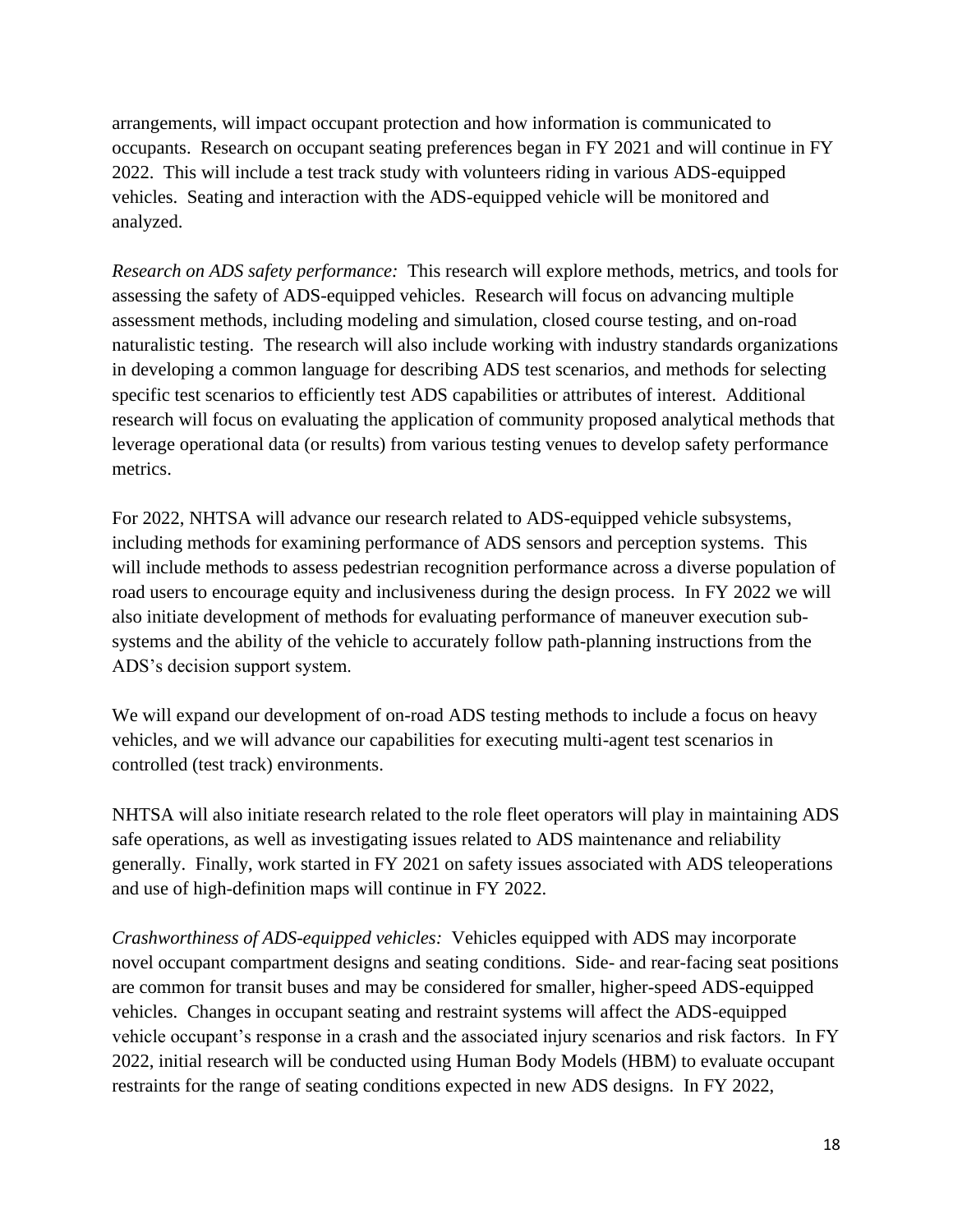research will refine understanding of human response and injury metrics for various alternative seating and crash conditions, and this understanding will drive further adaptations to anthropomorphic test devices (ATDs) for use in forward- and rear-facing reclined seating configurations. The Agency will also continue to develop best practices for safe interaction of non-occupied ADS-equipped vehicles with existing vehicles, roadside hardware, pedestrians, cyclists, and motorcyclists.

*Human factors research to support safe and effective communications between ADS-equipped vehicles, passengers, and other road users:* ADS-equipped vehicles and ADS-Dedicated Vehicle (ADS-DV) designs will influence humans' interactions with vehicles. The Agency will continue to investigate emerging ADS human factors topical areas (e.g., external HMI, drivervehicle interface (DVI), communication of intent, etc.). In FY 2022, NHTSA will continue to research different methods to transfer knowledge from the ADS to the driver/operator to improve situation awareness and accelerate the transfer of control. In some situations, it may be necessary for a remote operator to take over control of an ADS-DV. The Agency will continue to execute research to better understand the human factors considerations associated with remote operation.

ADS-equipped vehicles may provide mobility options not previously afforded to people with disabilities—cognitive, physical, and/or sensory—or even the degree of the disability. In FY 2022, human factors research will be performed to better understand information needs necessary to establish situation awareness for people with varying disabilities riding in ADSequipped vehicles (e.g., information needs be for someone with a visual impairment vs someone with a mobility aid).

Vehicles equipped with ADS that are accessible to people with disabilities will be expected to provide safety equivalent to those having standard seating conditions. NHTSA will evaluate side impact test methods for near side impact crashes involving occupants seated in wheelchairs. Research will continue to explore the information needs of persons with disabilities.

ADS-equipped vehicles will likely be utilized for the transport of children. Research will be conducted to explore child-specific safety considerations in ADS-equipped vehicles. This research will continue to examine safety considerations for child restraint system (CRS) installation and usage in unconventional seating conditions anticipated for future ADS-equipped vehicles. Research related to safety and operational considerations for remote teleoperations of ADS-equipped vehicles with unattended children as passengers will continue. Sensor systems will be evaluated for the ability to detect unattended children and prevent heat stroke occurrence.

**Expected Program Outcomes:** The U.S. plans to maintain its international leadership position in ADS development through continued joint efforts of the government, private sector,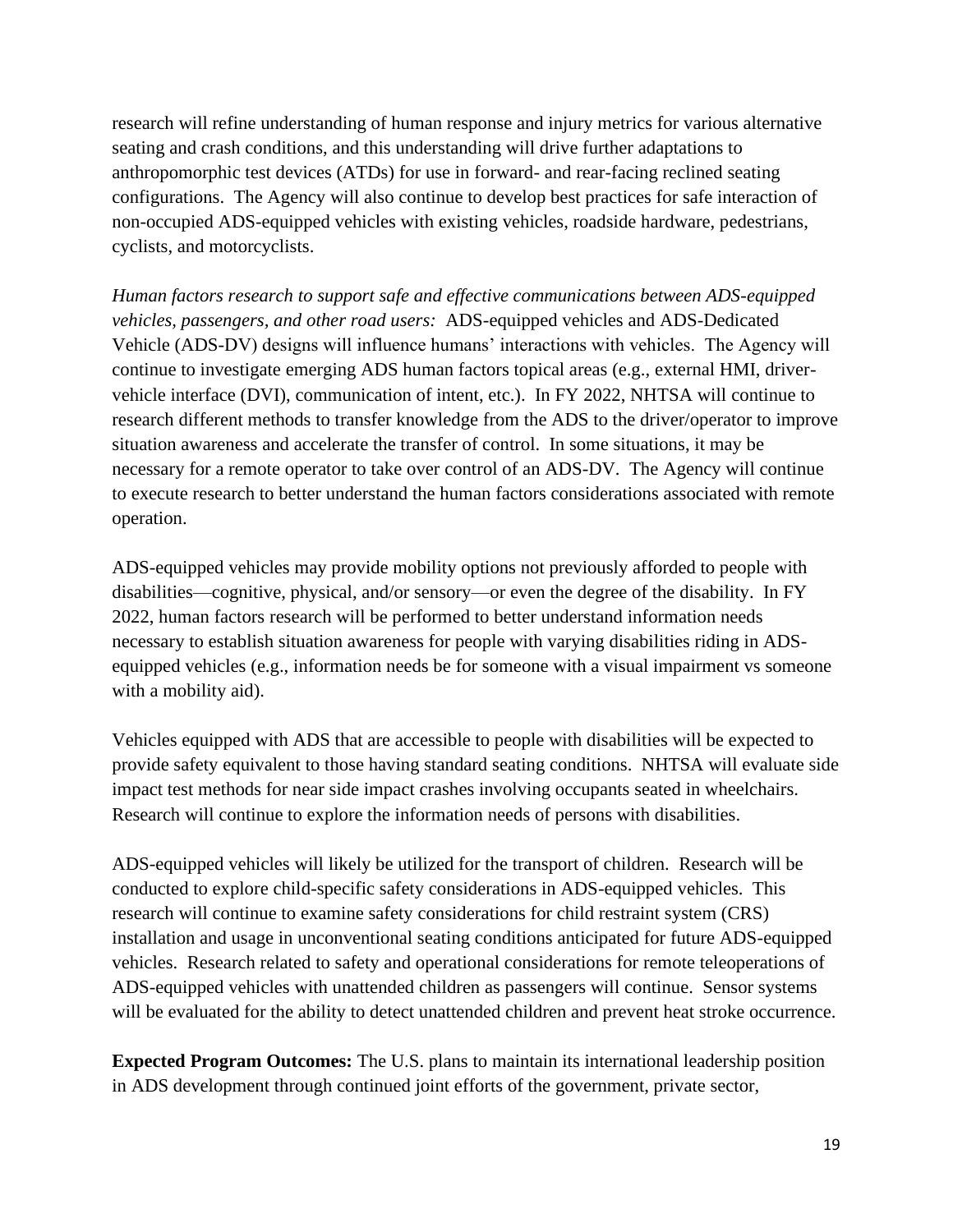universities, and other transportation stakeholders. As such, NHTSA is focusing research on key topics to advance the safe testing and deployment of ADS-equipped vehicles that do not require a human driver. Preliminary research indicates that if deployed responsibly, there could be significant safety benefits associated with ADS-equipped vehicles. Further, ADS-equipped vehicles offer access to mobility for previously underserved communities of individuals unable to acquire a driver's license, including older adults and people with disabilities—cognitive, physical, and/or sensory. The FY 2022 budget request enables research that supports objectivity and comprehensiveness in ADS safety evaluation methods, development of transparent and explainable safety metrics, and which focuses on a data-driven approach to develop an effective and efficient safety assessment framework.

**Collaboration Partners:** NHTSA will collaborate and leverage research with key stakeholders, including the automotive industry, standards setting organizations such as SAE International USDOT operating administrations and other Government agencies, ADS technology companies, NIST, ISO, and academia.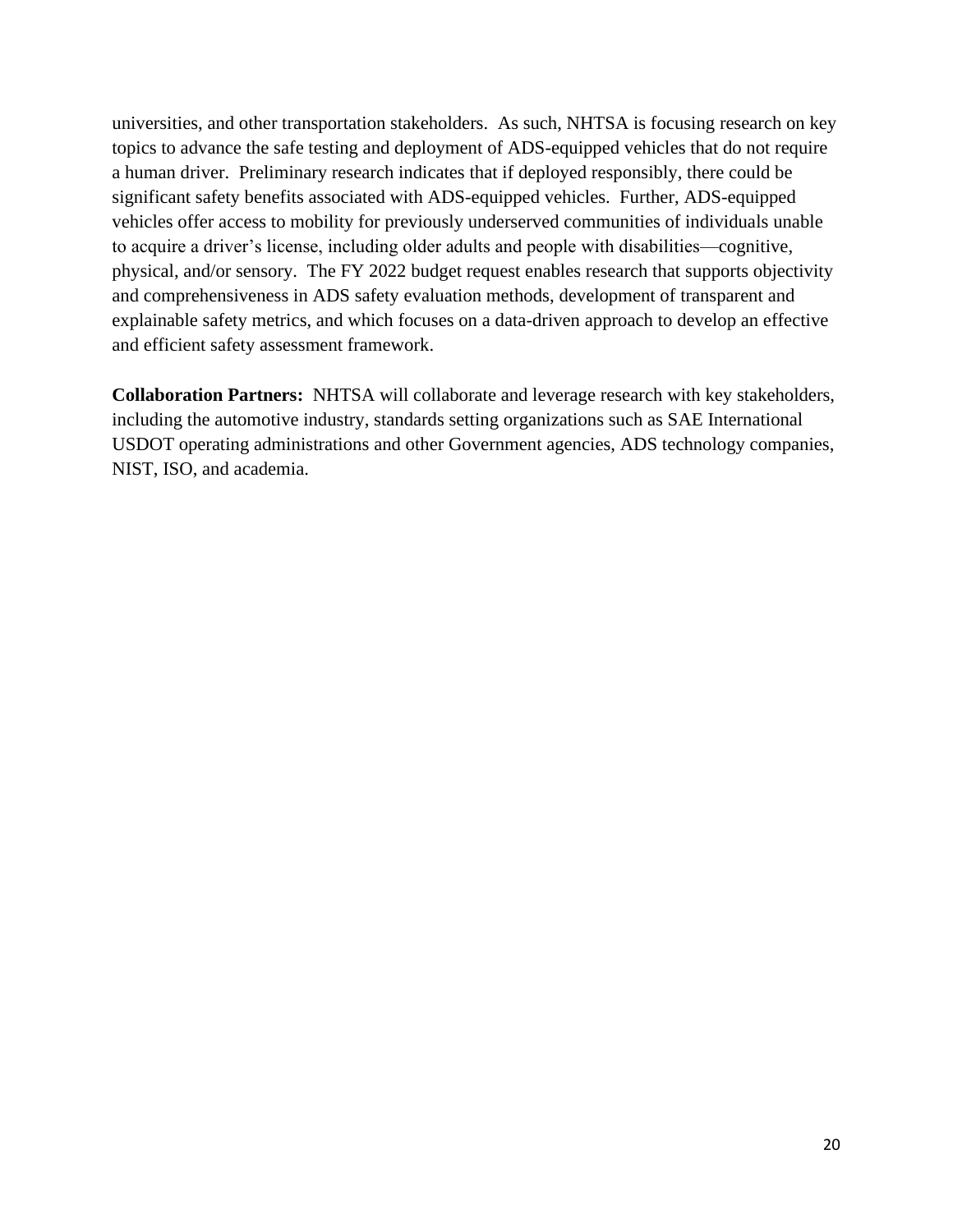## **Program Name: Advanced Safety Technology \$18,120,000**

**Program Description:** Advanced Safety Technology research focuses on motor vehicle technologies and systems that assist drivers in avoiding crashes. These could include traditional crash avoidance technology (i.e., tires, brakes, lighting) as well as ADAS features (collectively SAE driving automation Levels 0-2). The research program covers passenger vehicles, medium and large trucks, buses, motorcycles and vulnerable road users. As roadway safety continues to be a major public health and economic challenge in the U.S., motor vehicle safety remains a key priority of the USDOT. Despite decades of progress on reducing passenger vehicle fatalities, an unacceptable number continue to occur on U.S. roadways. Furthermore, increases have occurred in pedestrian, pedal-cyclist, motorcyclist and other vulnerable road user fatalities. These crashes contribute to significant societal harm and economic cost. VSR's research program aims to target technologies that have the potential to reduce high frequency crashes, as well as improve the safety of vehicle occupants, pedestrians, bicyclists, motorcyclists, and other vulnerable road users. The potential role and impacts of connectivity in improving vehicle safety are also considered in this program.

In recent years, an increasing number of new vehicles feature ADAS technologies designed to assist drivers by providing warnings when a crash seems likely or, in some cases, temporarily engaging active vehicle control for avoiding/mitigating crashes. This program area focuses on the safe development, evaluation, and deployment of ADAS technologies, ranging from those that respond to specific crash-imminent situations with brief control interventions (SAE driving automation Level 0) to systems that enable sustained interventions considered partial driving automation but still require full driver engagement (SAE driving automation Levels 1 and 2).

Primarily, SAE Level 0 systems included in the 2022 research program are rear-end crash prevention systems (e.g., light and heavy vehicle automatic emergency braking), pedestrian crash avoidance (e.g., forward/rearward pedestrian automatic emergency braking, and intersection collision avoidance (e.g., cross-traffic alert systems). For driving automation systems, the program focuses on SAE Level 1 and 2 driving automation systems to further study lane centering technologies and human factors issues surrounding driver engagement. Additional crash prevention issues of research interest include lane/change merge crash prevention (e.g. blind spot intervention systems), run off road avoidance (e.g. lane keeping support systems), and combinations of systems to enable features such as traffic jam assist (TJA).

Significant progress has been made in the development of advanced safety technologies intended to prevent and/or mitigate roadway crashes. Today's crash avoidance systems rely on an array of sensors (e.g., radar, lidar, video/image analysis, etc.) to detect objects within the vehicle's operational environment. The vehicle's computing and software functions apply the sensing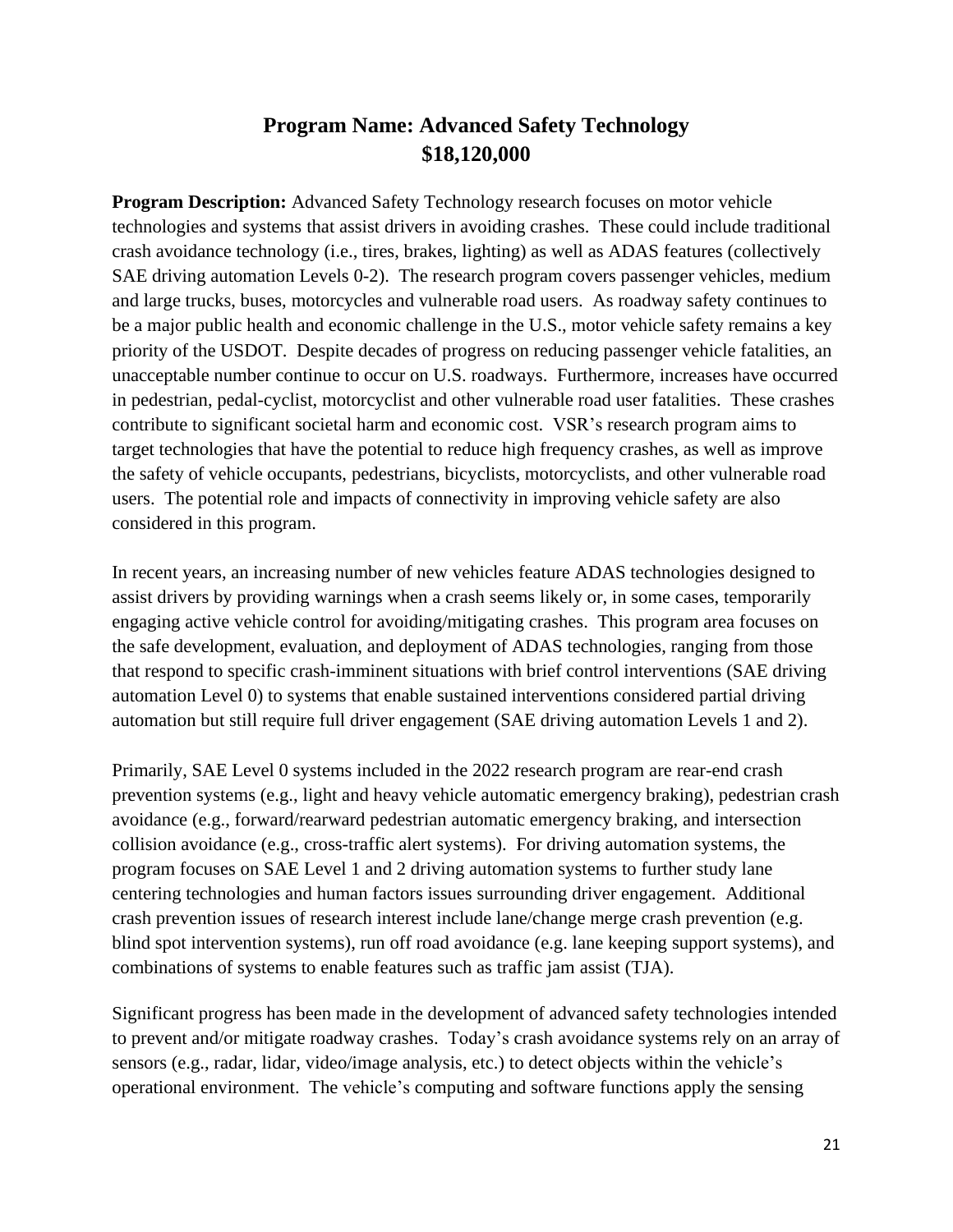inputs to classify the objects, assess the likelihood of potential collisions, or lane departures. The vehicle may warn the driver to take appropriate action, or some advanced safety systems may also automatically apply the vehicle's brakes or initiate steering to help avoid or mitigate a crash.

The effectiveness of advanced safety technologies often relies on the performance of the (human) driver as they interact with the system—ranging from simply whether (or not) drivers engage or disengage a system (e.g., lane departure warning) to how warnings are issued through the driver-vehicle interface. Similarly, more advanced driving automation systems include applications and performance that rely on the driver's ability to: properly understand the capabilities, constraints, performance limitations, and operational boundaries of the systems. Human drivers must also clearly understand when they are expected to regain full control of steering and acceleration/braking when interacting with SAE driving automation Level 2 systems, which are implemented differently across manufacturers.

**Program Objectives:** The principle objective of this program is to carry out safety research to advance and accelerate the deployment of proven safety technologies across the U.S. automotive fleet. This program is focused on safety systems and innovations that directly map to crashes involving light and heavy vehicles, motorcycles, and other vulnerable road users. Research is conducted with the objectives of attaining a comprehensive understanding of related ADASenabling technologies, such as underlying sensors. Research also encompasses quantifying ADAS performance, capabilities, limitations, effectiveness, and potential new risks for all classes of vehicles and all roadway users.

This program will continue to focus on emerging safety technologies and innovative safety systems that show potential to address real-world crashes and improve vehicle safety performance. This includes reducing the number and severity of crashes with other vehicles and, vulnerable road users (e.g. pedestrians, bicyclists).

**Anticipated Program Activities:** In FY 2022, the Advanced Safety Technology research program supports both the ADAS and Heavy Vehicle Safety Technologies programs. Requested funding will support the following areas:

*Safety Performance Assessment of ADAS Technologies*: This work will include the safety performance assessment of ADAS technologies deployed in new production motor vehicles including light and heavy vehicles. The assessment will include safety performance evaluations through computer simulations, closed-course testing, and/or naturalistic roadway evaluations. Research includes development of objective test procedures that will facilitate decisions related to updates to the New Car Assessment Program (NCAP) or potential new regulations. Additionally, NHTSA's simulation capability for light vehicles is also validated through the data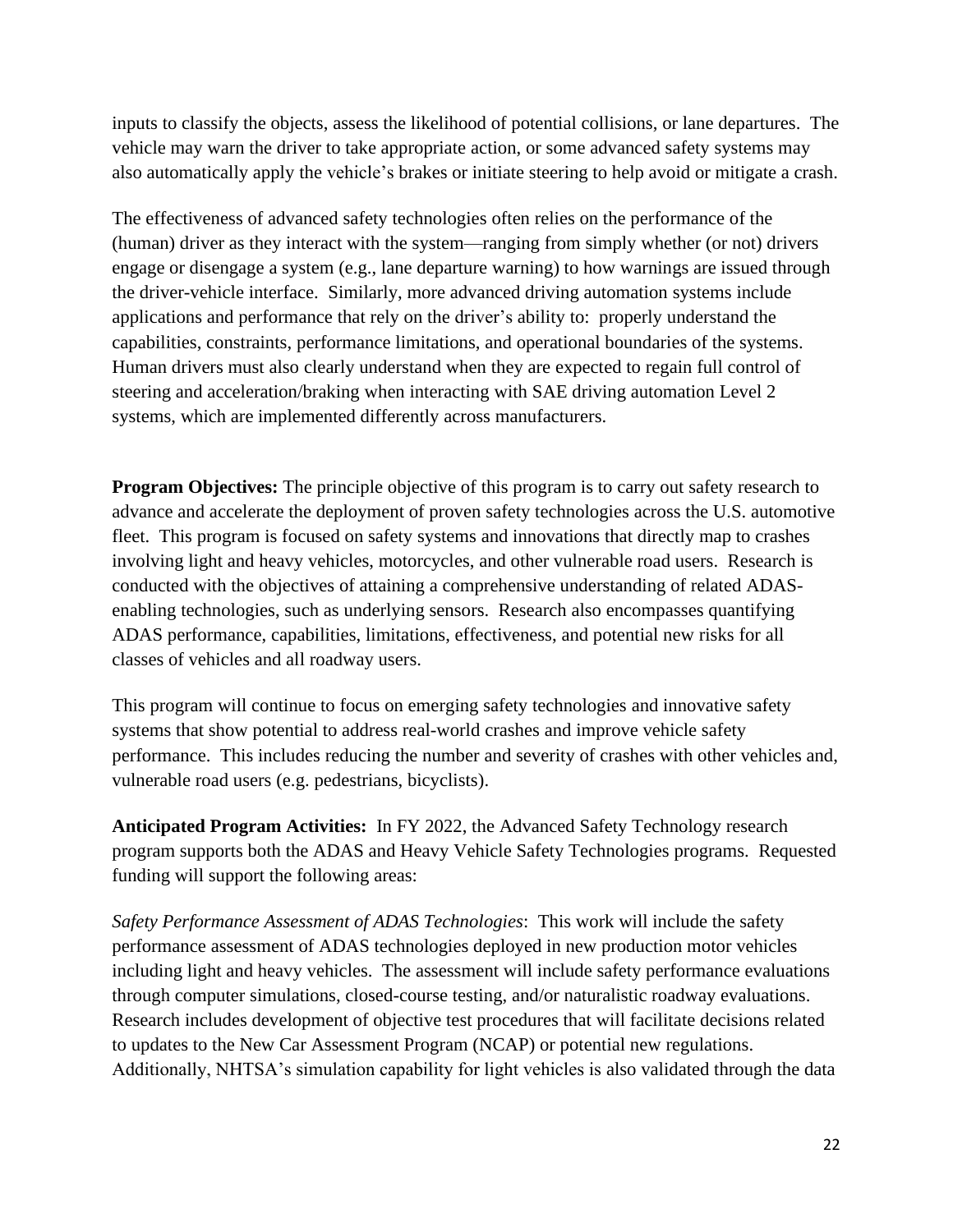obtained via this testing and updated to estimate effectiveness measures with additional ADAS applications.

*ADAS Innovation and Deployment*: Innovative technologies considered for research include active safety systems that could be considered in future policy considerations such as crosstraffic alert systems that have potential to address some types of intersection crashes, and blind spot intervention systems that automatically initiate steering or braking to assist drivers with avoiding lane change/merge collisions, opposite direction (head-on) collision avoidance systems. Other research will include new developments in lighting systems, camera-based mirror alternatives and heavy-vehicle braking systems

As sensor and software capabilities mature, the market is evolving with increasing proliferation of systems featuring partial driving automation systems that could be classified at SAE driving automation Level 2, which provide both lateral and longitudinal vehicle motion control. This program will perform research in assessing and supporting the advancement of the safety performance of such systems while appropriately managing driver complacency risks. In SAE Level 2 driving automation, the driver is expected to be fully and continually engaged in the driving task while the system is enabled. Further research insights are needed in the implementation strategies for drivers' interaction with these systems, and the utility and performance of different attention management approaches as they pertain to roadway safety. Human factors challenges and associated best practices with these new technologies will be continually evaluated.

*ADAS Human-Machine Interface (HMI)***:** Advanced vehicle safety technologies that support the driver have a range of interaction points when information is communicated to the driver and responses are expected. Head-up displays, gesture-based inputs, and augmented reality displays are some examples of emerging in-vehicle HMI technologies. Similarly, the expected response to HMI warnings and alerts is evolving as in-vehicle technology changes. These alerts include brake pulses, haptic seat/steering wheel vibrations, and auditory chimes. NHTSA's research program encompasses a broad HMI design concept.

*Driver Interactions with ADAS*: When examining the cooperation between drivers/users and vehicles/systems, it is critical to measure behavioral changes that could occur beyond reactions to HMI, such as the choices drivers make for trip planning and the strategies they employ when driving. Behavioral adaptations represent a significant point of uncertainty about the effectiveness of ADAS systems and sometimes undermine efforts to address a safety issue using technology. Driver responses to ADAS systems, in contrast to conventional vehicles, are of key importance to understanding the benefits of ADAS.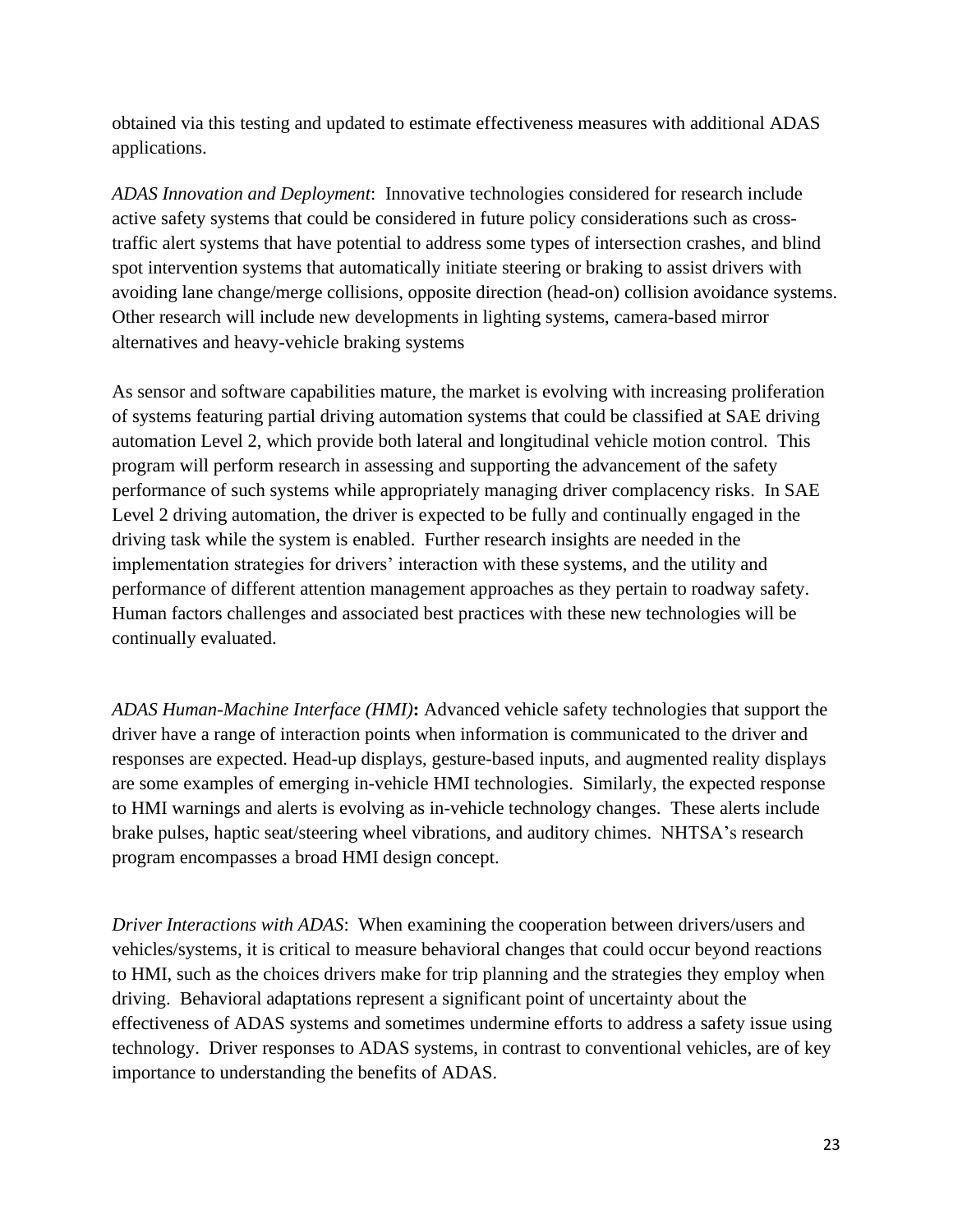*Driver Engagement and ADAS*: A driver's readiness to resume control when an ADAS issues a request to intervene is critical to safety. Vehicles that are designed to toggle control between the driver and the SAE driving automation Level 2/3 system need to transfer control back to the driver. Making sure that the driver is attentive to the roadway situation is important to safe and timely transfer of control. NHTSA will explore driver engagement strategies such as applying enough force to the steering wheel or simply looking at the roadway ahead, and others that have been studied in other fields such as rail, and aviation fields. Similarly, driver monitoring systems offer the potential to determine driver state of attentiveness. NHTSA will continue to research driver monitoring systems. This research explores a variety of monitoring system types, their operation, alerts, and relative effectiveness.

*Heavy-Duty Safety Technologies*: This program is focused on safety systems and innovations that directly map to crashes involving heavy- and medium-duty vehicles on U.S. roadways. Research in this program area will focus on identifying and addressing the real-world target crashes involving trucks that result in the highest societal costs, while highlighting the special considerations associated with, and quantifying the benefits stemming from, the application of ADAS technologies in heavy- and medium-duty vehicles.

**Expected Program Outcomes:** The light vehicle Advanced Safety Technology research program aims to advance the safe deployment of life saving ADAS technologies within the SAE driving automation Levels 0-2 category. The research program is engaged in a body of research for vehicle technologies that supports safer drivers by presenting them with safety warnings and when needed, providing active assistance through automatic interventions in crash imminent situations, and discouraging unsafe driving behaviors such as distracted and alcohol-impaired driving through technological solutions. Research also focuses on technologies that enhance the safety of vulnerable and at-risk populations, such as pedestrians, bicyclists, and motorcyclists. NHTSA's research in ADAS will continue to focus on: identifying emerging safety technologies; partnering with industry to develop more efficient and comprehensive assessment methods for safety performance and enhancing our understanding of HMI issues; and optimizing the longterm safety impacts while mitigating risks in deployment of these advanced technologies.

The outcome of this work will be research findings related to critical aspects of ADAS, such as effective HMI design and system operation characteristics to complement driver performance, maximize safety benefits, and establish validated performance-based test procedures. These and other outputs from this program will enable automotive manufacturers, suppliers, and other industry entities to apply modern technology to improve the safety performance of their products through more accurate and efficient product evaluations, thereby enhancing societal safety benefits. Furthermore, the field testing of emerging ADAS technologies by NHTSA and industry partners will provide insights for further product refinements, as well as for developing programs to promote voluntary adoption of crash avoidance systems and enhance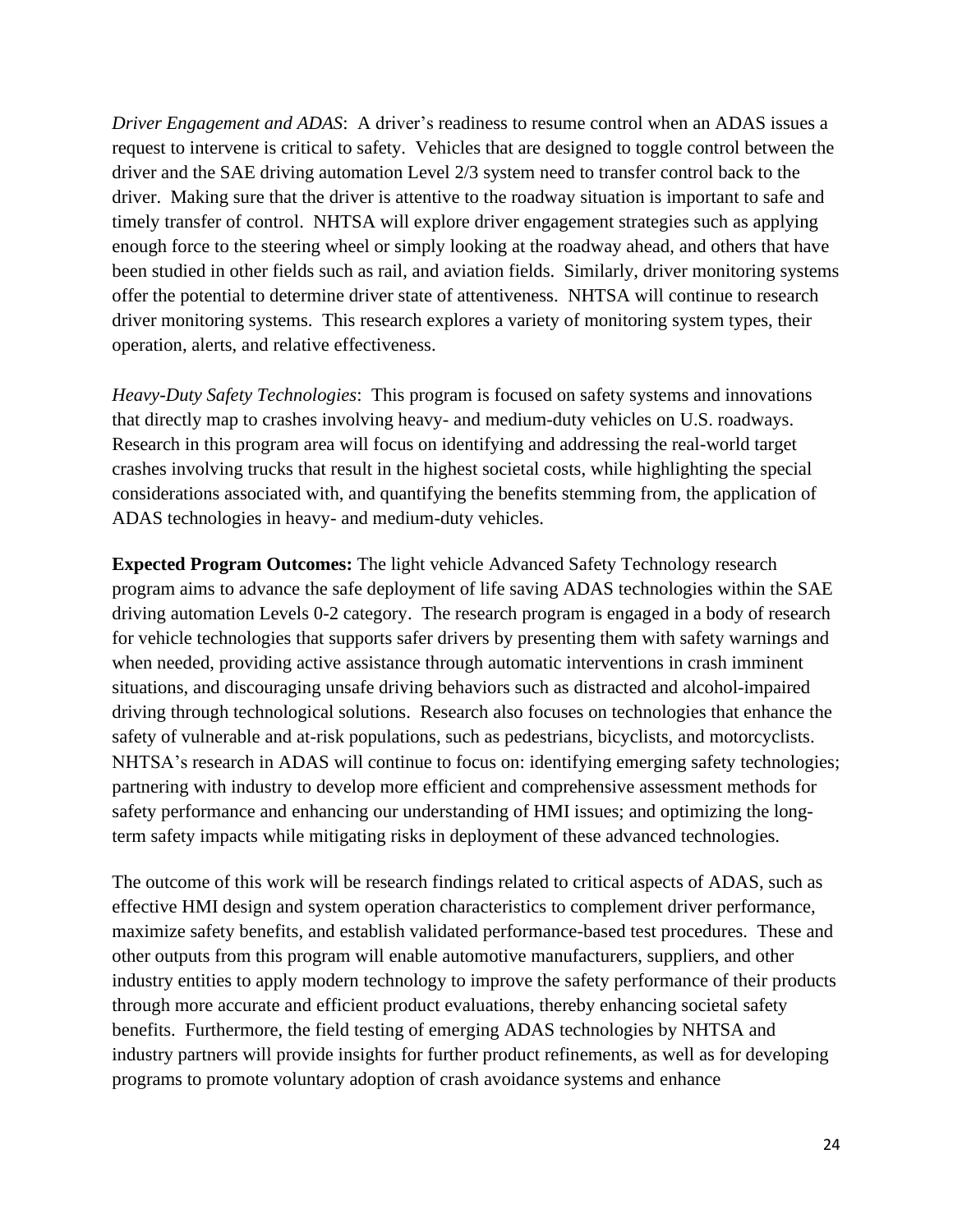competitiveness among vehicle manufacturers and other industry entities offering high-value and high-performance safety systems.

The Heavy Vehicle Safety Technologies program is focused on safety systems and innovations that directly map to crashes involving heavy vehicles on U.S. roadways. By continuing to focus on emerging innovative safety systems on heavy vehicle platforms that show potential to address real-world crashes, the safety performance of heavy vehicles—with respect to frequent and severe crashes—may be significantly improved.

**Collaboration Partners:** NHTSA will collaborate and leverage research with key stakeholders, including the automotive industry, standards setting organizations such as SAE International, USDOT operating administrations, other government agencies, ADS technology companies, U.S. NCAP and other global NCAP programs.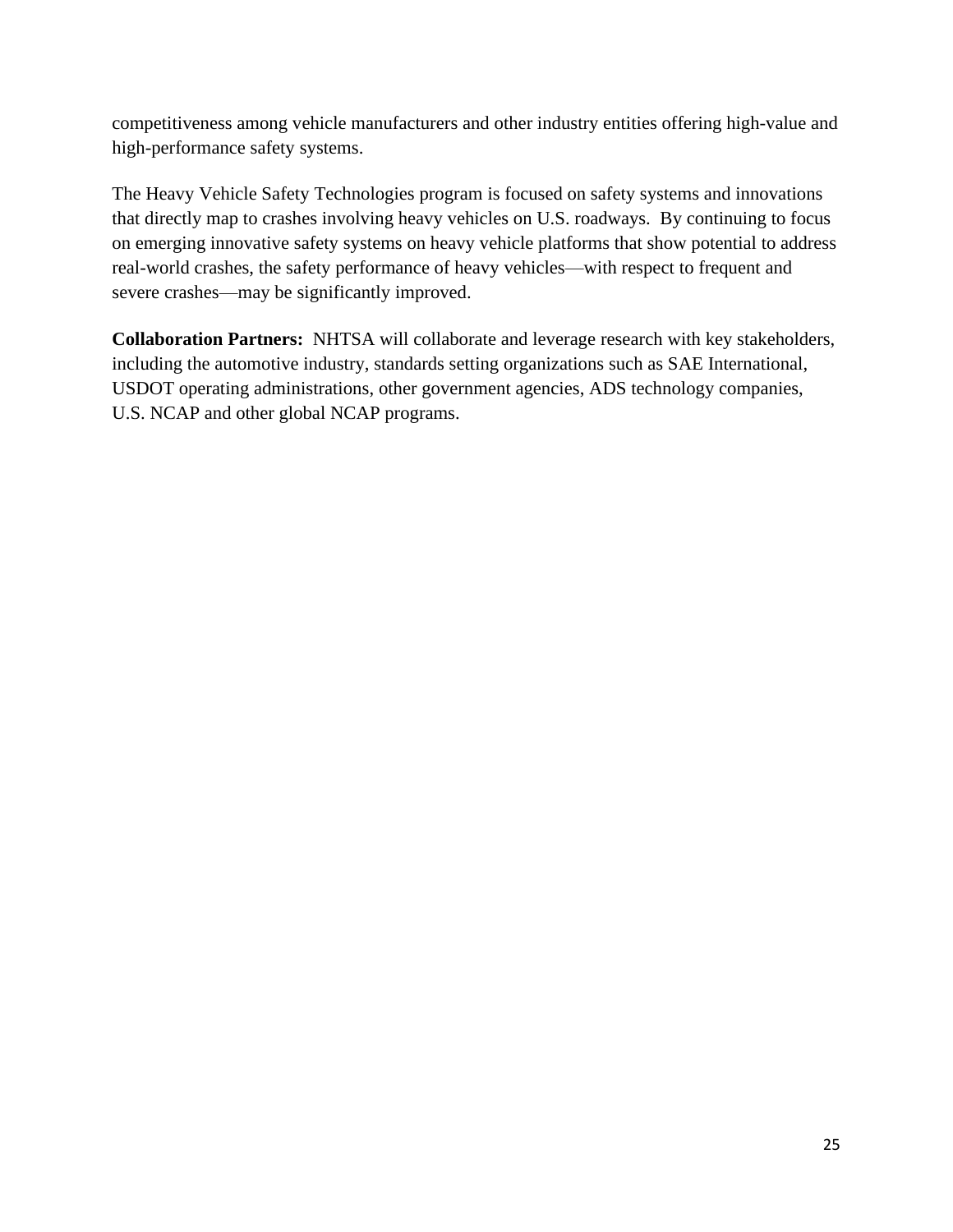## **Program Name: Crashworthiness \$12,927,000**

**Program Description:** Crashworthiness research focuses on vehicle safety countermeasures to reduce the number of fatalities and serious injuries that result from motor vehicle crashes in the United States each year. This research program is responsible for developing and upgrading test procedures for the evaluation of motor vehicle safety, and for developing evaluation tools (e.g., crash test dummies and human body computer models) and appropriate injury metrics. Crashworthiness research encompasses new and improved vehicle designs, equipment and safety countermeasures; biomechanics and injury causation; real-world field data collection and analysis of serious injury cases; and computer modeling based research all aimed at enhancing outcomes for motor vehicle occupants and vulnerable road users. The program directly supports the Department's goal of reducing transportation-related fatalities and serious injuries across the transportation system.

**Program Objectives:** The purpose of the Crashworthiness research program is to investigate the problems of vehicle crash safety and associated factors (e.g., vehicle design, human response/injury tolerance) that contribute to serious injuries and fatalities. The near-term goal is to identify fatality and injury trends and to enhance safety requirements and best practices to improve crash outcomes for vehicle occupants and vulnerable road users. This program supports the Department's critical research priority to improve safety.

Biomechanics research makes significant contributions to safety by developing publicly available data, tools, performance measures, and procedures that NHTSA and industry use, both to understand how vehicle occupants and vulnerable road users are injured in crashes and for assessment of vehicle safety countermeasures. Biomechanics research also works with trauma centers to understand the detailed nature of injuries. The causes of these injuries are evaluated through laboratory test programs and computer simulations. The new knowledge that is gained through injury research is applied towards the development, evaluation and refinement of crash test dummies and associated injury measures as well as towards the enhancement of computer models (e.g., human body models). These tools are then utilized to support vehicle safety countermeasure development for occupants of all ages, size and gender.

In 2022, Biomechanics research will continue to focus on completing the development, evaluation, and documentation associated with advanced testing and simulation tools (ATDs, human body models). The application of these enhanced tools will increase both the Agency's and industry's ability to assess occupant protection safety in frontal, side, oblique, and rear impact crash modes. Included in these efforts is research supporting the completion of testing, evaluation, and documentation associated with a new small female frontal impact crash test dummy (Test Device for Human Occupant Restraint or THOR 5th percentile female crash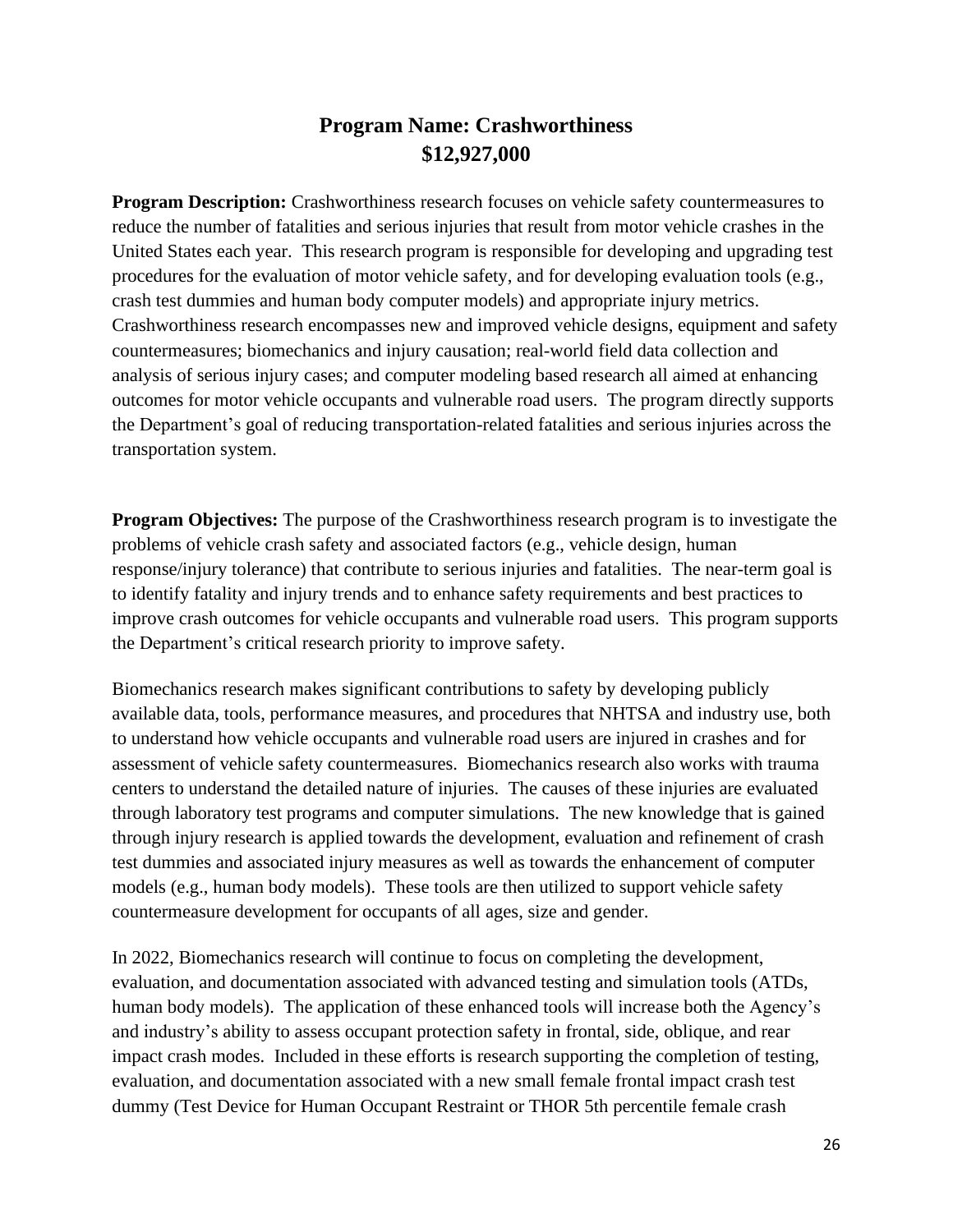dummy). Related to both the THOR 5<sup>th</sup> female crash dummy and human body models, there will continue to be an emphasis on researching differences in injury risk between males and females. Research supporting the development and documentation of the THOR  $5<sup>th</sup>$  female crash dummy will continue to include efforts to develop and utilize female-specific response and injury data for use in developing injury criteria. Research concerning human body models will include the development and application of a  $50<sup>th</sup>$  percentile female.

Additionally, the program focuses on vulnerable populations (e.g., pedestrians, children, and older occupants). Pedestrian research will focus on completing and evaluating test tools to assess vehicle countermeasures addressing pedestrian safety. Older occupant research focuses on evaluating leading injury mechanisms for older occupants: brain injuries (subdural hematoma) and thorax injuries.

Safety Systems research is responsible for evaluating new crash safety concerns and for developing safety concepts, test procedures, and performance measures. Safety Systems research examines existing designs, new and improved vehicle designs, safety countermeasures, materials, and equipment to enhance safety for all occupants in the event of a crash.

In 2022, Safety Systems research will use the tools and criteria developed through Biomechanics research to develop strategies for achieving equitable safety for occupants with diverse body sizes and shapes. Child safety continues to be a major focus area, with research toward improving the frontal crash performance of child restraints, including larger children in booster seats. Occupant safety in front and side crashes will be assessed using new, advanced crash test dummies. Frontal crash protection will also focus on improving safety for rear seat occupants, including continued evaluation of seat belt elongation requirements, research to reduce head injuries from contacts with seat backs and interior surfaces, and seat back strength in rear impacts.

The Crashworthiness research program supports the entire private sector rather than benefitting any single company. Research on evolving crash injury mechanisms and the development of safety assessment tools is intended for widespread use in automotive design.

**Anticipated Program Activities:** Safety Systems will support research to evaluate new test dummies and injury metrics in current and future crash conditions, develop or revise test procedures, and assess the effectiveness of occupant protection systems. Biomechanics will fund research to develop tools (crash test dummies, mathematical models) and injury metrics that can be applied towards the assessment of advanced vehicle safety countermeasures. Specifically, the funding requested in FY 2022 will allow NHTSA to carry out crashworthiness research activities including technical documentation for an advanced crash test dummy, the small adult female frontal dummy (THOR 5th percentile); conducting research and testing with the THOR 5th percentile female dummy to evaluate its sensitivity to changes in crash type and restraint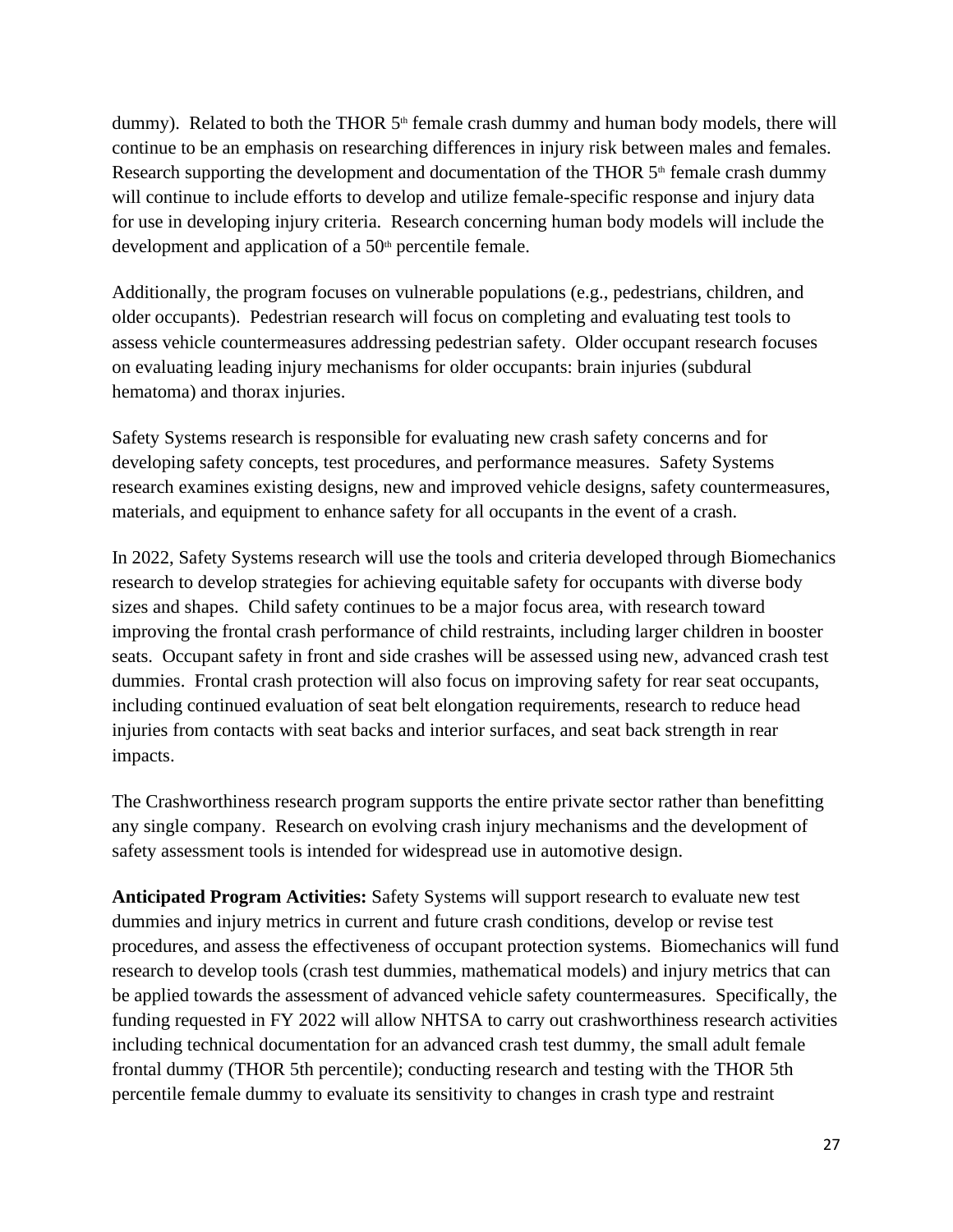configurations; research and testing to assess rear seat occupant protection for adults and children, including head protection, restraint performance, consequences of seat belt elongation, and booster seat performance; research focused on injury risk differences between females and males and analysis of existing and/or collection of new female-specific data to be used in conjunction with the THOR  $5<sup>th</sup>$  percentile female crash dummy (e.g., injury criteria development); developing head/brain injury criteria specific to the protection of older occupants; collect real-world motor vehicle crash occupant-based injury data, known as the Crash Injury Research and Engineering Network (CIREN).

**Expected Program Outcomes:** The Crashworthiness research program supports the Department's and Agency's goal of enhancing safety for all occupants and vulnerable road users using several strategies, which include data risk identification, collaboration, leadership, performance, coordination, research, and technology integration. The outcomes provide information to support Agency decisions on actions aimed at reducing the number of fatal and serious injuries to occupants in motor vehicles that occur in the United States each year from crashes. The knowledge, tools, test procedures, and injury metrics resulting from this research program can be used by industry and the vehicle safety community to provide improved crash safety in vehicle designs.

The Biomechanics research program at NHTSA has long maintained a leadership role in the development of test tools (e.g., crash test dummies) and injury metrics used to ensure optimal crashworthiness of vehicles. The Safety Systems research program is responsible for evaluating new crash safety concerns and for developing safety concepts, test procedures, and performance measures. Safety Systems research examines existing designs, new and improved vehicle designs, safety countermeasures, and equipment to enhance safety for all occupants in the event of a crash.

In FY 2022, NHTSA will continue to collaborate with industry and academia in supporting research that benefits the public by promoting the development of advanced tools and knowledge for applications that aim to reduce injuries/fatalities resulting from motor vehicle crashes. Below are some expected public benefits that will result from the FY 2022 budget request:

- Public release of CIREN dataset of detailed injury and medical data associated with seriously injured motor vehicle crash occupants.
- Continued public release of technical documentation for the advanced THOR 5th percentile female crash test dummy;
- Continued refinement, evaluation, demonstrated application, and public release of mathematical models such as detailed human body models, body region specific injury models, and dummy-based models along with test data and reports demonstrating model fidelity;
- Public release of test results through NHTSA's Biomechanics, Crash Test, and Component databases, which include over 20,000 NHTSA-funded or acquired tests. These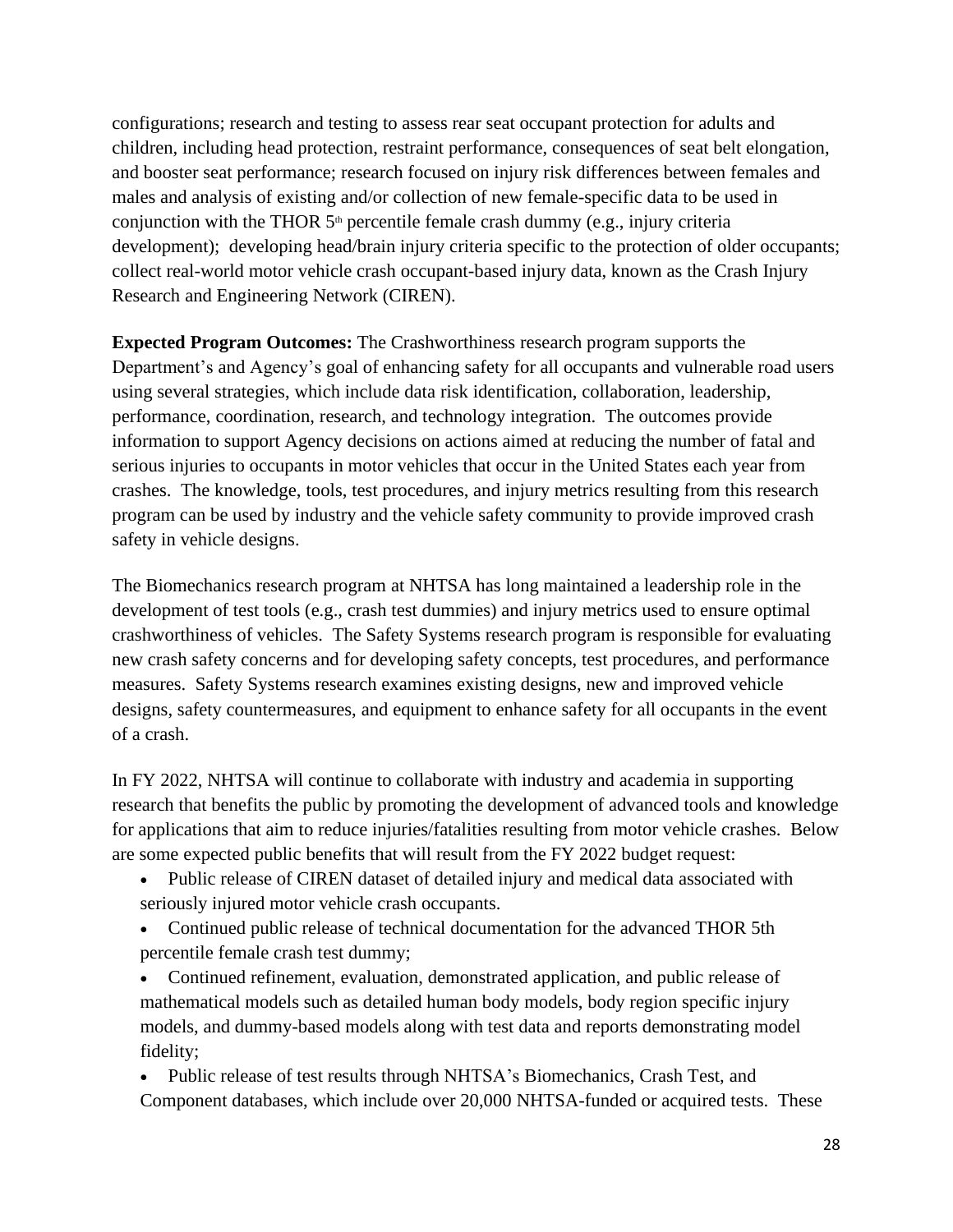results are used by the Agency, academia, industry, safety advocate and research groups, and the public for a variety of purposes, including vehicle performance and injury assessment, test procedure and injury and criteria development, and consumer information;

- Public release of technical reports on frontal and side impact testing using advanced crash test dummies; and
- Public release of technical research reports on lower interior protection for rear seat occupants and seat belt elongation.

**Collaboration Partners:** NHTSA will collaborate and leverage research with key stakeholders, the automotive industry, standards setting organizations, and Government agencies, including OEMs, automotive suppliers, ADS technology companies, industry and academic consortiums, Department of Energy national laboratories, university-based research groups, and other USDOT modes.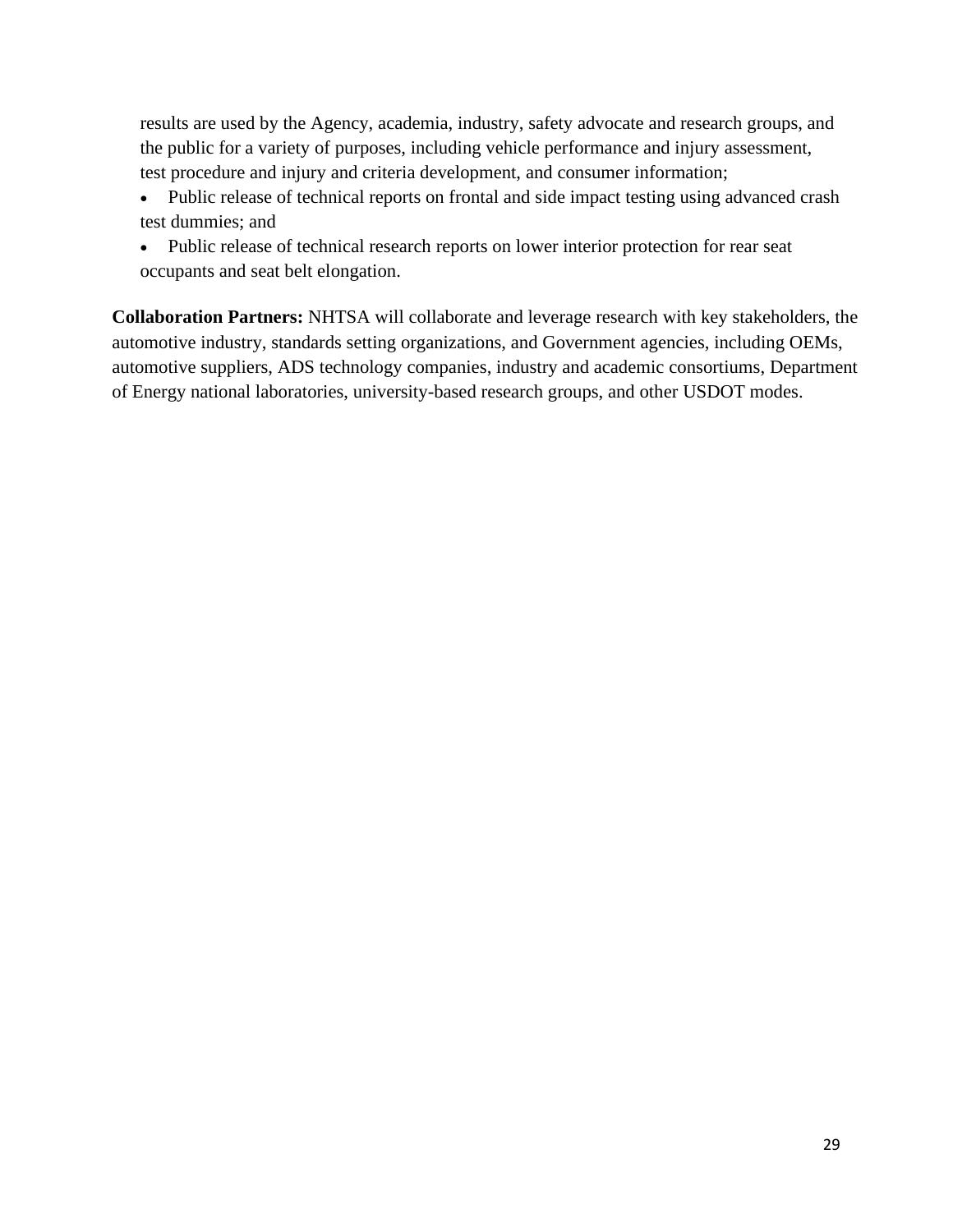## **Program Name: Alternative Fuels Vehicle Safety \$2,100,000**

**Program Description:** NHTSA is gathering information from all sources regarding the safety of emerging transportation fuels including battery, stored gas, and fuel cell technologies. This advanced knowledge is helping to direct the research projects, refine safety assessments, and develop performance tests. NHTSA is partnering with industry and other federal agencies to develop appropriate safety performance considerations for these alternative fuel vehicles. This program will focus on demonstration of in-use diagnostic systems that monitor battery cell performance and alert prior to thermal breakdown. NHTSA will also coordinate with the Department of Energy (DOE) research to understand the safety of solid-state battery systems and begin consideration of the need for developing new performance test procedures. These technologies should all involve research between the DOE national laboratories, the automotive original equipment manufacturers (OEMs) and their suppliers. The planned research will also apply past research on charging safety to new battery designs and consider both commercial and residential applications.

**Program Objectives:** NHTSA is currently working with DOE to develop a test platform to assess the dynamic performance of lithium ion battery diagnostic systems. This system is intended to exercise the battery system in standard drive cycles while introducing abuse conditions for a subset of battery cells. The objective is to evaluate a range of diagnostic systems to understand their capability to detect Li ion cell breakdown prior to the onset of thermal runaway. NHTSA is also working with the Department of Homeland Security to document standards and best practices for emergency medical responders. This study will also document any difficulties EMS responders encountered in handling battery electric vehicle fires and stranded energy situations. Field safety incidents will be investigated and, where appropriate, best practices will be developed to enhance fleet safety. NHTSA will continue to partner with industry, standards organizations, and other Federal agencies to develop appropriate safety performance for new alternative fuel vehicles.

**Anticipated Program Activities:** NHTSA will continue to collaborate with other agencies on funding and other research programs. The program meets the annual funding Appropriations Act's requirement to conduct alternate fuels vehicle safety research.

**Expected Program Outcomes:** NHTSA has worked closely with the DOE to understand safety concerns for emerging alternative fuel vehicles. Past collaboration allowed NHTSA to develop and assess charging safety tests for a range of electric vehicle types and wired and wireless charging systems. NHTSA's research will develop a test platform and methods for evaluating battery damage prior to the onset of thermal failure. This research should encourage the development of safer vehicle systems and reduce the risk for emergency responders.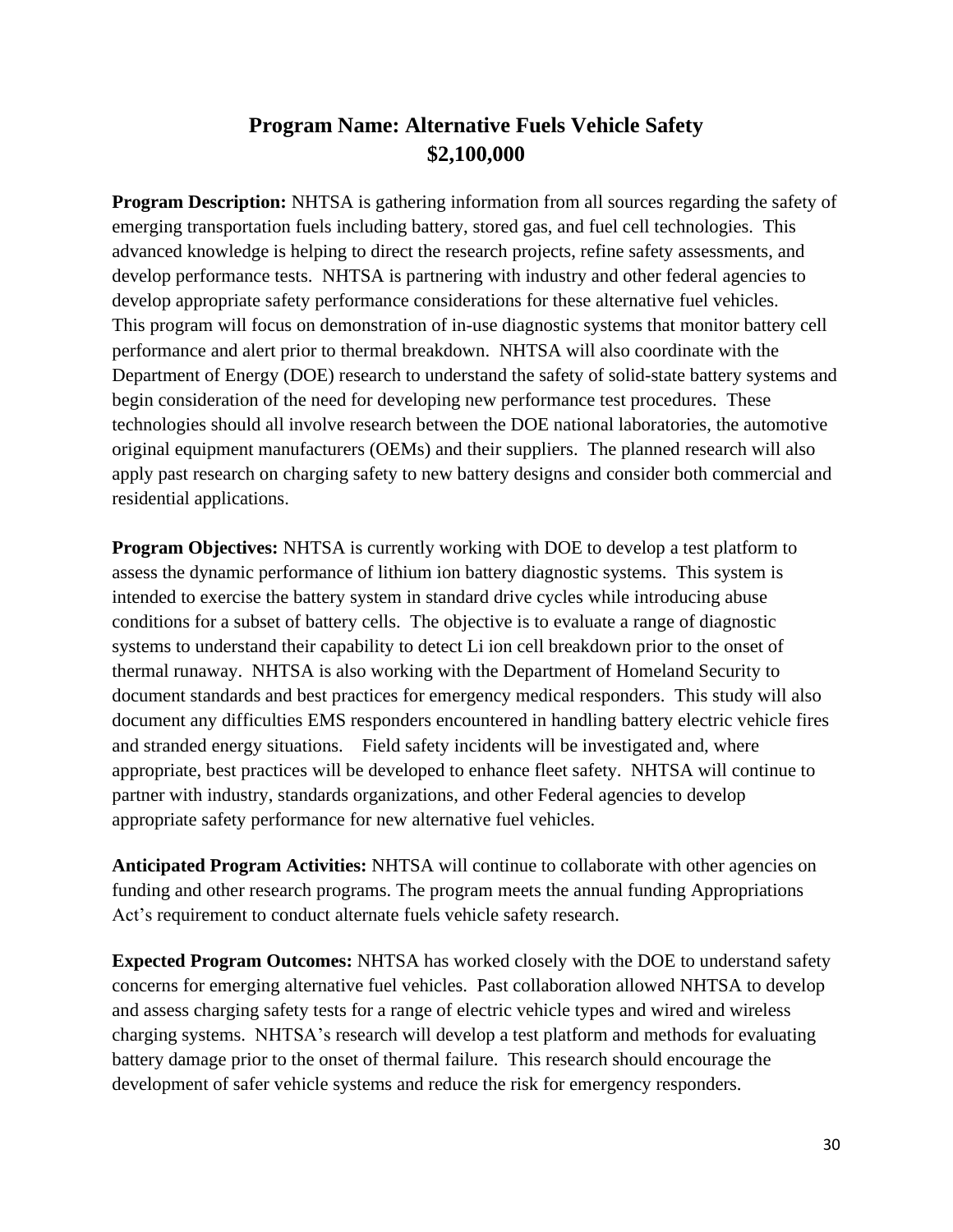**Collaboration Partners:** NHTSA will collaborate and leverage research with key stakeholders, the automotive industry, standards setting organizations such as SAE International, and Government agencies, including OEMs, automotive suppliers, ADS technology companies, DOE National Laboratories, and other USDOT operating administrations.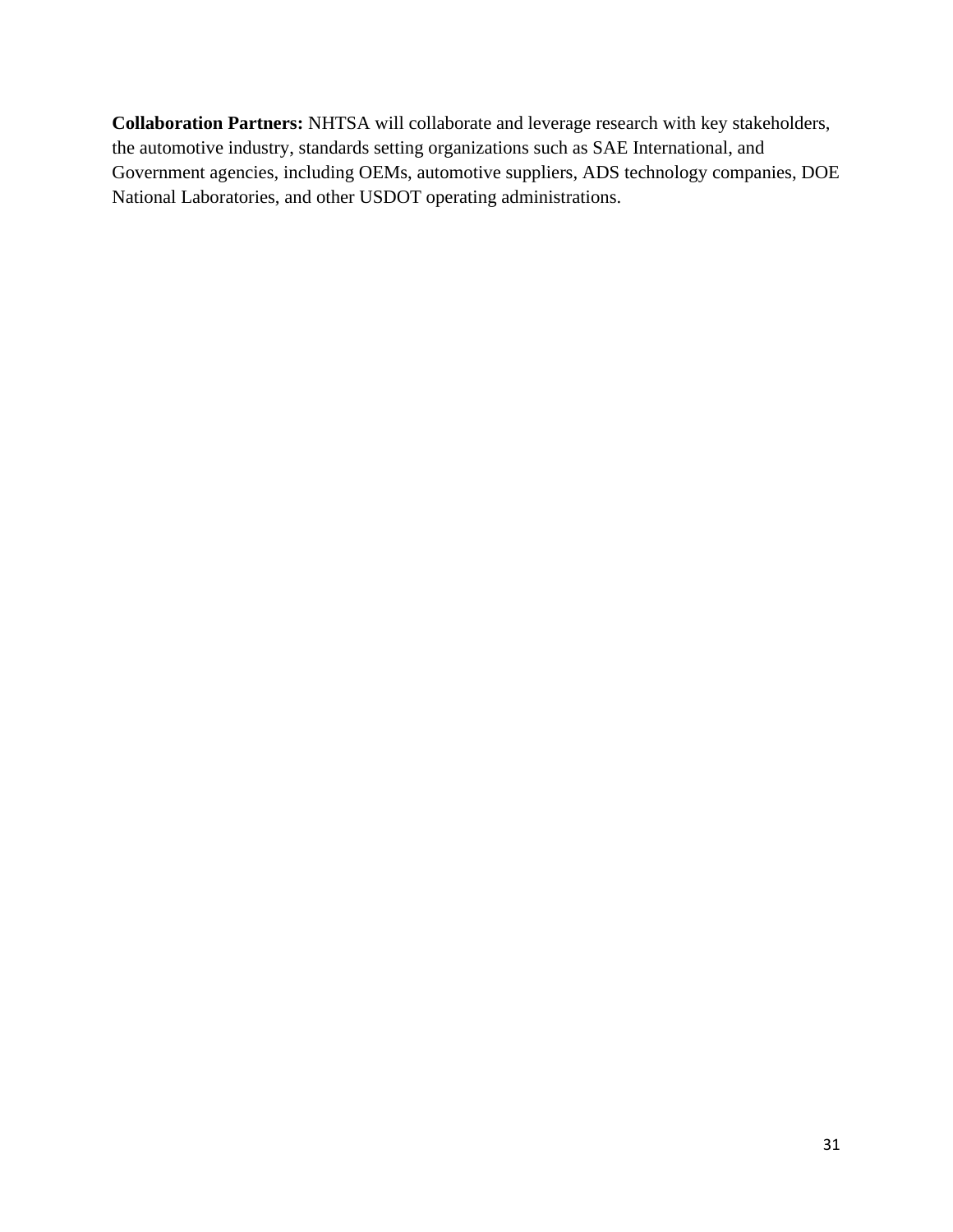## **Program Name: Vehicle Research and Test Center (VRTC) \$500,000**

**Program Description:** VRTC is NHTSA's in-house applied research, development, test, and evaluation laboratory located in East Liberty, Ohio. Research and testing activities conducted at VRTC support Agency decisions and actions with respect to new vehicle systems and issues, Agency consumer information programs, test dummy development, injury criteria development, advanced research into cutting-edge technologies, and safety issues that require quick reaction, including defect investigations. The full range of testing and research capabilities available to NHTSA at VRTC allows the Agency to maximize its testing capabilities to more rapidly study emerging safety issues and more quickly provide benefits to the American public.

**Program Objectives:** VRTC supports a broad range of applied research in critical safety areas including:

• Crash avoidance research (light and heavy vehicles), including support for updating existing Agency safety tests and research of new emerging ADAS technologies. This program area also supports development of foundational tests, methods, and safety metrics to enable future Agency evaluation and policy decisions for emerging ADS technologies and includes human factors research to ensure that advanced technologies are used by drivers in ways that successfully reduce crashes;

• Crashworthiness research, including support for updating existing Agency tests and test procedures as well as research on new occupant protection topics to enable deployment of innovative new technologies;

• Biomechanics research, including adapting and upgrading existing tools (crash test dummies) for compatibility with new technologies such as ADS;

- Lab and in-field support for safety defects investigations; and
- Research into complex areas such as ADS and cybersecurity to support development of safety approaches, methods, and tests.

Research in these areas directly supports the Department's goal to reduce transportation related fatalities and serious injuries across the transportation system. This aligns with NHTSA's mission and the Department's goals to deploy new and innovative technologies.

**Anticipated Program Activities:** VRTC conducts testing, research, and development necessary to support Federal motor vehicle safety standards, recall of defective vehicles, and other safetyengineering objectives to address the crash safety problem. Through efforts in these areas, VRTC directly addresses the vehicle crash problem on our nation's roadways. Analysis of crash causation factors imply that a large majority of serious crashes are due to dangerous choices or errors people make behind the wheel. VRTC's research supporting improved advanced safety technologies, improved occupant protection in a crash, and emerging technology areas (e.g.,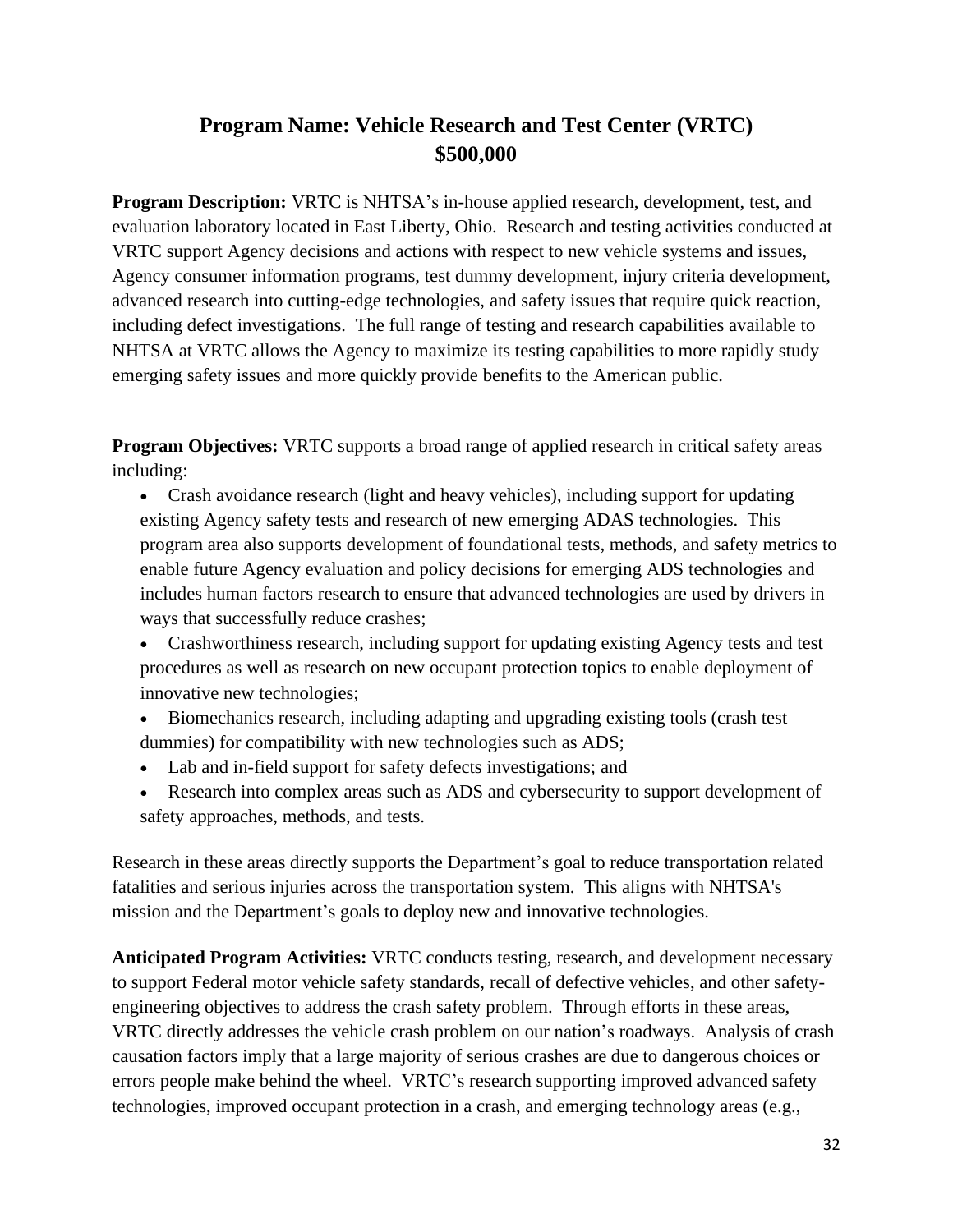driving automation) are addressing the driver error issue and other crash causation factors, such as vehicle defects. The program also addresses emerging cybersecurity issues and evaluates how new technologies and other vehicle safety innovations can potentially improve vehicle safety.

Research conducted at VRTC supports the Agency's fundamental role in vehicle safety programs that include activities such as safety defects investigation support and standards development, compliance testing, support for policy decisions with respect to advanced cutting-edge technologies, and support for safety issues that require quick Agency response. By their very nature, these are not areas that private industry can address. Other basic research on new and emerging issues is collaborative in nature, such as ADS testing, cybersecurity, biomechanics research on new test dummies, and new approaches to occupant protection. This research often involves automotive manufacturers and suppliers.

The FY 2022 funding will be used to procure equipment needed to conduct research and analysis of ADS equipped vehicles, cybersecurity, electric vehicles, other advanced technologies, or other research and defects analysis efforts to support Agency actions to improve safety on our nation's roadways. With new sophisticated electric-powered vehicles and electronic control systems emerging in the market, NHTSA needs to maintain a well-equipped and dedicated center to test, monitor, and investigate these and other emerging safety issues.

NOTE: The \$500K in direct funding to VRTC is in addition to research funding to support the program areas cited above (vehicle electronics and cybersecurity, Automated Driving Systems, advanced safety technologies, and crashworthiness) and is in addition to support research done in collaboration with other offices within NHTSA (e.g., NHTSA enforcement and rulemaking) as well as offices within the Department (e.g., ITS JPO).

**Expected Program Outcomes:** The expertise and technical capability of NHTSA's VRTC has been well demonstrated for over 40 years. Numerous high-profile programs have been successfully completed by VRTC in an expeditious and thorough manner. At the same time, NHTSA has recognized the need to enhance the capabilities at VRTC for testing and analyzing emergent safety issues. Providing the capability of testing emerging technologies is necessary to maintain pace with the rapid advances in vehicle technologies and electronics and the resulting new safety issues. While enhancement of research capability in several areas has been identified, the most near-term critical area is evaluating and developing laboratory capabilities in the rapidly accelerating area of electric vehicle (EV) deployment and the associated need for NHTSA to have the resources and facilities to adequately test and evaluate EVs, particularly battery safety. Enhancement of capabilities for performing safety related research, testing, and analysis is critical. The FY 2022 budget request enables VRTC to maintain and update the equipment and facilities necessary to assess and investigate the rapid emergence of advanced automotive safety technologies, and to assure the highest level of automotive safety for the American public.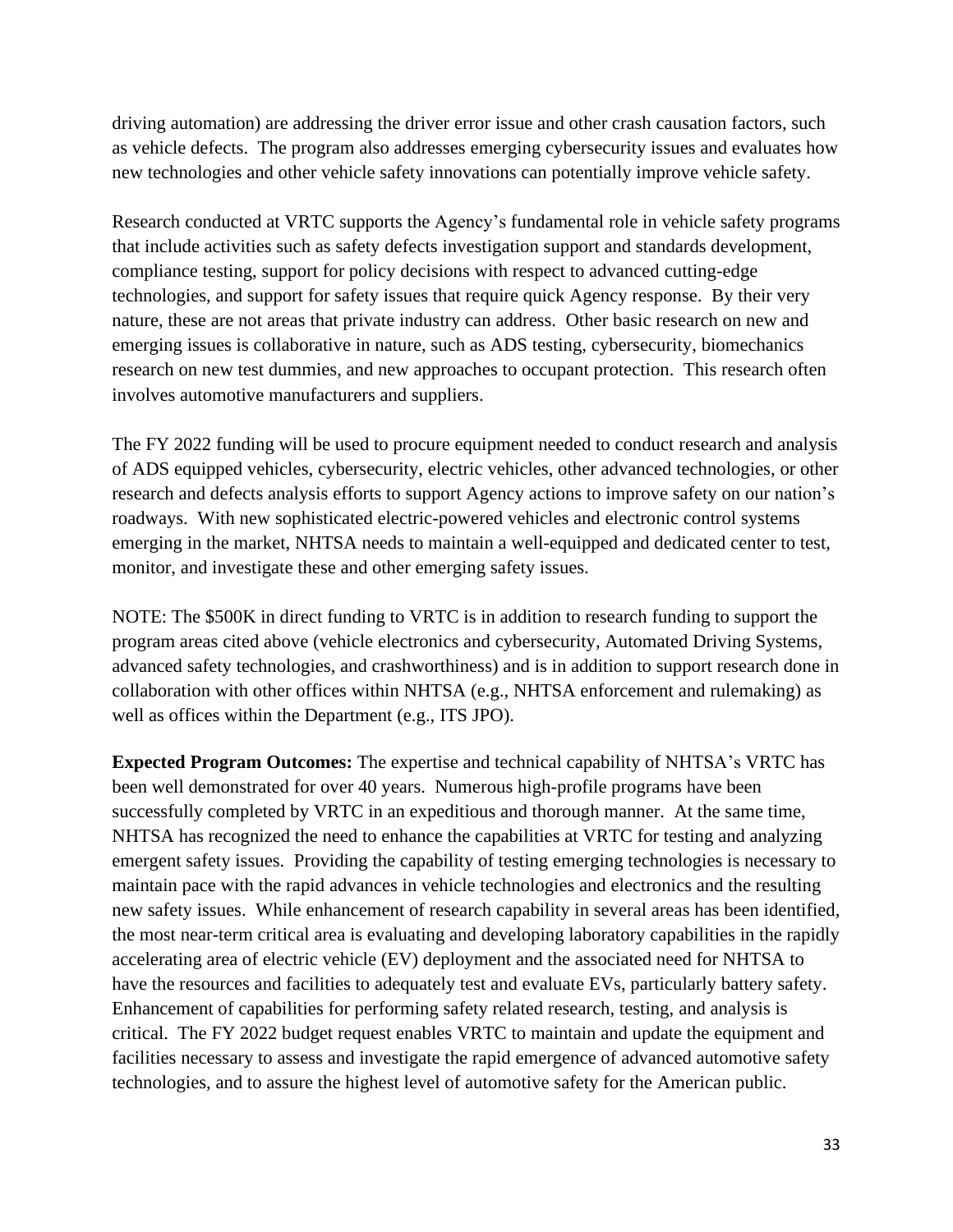**Collaboration Partners:** NHTSA will collaborate and leverage research with key stakeholders, the automotive industry, standards setting organizations, universities, and Government agencies, including OEMs, automotive suppliers, ADS technology companies, NIST, SAE International, The Ohio State University, Transportation Research Center, and other USDOT operating administrations.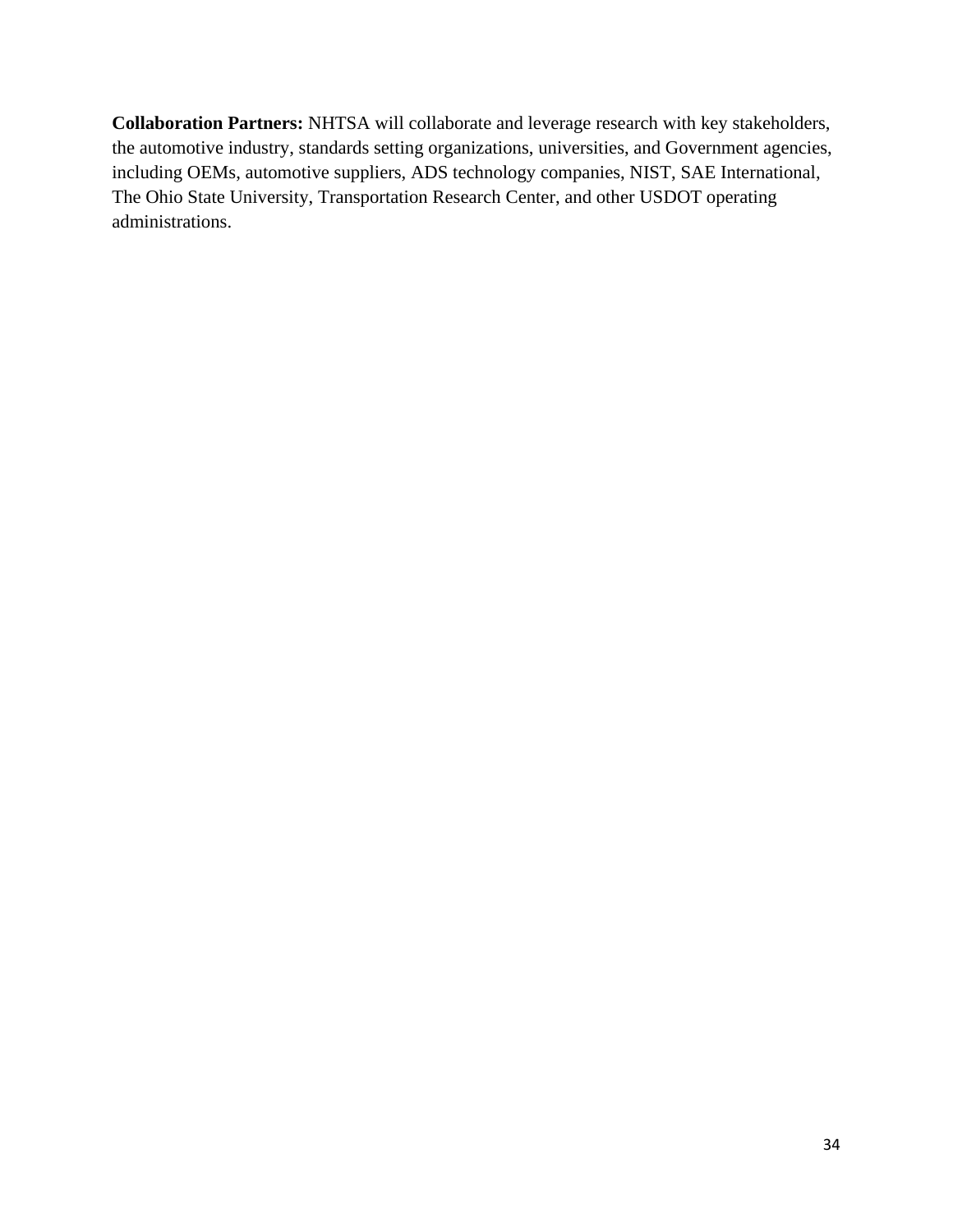# **Office of Behavioral Safety Research (BSR) Program Name: Highway Safety Research \$14,355,689**

**Program Description:** Highway Safety Research provides the scientific basis for the development of effective behavioral countermeasures to reduce the occurrence and severity of traffic crashes. Highway Safety Research also evaluates the effectiveness of programs to reduce fatalities and injuries on our highways, which is critical to assist States in allocating resources effectively and achieving national performance targets. In addition, Highway Safety Research monitors and measures both safe and unsafe driving behaviors to track progress and identify emerging safety problems.

NHTSA's Highway Safety Research program supports the Department's safety efforts through behavioral research, demonstrations, technical assistance, and national leadership activities emphasizing alcohol- and drug-impaired driving countermeasures, occupant protection, distraction, traffic law enforcement, emergency medical and trauma care systems, driver licensing, State and community traffic safety program evaluations, motorcycle rider safety, pedestrian and bicyclist safety, pupil transportation, and young and older driver safety programs.

Highway Safety Research also funds the Driver Alcohol Detection System for Safety (DADSS) project. Despite progress over the past three decades, drunk driving claims approximately 10,000 lives each year. The DADSS project is researching a first-of-its-kind technology that holds the greatest potential we have seen to reverse this trend. The technology is being designed to automatically detect when a driver is intoxicated with a BAC at or above 0.08% — the legal limit in all 50 states except Utah — and prevent the car from moving. Once it has met rigorous performance standards, it will be voluntarily offered as a safety option in new vehicles, similar to automatic braking, lane departure warning and other advanced driver assist vehicle technologies.

Lastly, Highway Safety Research funds the Behavioral Traffic Safety Cooperative Research Program (BTSCRP). [BTSCRP,](http://www.trb.org/BTSCRP/BTSCRP.aspx) which is administered by the Transportation Research Board, is a forum for coordinated and collaborative research to address issues integral traffic safety professionals at all levels of government and the private sector. BTSCRP provides practical, ready-to-implement solutions to save lives, prevent injuries, and reduce costs of road traffic crashes associated with unsafe behaviors.

BTSCRP serves as an accelerator of research to practice and technology transfer. Products are developed in response to problems faced by traffic safety stakeholders. Emphasis areas are alcohol-impaired driving, autonomous vehicles, bicyclists and pedestrians, child passenger safety, distracted driving, drowsy driving, drug-impaired driving, law enforcement, mature drivers, motorcyclist safety, seat belts, speed and safety cameras, speeding and aggressive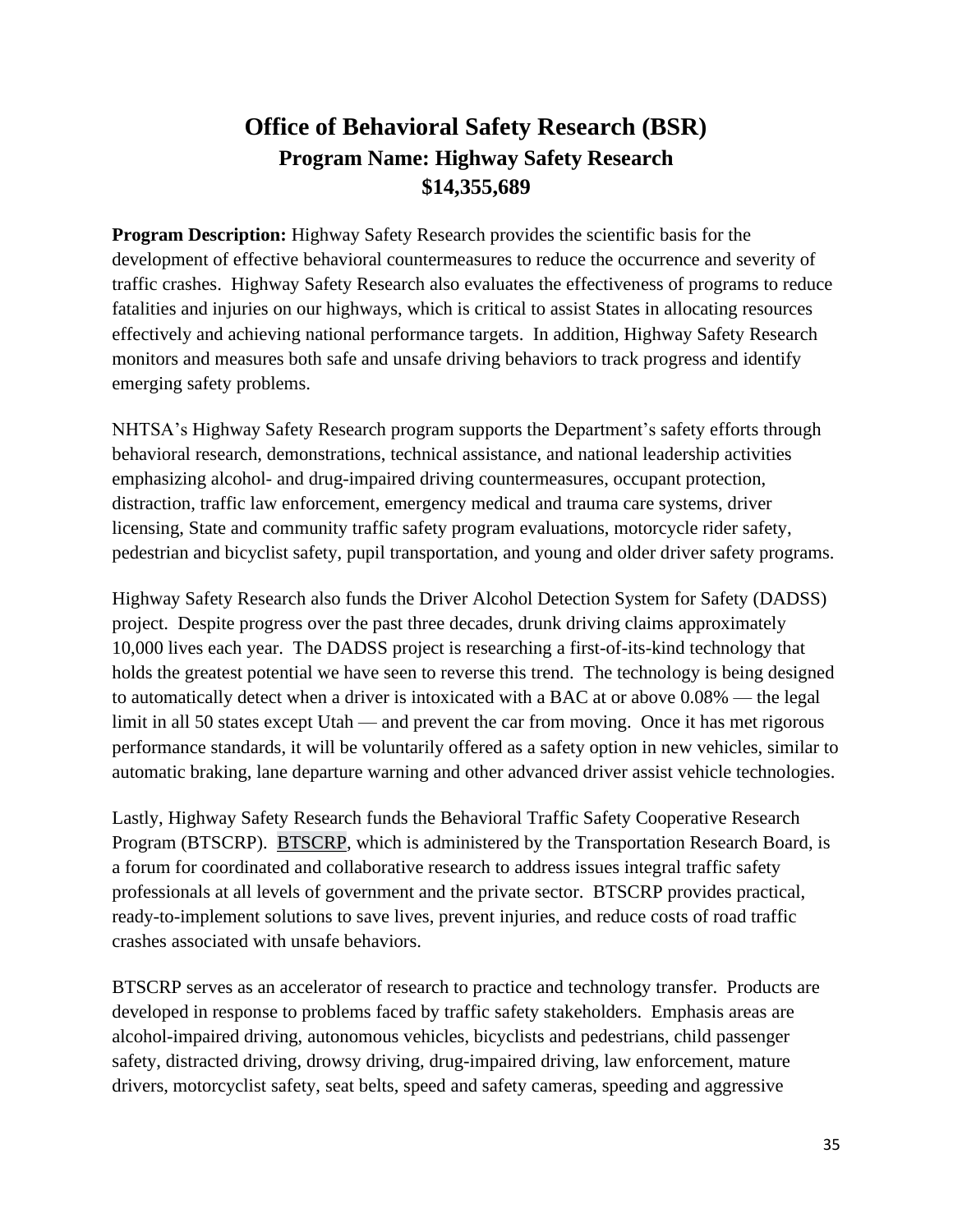driving, teen driver safety, and traffic records. BTSCRP will produce a series of research products that traffic safety stakeholders, government agencies, and other interested parties will be able to quickly use or implement in their traffic safety practices. TRB released the first set of products in March 2021 for Using Electronic Devices While Driving: [Legislation](https://www.nap.edu/catalog/26082/using-electronic-devices-while-driving-legislation-and-enforcement-implications) and Enforcement [Implications.](https://www.nap.edu/catalog/26082/using-electronic-devices-while-driving-legislation-and-enforcement-implications)

### **Program Objectives:**

Research will support five overlapping strategic goals:

- Preventing destructive traffic safety behaviors;
- Encouraging positive traffic safety behaviors;
- Leveraging public safety to improve traffic safety;
- Protecting vulnerable road users; and,
- Exploring advanced technologies to address traffic safety issues.

#### **Anticipated Program Activities:**

In FY 2022, Highway Safety Research will continue research emphasis on preventing the destructive traffic safety behaviors of drug- and alcohol-impaired driving and distracted driving, and on protecting vulnerable road users with a focus on pedestrian safety. In these emphasis areas, NHTSA plans to conduct foundational research to understand the nature or scope of the problem; developmental research that is more applied and helps refine delivery of solutions; and a hybrid that combines research into the big ideas and potential ways to develop those into safety programs. One example is preparing for the next National Roadside Survey of Alcohol and Drug Use by Drivers, which NHTSA last conducted in 2013 and [2014,](https://rosap.ntl.bts.gov/view/dot/1992) to determine the prevalence of drug and alcohol use among drivers on our roads. Another example is beginning a nationally representative survey of driver behaviors, attitudes, and awareness surrounding the issues of driver distraction and seat belt use, including exposure to and use of new technologies that may affect these behaviors. (NHTSA conducted its last distracted driving survey in [2015](https://rosap.ntl.bts.gov/view/dot/35966) and occupant protection (belt use) survey in [2016.](https://rosap.ntl.bts.gov/view/dot/43608)) The important information obtained from efforts such as these inform the development of NHTSA's traffic safety programs, policies, and communications. In addition, Highway Safety Research will explore the effects of new technologies on behavioral safety, including continuing human factors research related to ADAS and ADS technologies. Highway Safety Research will continue to collaborate with NHTSA's Automated Driving Systems and Advanced Safety Technologies research programs to address human factor issues including behavioral adaptation and child-specific safety considerations related to ADS. Finally, Highway Safety Research is emphasizing equity in traffic safety as an overarching issue that is informing the development of new projects and the direction of existing research so as to increase our understanding of how these issues affect traffic safety. With this focus, traffic safety efforts that are deemed successful also will be ones that apply equitably.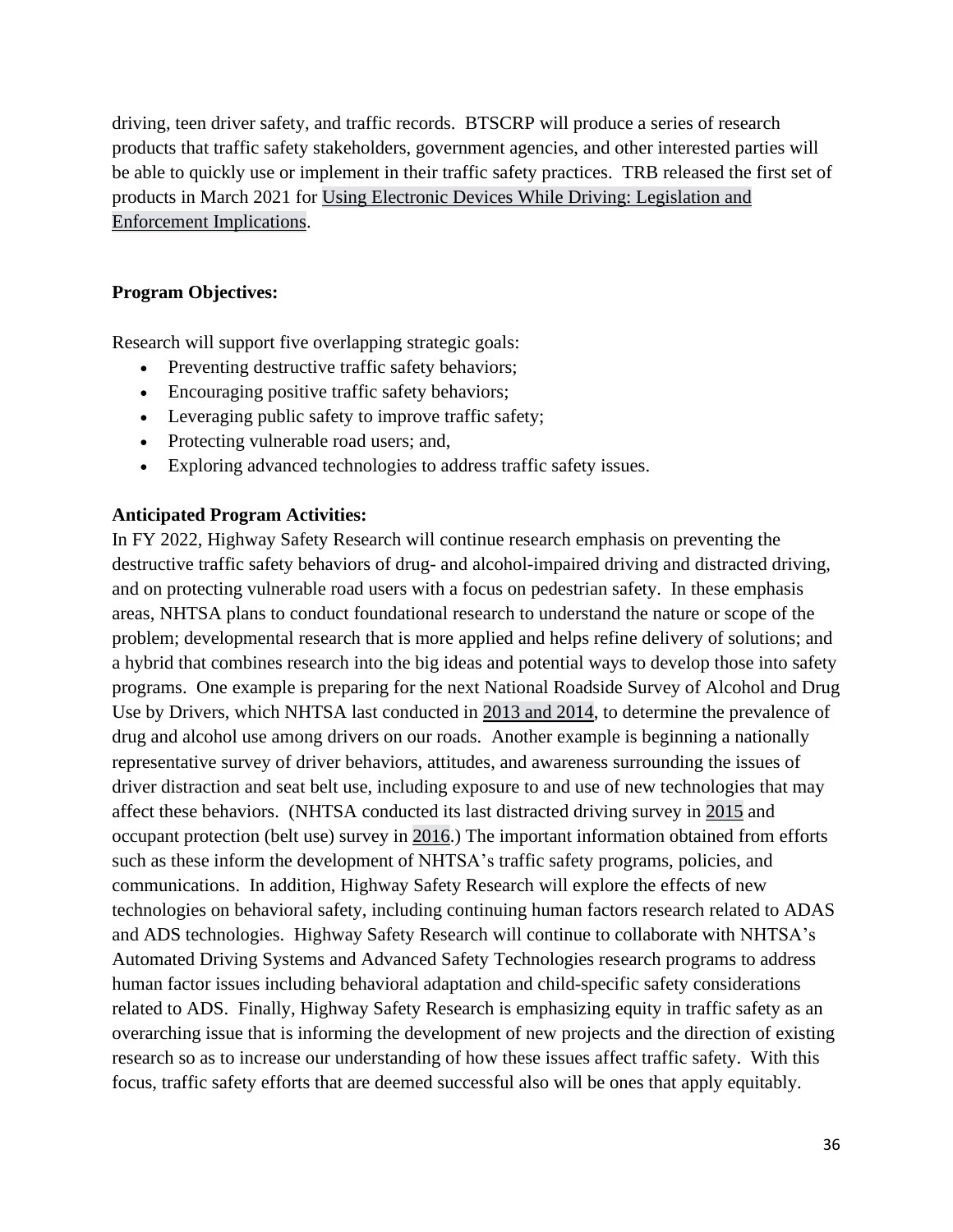DADSS technologies are undergoing rigorous field testing and systemic improvements as the Agency prepares to move from research to program development.

In 2022, NHTSA plans for four to six discrete BTSCRP projects to be selected that will result in applied research products that highway safety stakeholders will be able to use immediately upon the completion of the research. TRB will prepare requests for proposals and will assemble panels to select contractors to perform the work.

**Expected Program Outcomes**: Our expected outcome is research that contributes to the state of the knowledge through effective dissemination and to the way traffic safety is implemented at the State and local level. Not every project fits this path; however, measurable milestones for an ideal trajectory of a research project would be:

- 1-3 years post completion: Number of report downloads, press citations; demonstration project(s);
- 3-5 years post completion; Number of citations in literature; inclusion of strategy in [Countermeasures](https://rosap.ntl.bts.gov/view/dot/36719) that Work or an increase in the effectiveness rating of an associated countermeasure;
- 5+ years post completion: Citation in a grant program; inclusion in a standard or guideline; widespread (voluntary) adoption among States.

Success can also be measured by identifying and communicating what *doesn't* work to change behavior or enhance safety. This allows NHTSA to ensure that States use grant funds effectively.

The expected outcome of the DADSS research program is a system that meets reliability and other rigorous performance standards that could be easily deployed by a vehicle manufacturer. If fully deployed across the entire vehicle fleet, DADSS could prevent 7,000 deaths from impaired driving every year.

For each project under BTSCRP, practical applications for highway safety are envisioned from the start. The research findings, tools, and resources developed through this program are immediately put into action by States and local highway safety practitioners who use the outcomes to change policies and practices, resulting in lives saved.

**Collaboration Partners:** The Highway Safety Research program receives input from our program offices, regional offices, State highway safety offices, nongovernmental stakeholder organizations, Transportation Research Board standing committees, and a variety of other sources. Their input factors into our research planning process.

NHTSA collaborates with OST, FHWA, and FMCSA on specific topics of driver behavior. For example, NHTSA collaborates with FHWA and FMCSA on speed-related issues; the three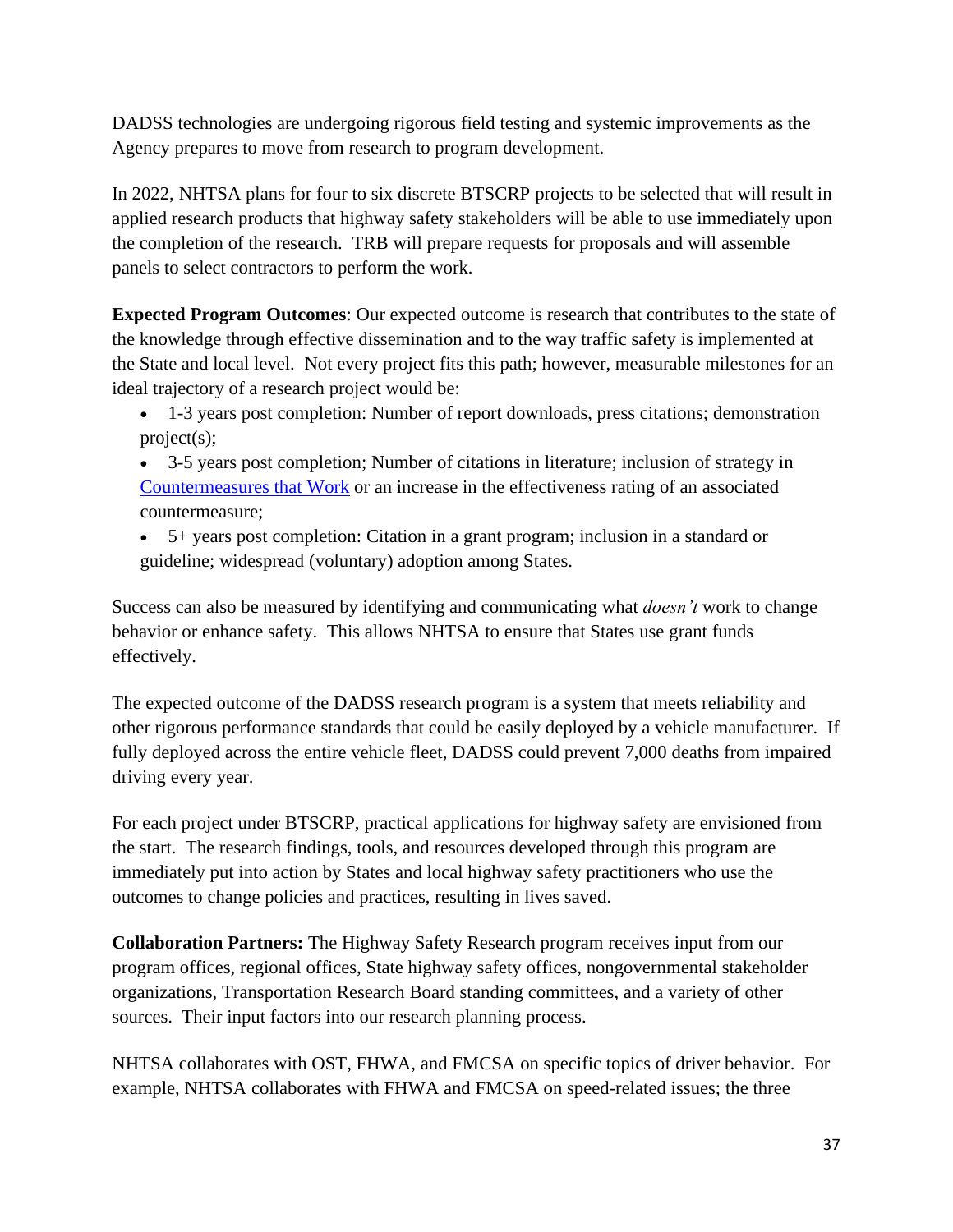agencies have an intermodal speed team that meets periodically to share project information and occasionally to more formally collaborate on joint projects. NHTSA shares responsibility for pedestrian and bicyclist safety in partnership with FHWA. NHTSA works with the OST Office of Drug and Alcohol Policy and Compliance (ODAPC) to ensure the accuracy of alcohol testing performed for the over 60,000 employees who work in safety sensitive positions and to provide expert information on drug use by vehicle operators.

In addition, Highway Safety Research collaborates with other federal agencies such as ONDCP (Office of National Drug Control Policy), NIDA (National Institute on Drug Abuse), NIAAA (National Institute on Alcoholism and Alcohol Abuse), SAMHSA (Substance Abuse and Mental Health Services Administration), and CDC (Centers for Disease Control and Prevention) to leverage our resources and involve the public health community in our efforts to change behavior.

We also work with a variety of nongovernmental Organizations including the IACP (International Association of Chiefs of Police), NSA (National Sheriffs Association), NOBLE (National Organization of Black Law Enforcement officers), Safe Kids (child safety seats), NSC (the National Safety Council), MADD (Mothers Against Drunk and Drugged Driving), SADD (Students Against Destructive Decisions), and NETS (Network of Employers for Traffic Safety).

NHTSA works with the Automotive Coalition for Traffic Safety (ACTS) to execute the DADSS program. The ACTS membership includes the major automobile manufacturers. A stakeholder group that includes organizations such as the Insurance Institute for Highway Safety, MADD, the National Safety Council, and Safe Kids Worldwide provides strategic input on the program direction.

Lastly, BTSCRP, NHTSA, TRB, and the Governors Highway Safety Association (GHSA) work collaboratively to identify technology transfer targets based on research projects of mutual interest.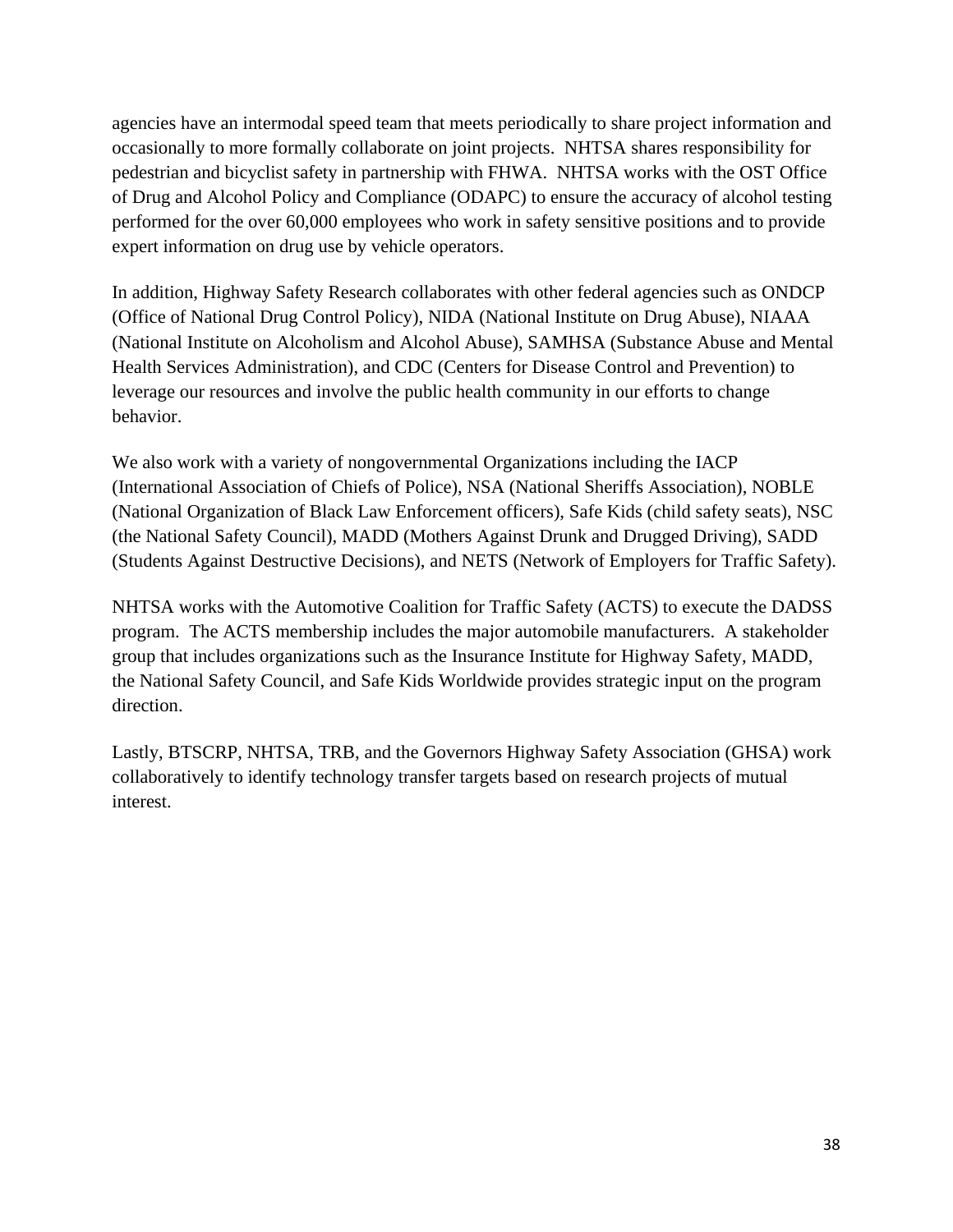## **FY 2023 RD&T Programs Office of Vehicle Safety Research (VSR)**

### **Program Name: Vehicle Electronics and Cybersecurity**

**Program Description:** With the increasing proliferation of computer-based control systems, software, connectivity, and onboard data communication networks, modern vehicles need to consider additional failure modes, vulnerabilities, and threats. Additionally, connectivity and safety technologies that can intervene to assist drivers with control of their vehicle could also raise the cybersecurity stakes, and without proactive measures taken across the vehicle lifecycle, risks could rise accordingly. Methodical identification of potential issues and proactive management of increased risks related to advanced electronic and software-controlled systems are essential to designing vehicle architectures that will respond safely even when there are electronic system failures, software errors, or malicious software attacks. In FY 2023, the Vehicle Electronics and Cybersecurity research program will continue coverage of two major research areas: *Electronics Functional Safety* and *Vehicle Cybersecurity*.

**Program Objectives:** Program objectives support enhanced reliability and resiliency of vehicle electronics, software, and related vehicle control systems to both mitigate safety risks associated with failure and/or cybersecurity compromise of such systems, as well as safeguarding against public concerns that may pose public acceptance barriers for proven safety technologies and emerging ADS. The program seeks to support improvements in the cybersecurity posture of motor vehicles, and understand and promote contemporary methods in software development, testing practices, and requirements management to address underlying hazards and risks across the vehicle life cycle. These activities include close collaboration with industry to promote a strong cybersecurity risk management culture and associated organizational and systems engineering processes.

**Anticipated Program Activities:** *Functional Safety.* For FY 2023, the research scope continues to extend to new capabilities ADS developers are introducing including using wireless communications to facilitate remote manual operation (or intervention) of the vehicle (i.e., teleoperations). Research will continue to characterize functional safety requirements for key heavy vehicle support systems, such as electronic controlled braking and electronic power steering systems for heavy vehicles.

*Cybersecurity*. In FY 2023, VSR will conduct targeted research on how the auto industry addresses the full lifecycle of cybersecurity risks including identifying, protecting, detecting, responding, and recovering from cybersecurity threats. Further, NHTSA's research will support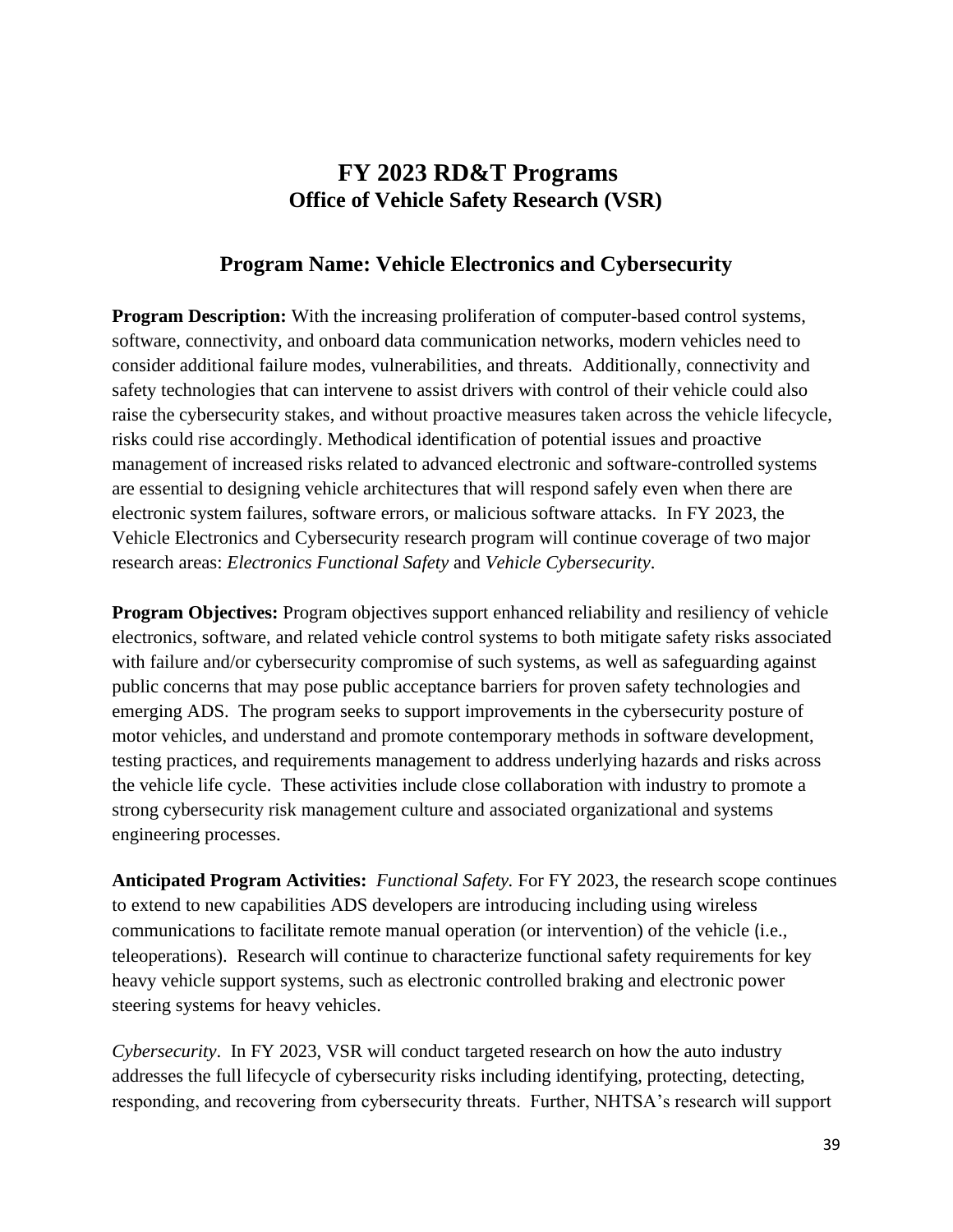the interpretation and application of automotive-focused cybersecurity standards by vehicle manufacturers and suppliers.

## **Program Name: Advanced Safety Technology**

**Program Description:** Advanced Safety Technology research focuses on both traditional motor vehicle crash avoidance technologies (i.e., tires, brakes, lighting) and ADAS features (collectively SAE driving automation Levels 0-2) that assist drivers in avoiding crashes. The research program covers passenger vehicles, medium and large trucks, buses, motorcycles, and vulnerable road users. Research will seek to reduce motor vehicle fatalities through a focus on target technologies that have the potential to reduce high frequency crashes.

**Program Objectives:** The principle objective of this program is to lead national safety research to advance and accelerate the responsible deployment of ADAS across the U.S. automotive fleet. This program will continue to focus on harnessing emerging technologies and innovative safety systems that directly map to crashes. Research is conducted with the objectives of attaining a comprehensive understanding of all ADAS-enabling technologies and trends, such as underlying sensor technologies and strategies. Research also encompasses quantifying ADAS performance, capabilities, limitations, effectiveness, and risks for all classes of vehicles and all roadway users.

**Anticipated Program Activities:** *ADAS Innovation and Deployment*: Innovative technologies considered for research include active safety systems, such as cross-traffic alert systems, that have potential to address some types of intersection crashes and opposite direction (head-on) collision avoidance systems.

*Safety Performance Assessment of ADAS Technologies*: Safety performance assessments of ADAS technologies deployed in new production vehicles will continue in FY 2023 and will include computer simulations, closed-course testing, and/or naturalistic roadway evaluations.

*ADAS Human-Machine Interface (HMI)***:** In FY 2023, NHTSA's research program will continue to examine ADS-related HMI effectiveness and design issues and may include evaluation of emerging in-vehicle HMI technologies, such as gesture-based inputs, and augmented reality displays, as well as behavioral adaptation to ADAS.

*Driver Engagement and ADAS*: In FY 2023, SAE Level 2 driving automation research will continue to focus on examining a driver's readiness to resume control when an ADAS issues a request to intervene that is critical to safety. Human factor challenges and benefits for these new technologies will continue to be evaluated. Research into the effectiveness of driver monitoring system strategies at mitigating driver distraction will continue.

*Heavy Duty Safety Technologies:* In FY 2023, VSR will continue research to support agency regulatory initiatives aimed at automatic emergency braking, as well as research into the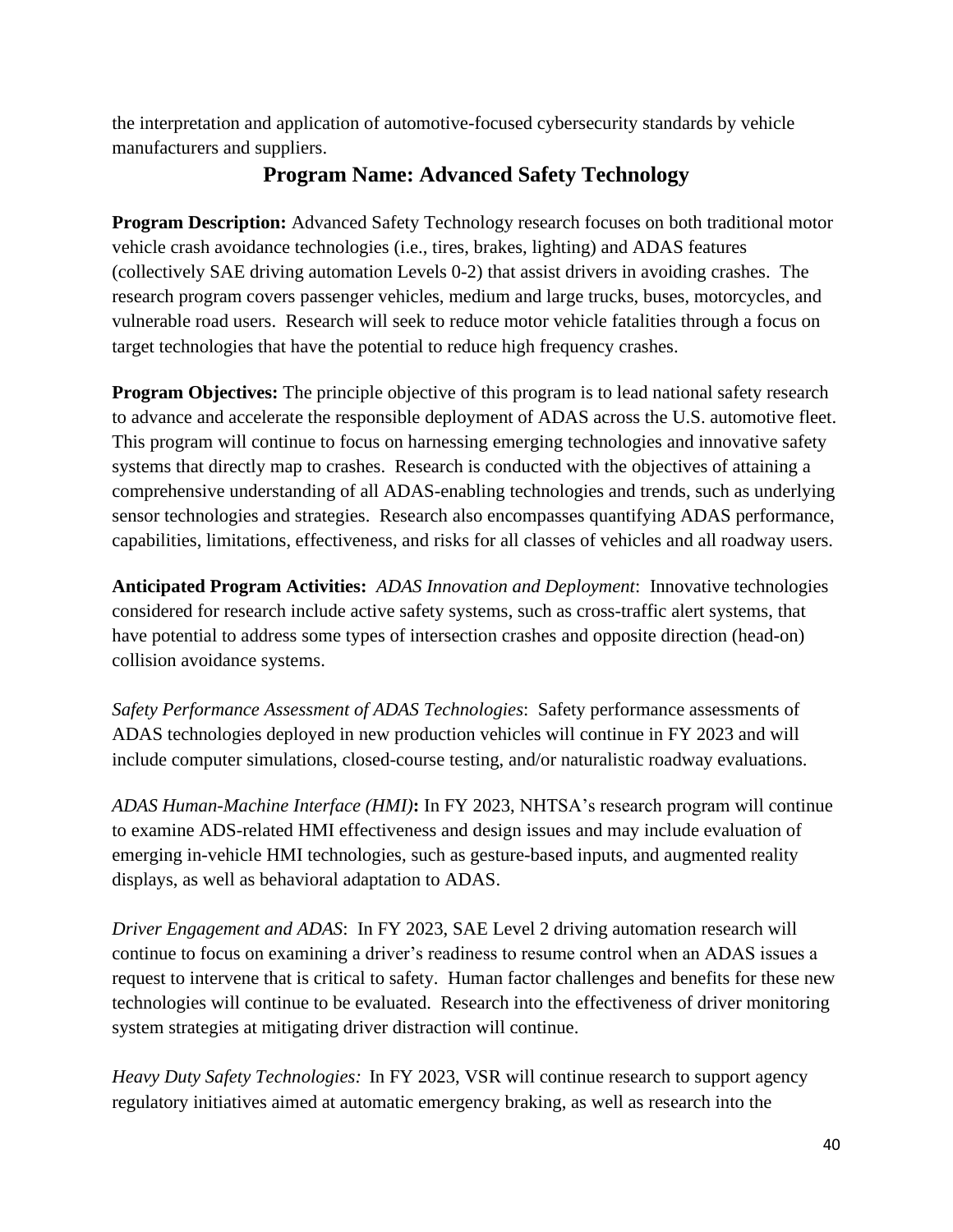effectiveness of lane departure warning and SAE driving automation Level 2 features for heavy vehicles.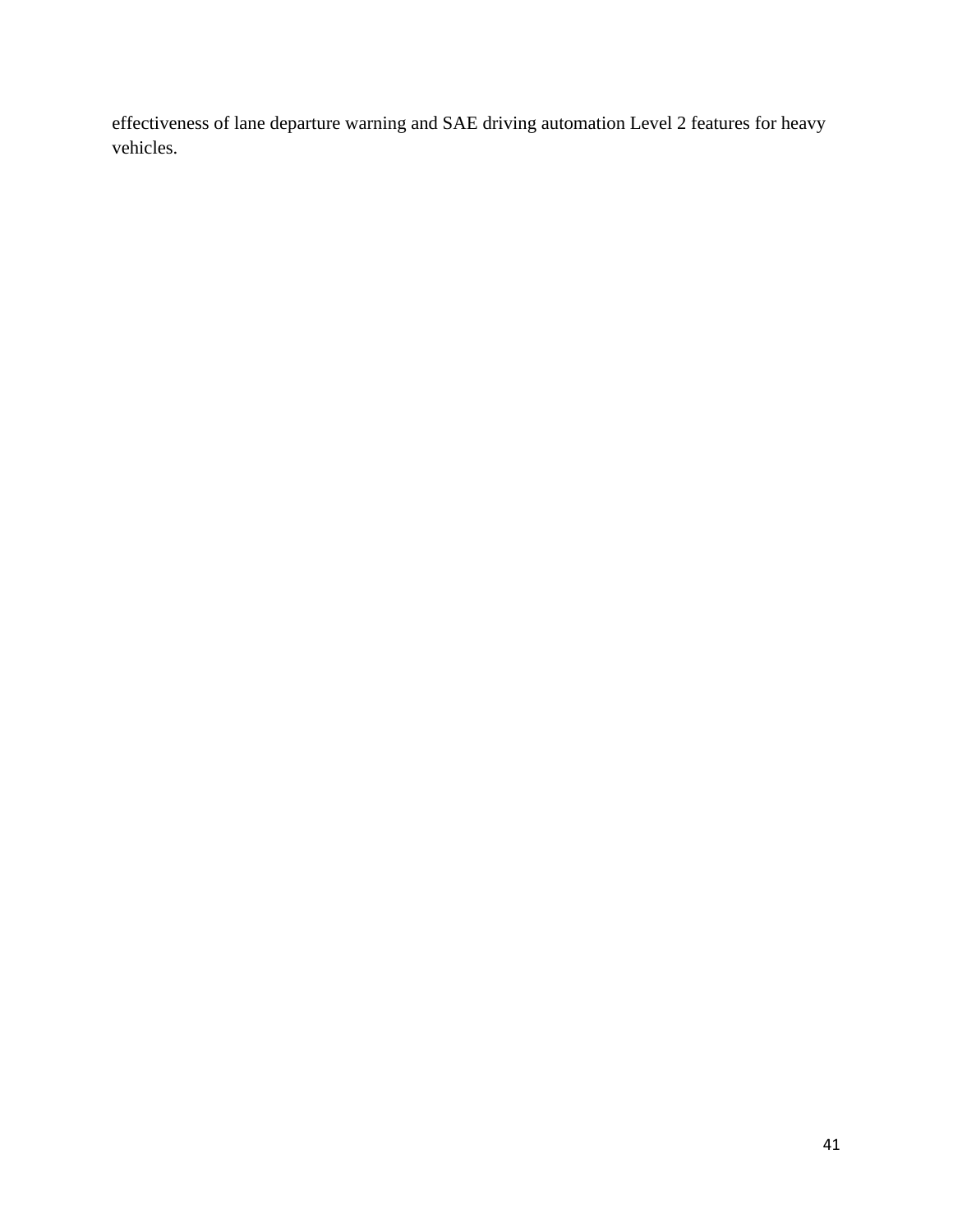## **Program Name: Automated Driving Systems (ADS)**

**Program Description:** Vehicles equipped with ADS remain in the development and testing phase. While limited ride-hailing deployments are beginning to emerge and are open to the public, such deployments are highly monitored demonstrations focused on testing and refinement of the technology. A vehicle equipped with ADS, when engaged, can perform the full driving task without an expectation of an engaged driver. ADS-equipped vehicles hold the potential to improve safety beyond levels achievable with ADAS alone. As a result, ADS research continues to be an important emphasis area for NHTSA.

**Program Objectives:** This program objectives of the ADS research area include the following tracks primarily focused on supporting the safe deployment of ADS-equipped vehicles:

- Updates to FMVSSs to accommodate innovative ADS-equipped vehicle designs
- ADS safety performance research to develop and apply tools and methods to assess the safe performance of ADS-equipped vehicles
- Human factors research to support safe and effective communications between ADSequipped vehicles, passengers, and other road users.
- Crashworthiness research to address restraint designs for new seating arrangements and other novel design elements anticipated with ADS-equipped vehicles.

### **Anticipated Program Activities:**

*Research on ADS safety performance*: In FY 2023, research will continue to explore methods, metrics, and tools for assessing the safety of ADS-equipped vehicles. These include modeling and simulation, closed-course testing, and on-road naturalistic testing. The research will also include development of a common "language" for describing ADS test scenarios, and methods for selecting specific test scenarios to efficiently test ADS capabilities or attributes of interest. Additional research will focus on evaluating the application of leading-edge analytical methods that leverage operational data (or results) from various testing venues to develop safety performance metrics. Research will continue related to ADS-equipped vehicle subsystems, including methods for examining performance of ADS perception and execution systems. Methods to assess pedestrian recognition performance across a diverse population of road users will be utilized to encourage equity and inclusiveness during the design process. Research will also evaluate a vehicle's ability to accurately follow path-planning instructions from the ADS's decision support system.

*Crashworthiness of ADS-equipped vehicles*: In FY 2023, research will apply Human Body Models (HBM) to evaluate occupant restraints for the range of seating conditions expected in new ADS designs. In FY 2023, research will refine understanding of human response and injury metrics for various alternative seating conditions. Anthropomorphic test devices will be adapted for use in forward- and rear-facing reclined seating configurations. The Agency will also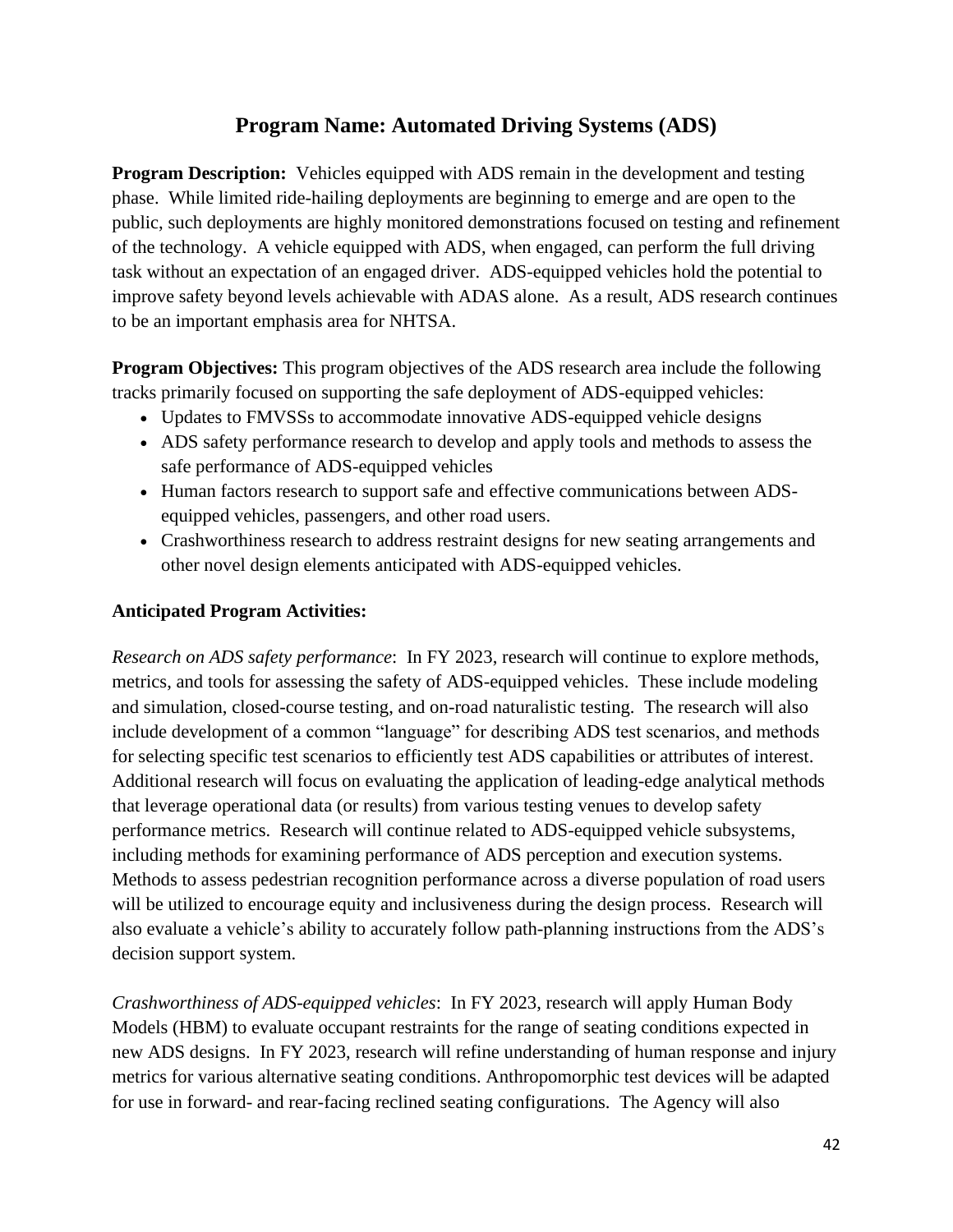continue to develop best practices for safe interaction of non-occupied ADS-equipped vehicles with existing vehicles, roadside hardware, pedestrians, cyclists, and motorcyclists.

*Human factors research to support safe and effective communications between ADS-equipped vehicles, passengers, and other road users*: ADS-equipped vehicles and ADS-DV designs will influence humans' interactions with vehicles. In 2023, the Agency will continue to investigate emerging ADS human factors topical areas (e.g., external HMI, driver-vehicle interface, communication of intent, etc.) and to research different methods for transferring knowledge from the ADS to the driver/operator to improve situation awareness. Since in some situations, it may be necessary for a remote operator to take over control of an ADS-DV, the Agency will continue to execute research to better understand the human factors considerations associated with remote operation.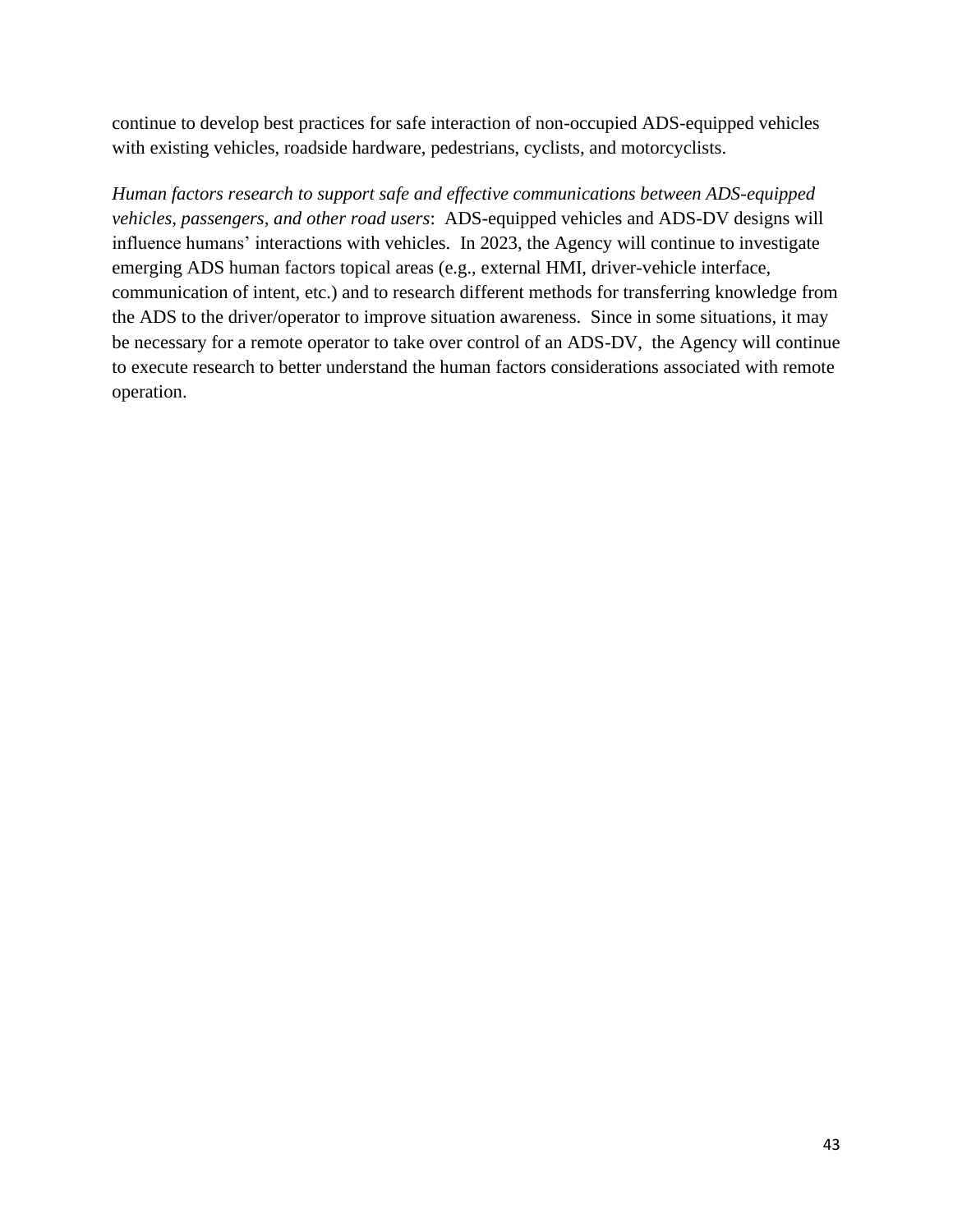### **Program Name: Crashworthiness**

**Program Description:** Crashworthiness research focuses on vehicle safety countermeasures to reduce the number of fatalities and serious injuries that result from motor vehicle crashes in the United States each year. This research program is responsible for developing and upgrading test procedures for the evaluation of motor vehicle safety, and for developing evaluation tools (e.g., crash test dummies and human body computer models) and appropriate injury metrics. Crashworthiness research encompasses new and improved vehicle designs, equipment and safety countermeasures; biomechanics and injury causation; real-world field data collection and analysis of serious injury cases; and computer modeling based research all aimed at enhancing outcomes for motor vehicle occupants and vulnerable road users. The program directly supports the Department's goal of reducing transportation-related fatalities and serious injuries across the transportation system.

**Program Objectives:** The purpose of the Crashworthiness research program is to investigate the problems of vehicle crash safety and associated factors (e.g., vehicle design, human response/injury tolerance) that contribute to serious injuries and fatalities. The near-term goal is to identify fatality and injury trends and to enhance safety requirements and best practices to improve crash outcomes for vehicle occupants and vulnerable road users. This program supports the Department's critical research priority to improve safety.

Biomechanics research makes significant contributions to safety by developing publicly available data, tools, performance measures, and procedures that NHTSA and industry use, both to understand how vehicle occupants and vulnerable road users are injured in crashes and for assessment of vehicle safety countermeasures. Biomechanics research also works with trauma centers to understand the detailed nature of injuries. The causes of these injuries are evaluated through laboratory test programs and computer simulations. The new knowledge that is gained through injury research is applied towards the development, evaluation and refinement of crash test dummies and associated injury measures as well as towards the enhancement of computer models (e.g., human body models). These tools are then utilized to support vehicle safety countermeasure development for occupants of all ages, size and gender.

In 2023, Biomechanics research will continue to focus on completing the development, evaluation, and documentation associated with advanced testing and simulation tools (ATDs, human body models). The application of these enhanced tools will increase both the Agency's and industry's ability to assess occupant protection safety in frontal, side, oblique, and rear impact crash modes. Included in these efforts is research supporting the completion of testing, evaluation, and documentation associated with a new small female frontal impact crash test dummy (Test Device for Human Occupant Restraint or THOR 5th percentile). Related to both the THOR  $5<sup>th</sup>$  and human body models, there will continue to be an emphasis on researching differences in injury risk between males and females. Research supporting the development and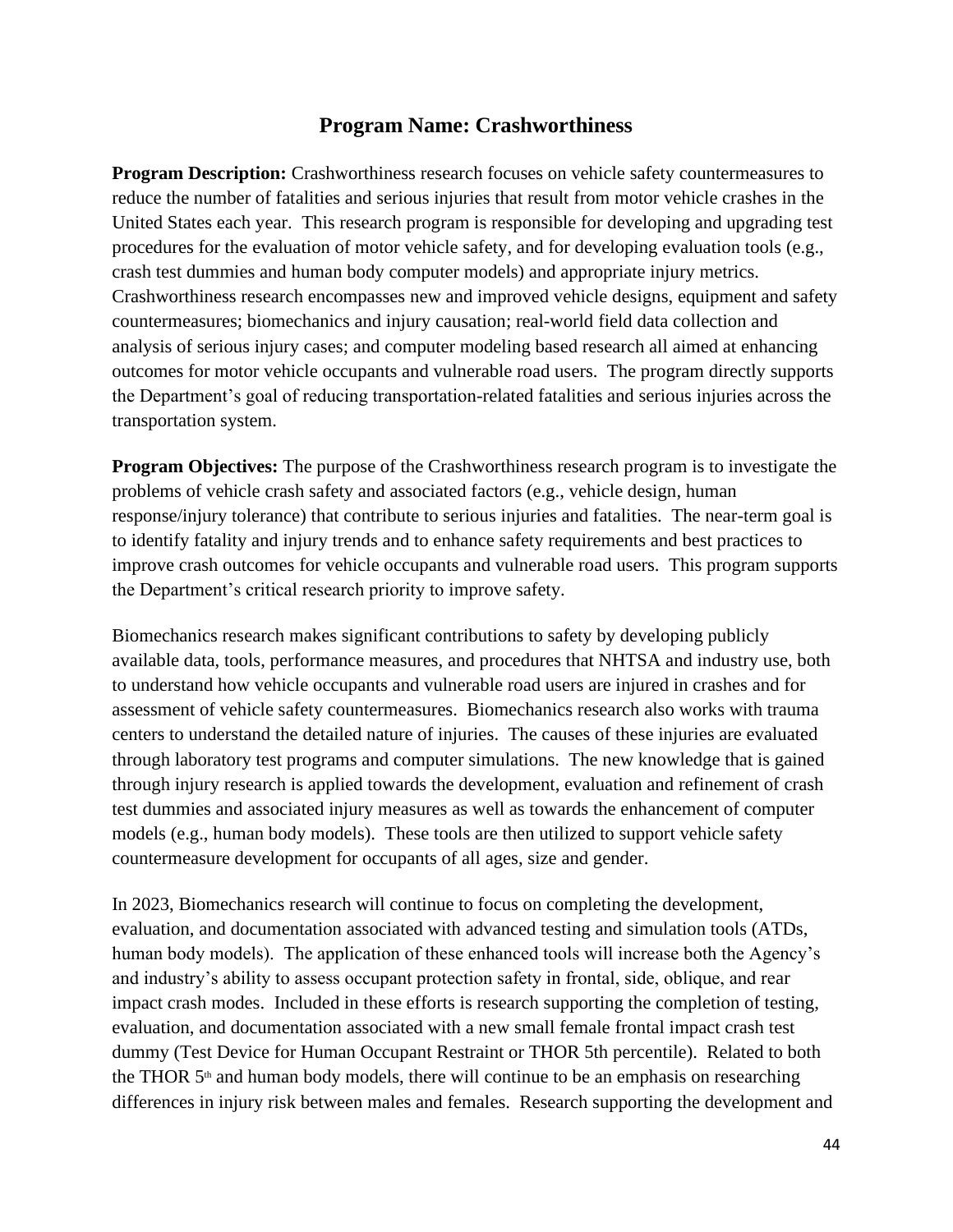documentation of the THOR  $5<sup>th</sup>$  will continue to include efforts to develop and utilize femalespecific response and injury data for use in developing injury criteria. Research concerning human body models will include the development and application of a  $50<sup>th</sup>$  percentile female.

Additionally, the program focuses on vulnerable populations (e.g., pedestrians, children, and older occupants). Pedestrian research will focus on completing and evaluating test tools to assess vehicle countermeasures addressing pedestrian safety. Older occupant research focuses on evaluating leading injury mechanisms for older occupants: brain injuries (subdural hematoma) and thorax injuries.

Safety Systems research is responsible for evaluating new crash safety concerns and for developing safety concepts, test procedures, and performance measures. Safety Systems research examines existing designs, new and improved vehicle designs, safety countermeasures, materials, and equipment to enhance safety for all occupants in the event of a crash. In 2023, Safety Systems research will continue to use the tools and criteria developed through Biomechanics research to develop strategies for achieving equitable safety for occupants with diverse body sizes and shapes. Child safety will continue to be a major focus area, with research toward improving the frontal crash performance of child restraints, including larger children in booster seats. Occupant safety in front and side crashes will be assessed using new, advanced crash test dummies. Frontal crash protection will also focus on improving safety for rear seat occupants, occupant injury and seat back strength in rear impacts will also be evaluated.

The Crashworthiness research program supports the entire private sector rather than benefitting any single company. Research on evolving crash injury mechanisms and the development of safety assessment tools is intended for widespread use in automotive design.

**Anticipated Program Activities:** Safety Systems will support research to evaluate new test dummies and injury metrics in current and future crash conditions, develop or revise test procedures, and assess the effectiveness of occupant protection systems. Biomechanics will fund research to develop tools (crash test dummies, mathematical models) and injury metrics that can be applied towards the assessment of advanced vehicle safety countermeasures.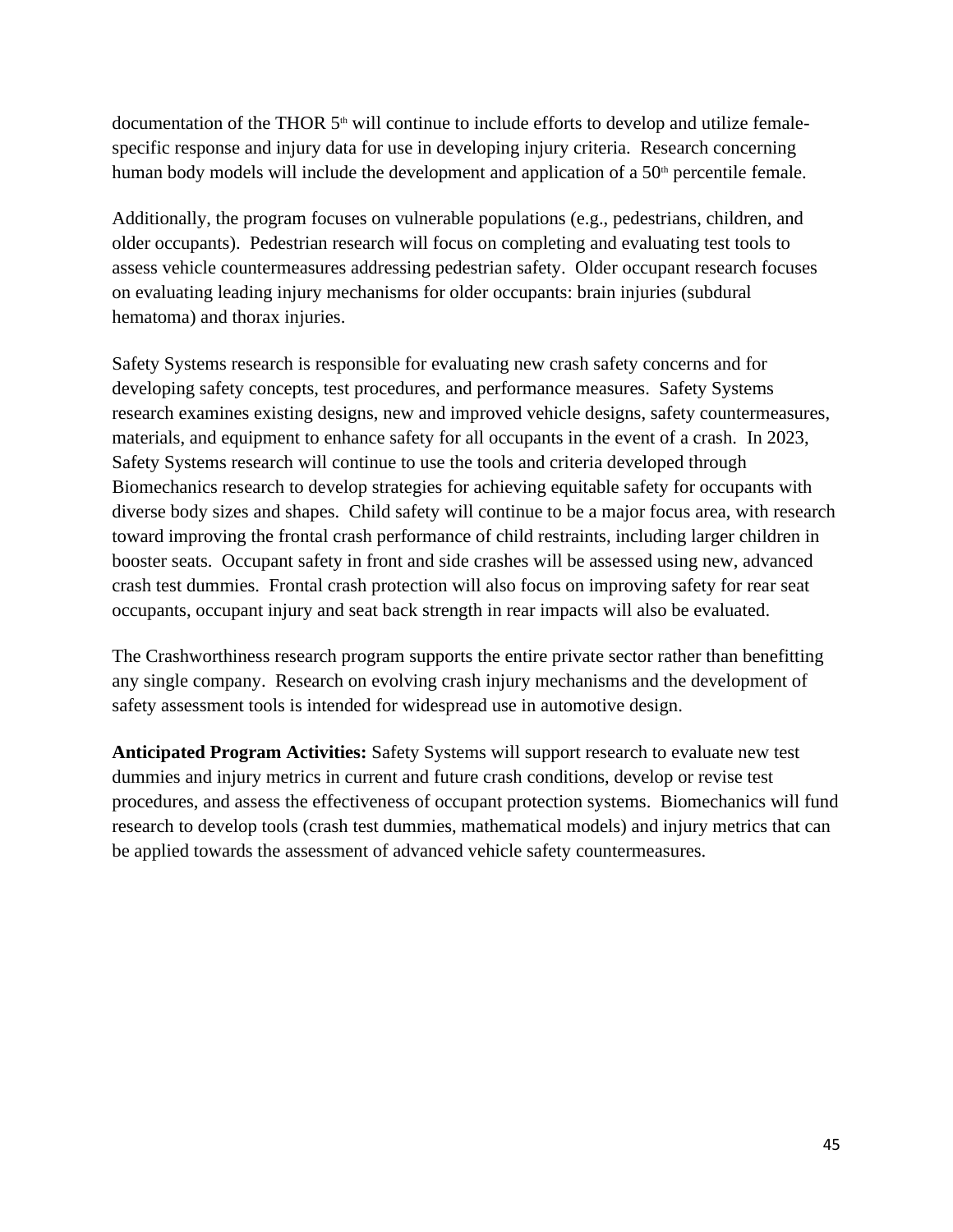### **Program Name: Alternative Fuels Vehicle Safety**

**Program Description:** NHTSA is gathering information from all sources regarding the safety of emerging transportation fuels including battery, stored gas, and fuel cell technologies. This advanced knowledge is helping to direct the research projects, refine safety assessments, and develop performance tests. NHTSA is partnering with industry and other federal agencies to develop appropriate safety performance considerations for these alternative fuel vehicles. These technologies should all involve research between the DOE national laboratories, the automotive original equipment manufacturers (OEMs) and their suppliers. The planned research will also apply past research on charging safety to new battery designs and consider both commercial and residential applications.

**Program Objectives:** NHTSA has worked with the Department of Homeland Security to document standards and best practices for emergency medical responders. This study will be extended to research capabilities to address difficulties EMS responders encountered in responding to battery electric vehicle crashes, fires and stranded energy situations. NHTSA will continue to partner with industry, standards organizations, and other Federal agencies to develop appropriate safety performance for new alternative fuel vehicles.

**Anticipated Program Activities:** NHTSA will continue to collaborate with other agencies on funding and other research programs to develop and investigate best practices for vehicle safety for these emerging systems. The program meets the annual funding Appropriations Act's requirement to conduct alternate fuels vehicle safety research.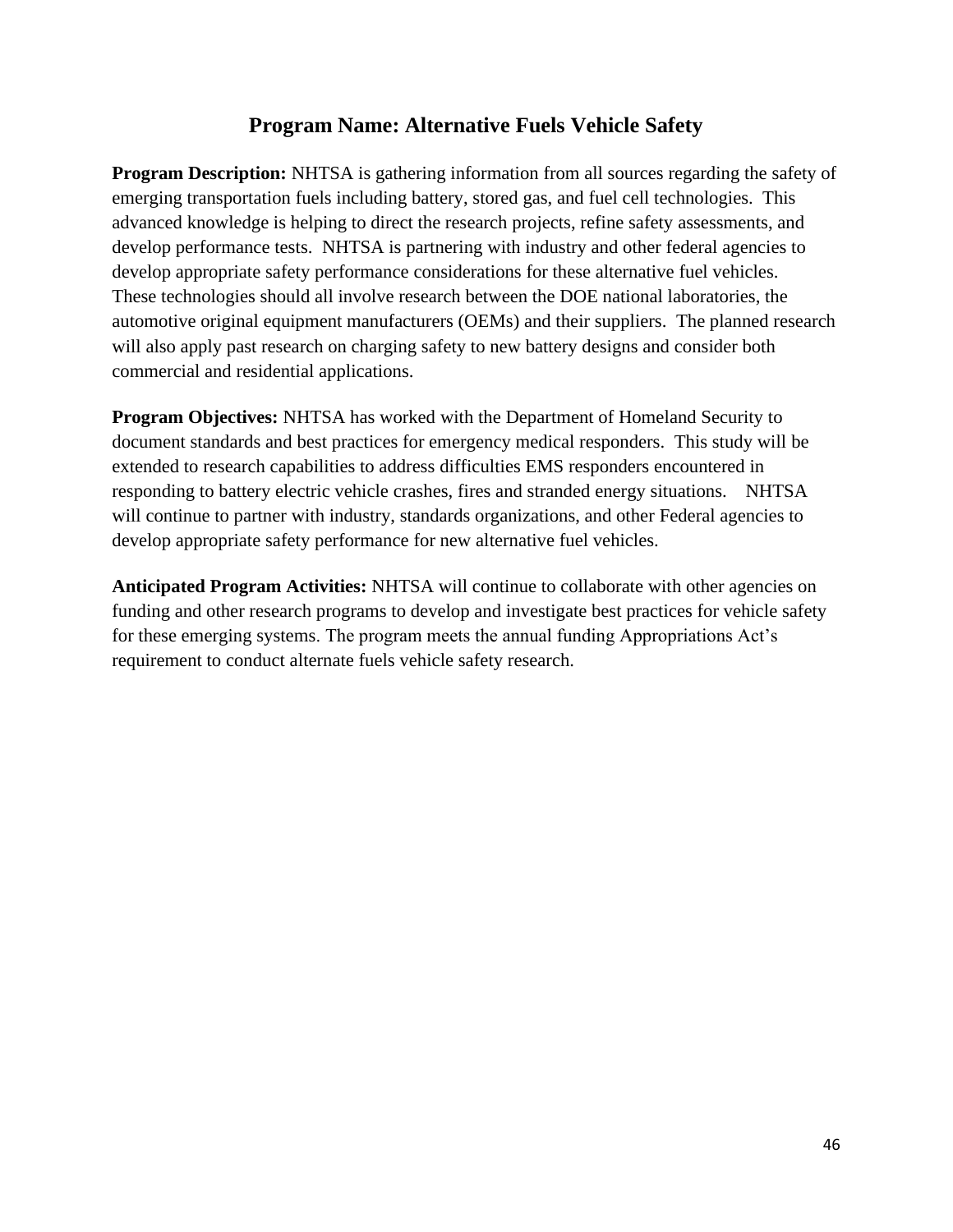## **Program Name: Vehicle Research and Test Center (VRTC)**

**Program Description:** VRTC is NHTSA's in-house applied research, development, test, and evaluation laboratory located in East Liberty, Ohio. Research and testing activities conducted at VRTC support Agency decisions and actions with respect to new vehicle systems and issues, Agency consumer information programs, test dummy development, injury criteria development, advanced research into cutting-edge technologies, and safety issues that require quick reaction, including defect investigations. The full range of testing and research capabilities available to NHTSA at VRTC allows the Agency to maximize its testing capabilities to more rapidly study emerging safety issues and more quickly provide benefits to the American public.

**Program Objectives:** VRTC supports a broad range of critical safety areas including:

• Crash avoidance research (light and heavy vehicles), including support for updating existing Agency safety tests and research of new emerging ADAS technologies. This program area also examines human factors related to vehicle system and technology use and supports development of foundational tests, methods, and safety metrics to enable future Agency evaluation and policy decisions for emerging ADS technologies and includes human factors research to ensure that advanced technologies are used by drivers in ways that successfully reduce crashes;

• Crashworthiness research, including support for updating existing Agency tests and test procedures as well as research on new occupant protection topics to enable deployment of innovative new technologies;

- Biomechanics research, including adapting and upgrading existing tools (crash test dummies) for compatibility with new technologies such as ADS;
- Lab and in-field support for safety defects investigations; and
- Research into complex areas such as ADS and cybersecurity to support development of safety approaches, methods, and tests.

Research in these areas directly supports the Department's goal to reduce transportation related fatalities and serious injuries across the transportation system. This aligns with NHTSA's mission and the Department's goals to deploy new and innovative technologies.

### **Anticipated Program Activities:**

VRTC will continue to support a broad range of critical safety areas including advanced safety technologies research to evaluate new technologies that help drivers prevent crashes, crashworthiness research to improve occupant protection in crashes, biomechanics research to develop, evaluate, maintain, and improve the Agency's vehicle crash test dummies, lab and infield support for safety defects investigations, and research into complex new areas such as ADS-equipped vehicles, electric-powered vehicles, and cybersecurity. The FY 2023 funding will be used to procure equipment needed to maintain a well-equipped and dedicated center to test, monitor, and investigate these and other emerging safety issues.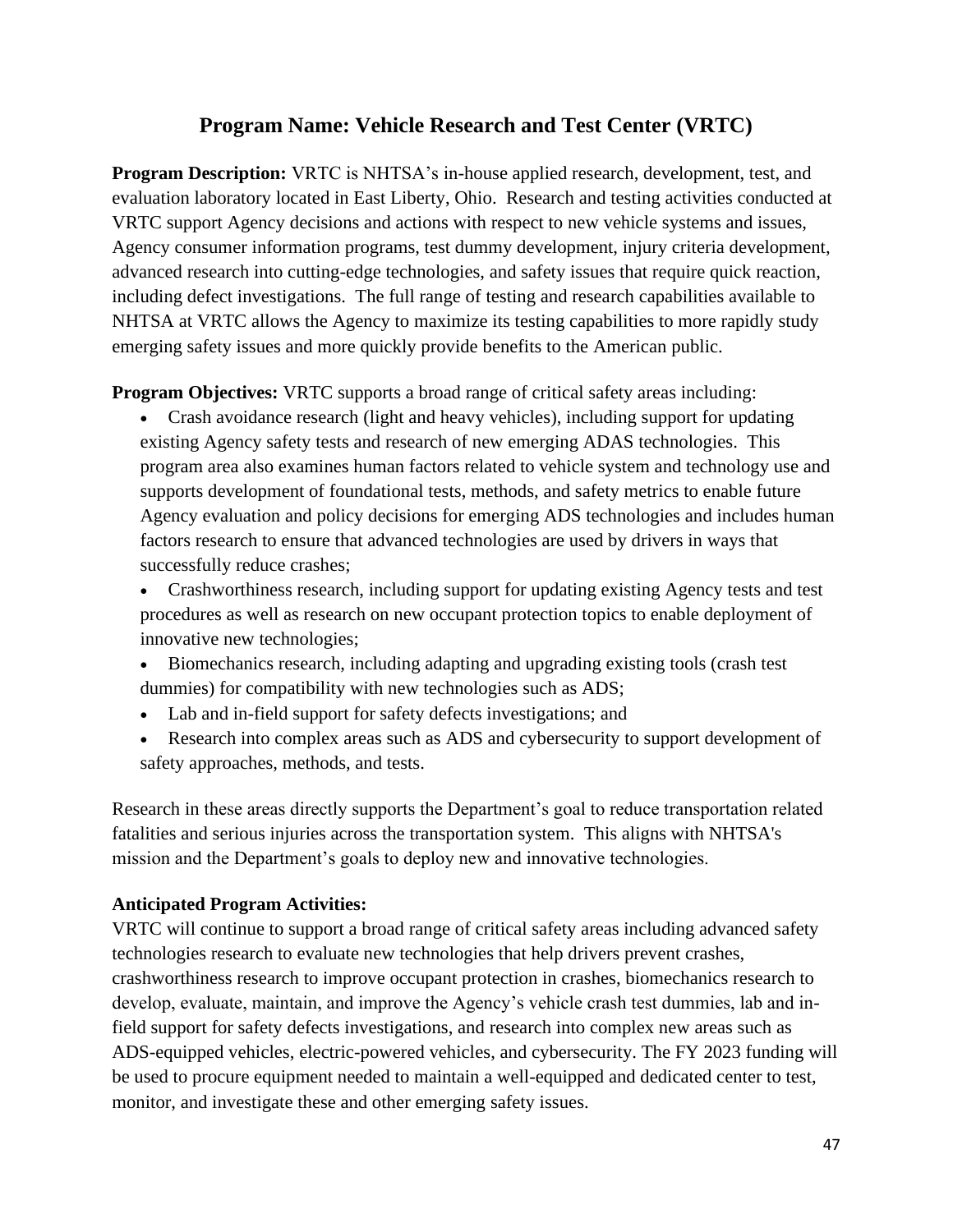# **FY 23 Office of Behavioral Safety Research (BSR) Program Name: Highway Safety Research**

**Program Description:** Highway Safety Research provides the scientific basis for the development of effective behavioral countermeasures to reduce the occurrence and severity of traffic crashes. Highway Safety Research also evaluates the effectiveness of programs to reduce fatalities and injuries on our highways, which is critical to assist States in allocating resources effectively and achieving national performance targets. In addition, Highway Safety Research monitors and measures both safe and unsafe driving behaviors to track progress and identify emerging safety problems.

NHTSA's Highway Safety Research program supports the Department's safety efforts through behavioral research, demonstrations, technical assistance, and national leadership activities emphasizing alcohol- and drug-impaired driving countermeasures, occupant protection, distraction, traffic law enforcement, emergency medical and trauma care systems, driver licensing, State and community traffic safety program evaluations, motorcycle rider safety, pedestrian and bicyclist safety, pupil transportation, and young and older driver safety programs.

Highway Safety Research also funds the DADSS project. Despite progress over the past three decades, drunk driving claims approximately 10,000 lives each year. The DADSS project is researching a first-of-its-kind technology that holds the greatest potential we have seen to reverse this trend. The technology is being designed to automatically detect when a driver is intoxicated with a BAC at or above  $0.08\%$  — the legal limit in all 50 states except Utah — and prevent the car from moving. Once it has met rigorous performance standards, it will be voluntarily offered as a safety option in new vehicles, similar to automatic braking, lane departure warning and other advanced driver assist vehicle technologies.

Lastly, Highway Safety Research funds the BTSCRP. BTSCRP, which is administered by the Transportation Research Board, is a forum for coordinated and collaborative research to address issues integral traffic safety professionals at all levels of government and the private sector. BTSCRP provides practical, ready-to-implement solutions to save lives, prevent injuries, and reduce costs of road traffic crashes associated with unsafe behaviors.

BTSCRP products are developed in response to problems faced by traffic safety stakeholders. Emphasis areas are alcohol-impaired driving, autonomous vehicles, bicyclists and pedestrians, child passenger safety, distracted driving, drowsy driving, drug-impaired driving, law enforcement, mature drivers, motorcyclist safety, seat belts, speed and safety cameras, speeding and aggressive driving, teen driver safety, and traffic records. BTSCRP will produce a series of